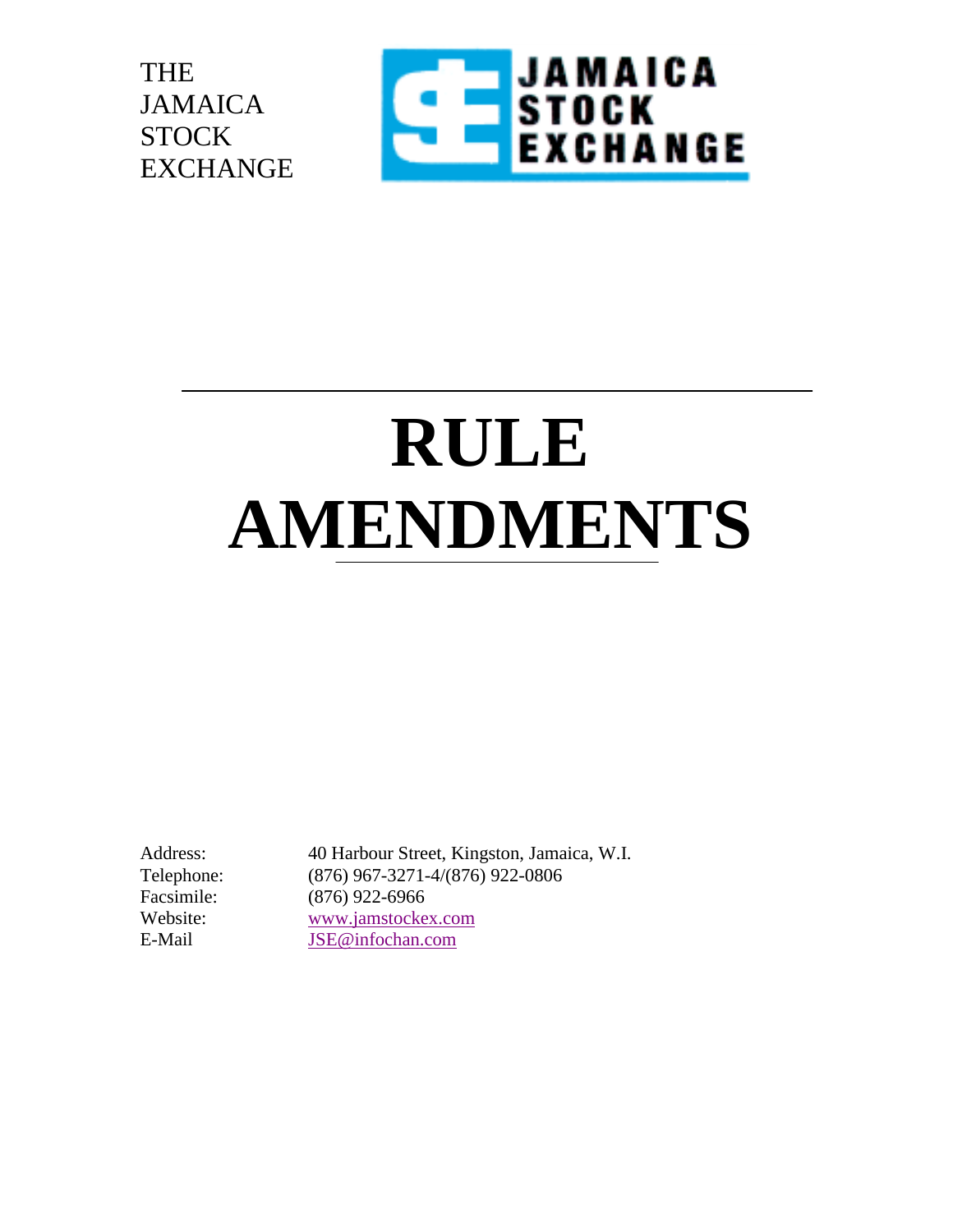### **TABLE OF CONTENTS**

#### *Rules Amended For 1998*

| Jamaica Stock Exchange Rule Amendment Rule 314_________________________________4     |                            |                |
|--------------------------------------------------------------------------------------|----------------------------|----------------|
|                                                                                      |                            |                |
|                                                                                      |                            |                |
| Jamaica Stock Exchange Rule Amendment Rule 122 _______________________ 6             |                            |                |
| Jamaica Stock Exchange Rule Amendment Rule 403                                       |                            | $\overline{7}$ |
| Jamaica Stock Exchange Rule Amendment Appendix 1 Rule 19___________ 8                |                            |                |
| Rules Amended For 2000                                                               |                            |                |
|                                                                                      |                            |                |
| <b>Rules Amended For 2001</b>                                                        | $\overline{\phantom{a}12}$ |                |
|                                                                                      |                            |                |
|                                                                                      |                            |                |
| Jamaica Stock Exchange Rule Amendment Rule 403___________________________________ 14 |                            |                |
| Jamaica Stock Exchange Rule Amendment Rule 411__________________________ 14          |                            |                |
| <b>Rules Amended For 2002</b>                                                        |                            |                |
| Jamaica Stock Exchange Rule Amendment Rule 314________________________ 14            |                            |                |
|                                                                                      |                            |                |
| Jamaica Stock Exchange Rule Amendment Rule 402_______________________ 16             |                            |                |
|                                                                                      |                            |                |
| <b>Rules Amended For 2003</b>                                                        |                            |                |
|                                                                                      |                            |                |
| Jamaica Stock Exchange Rule Amendment Rule 407___________________________________ 19 |                            |                |
| Jamaica Stock Exchange Rule Amendment Rule 408___________________________________ 20 |                            |                |
| Jamaica Stock Exchange Rule Amendment Appendix 1 ________________________________ 21 |                            |                |
| <b>Rules Amended For 2004</b>                                                        | $\sim$ 22                  |                |
| Jamaica Stock Exchange Rule Amendment Block Transactions_________________________ 22 |                            |                |
| Jamaica Stock Exchange Rule Amendment Rule 407__________________________________     |                            | 23             |
| Jamaica Stock Exchange Rule Amendment Rule 408__________________________________     |                            | 24             |
| <b>Rules Amended For 2006</b>                                                        |                            | 25             |
| Jamaica Stock Exchange Rule Amendment Definitions                                    |                            | 25             |
| Jamaica Stock Exchange Rule Amendment Rule 402 _________________________________     |                            | 26             |
| Jamaica Stock Exchange Rule Amendment Appendix 3                                     |                            | 27-30          |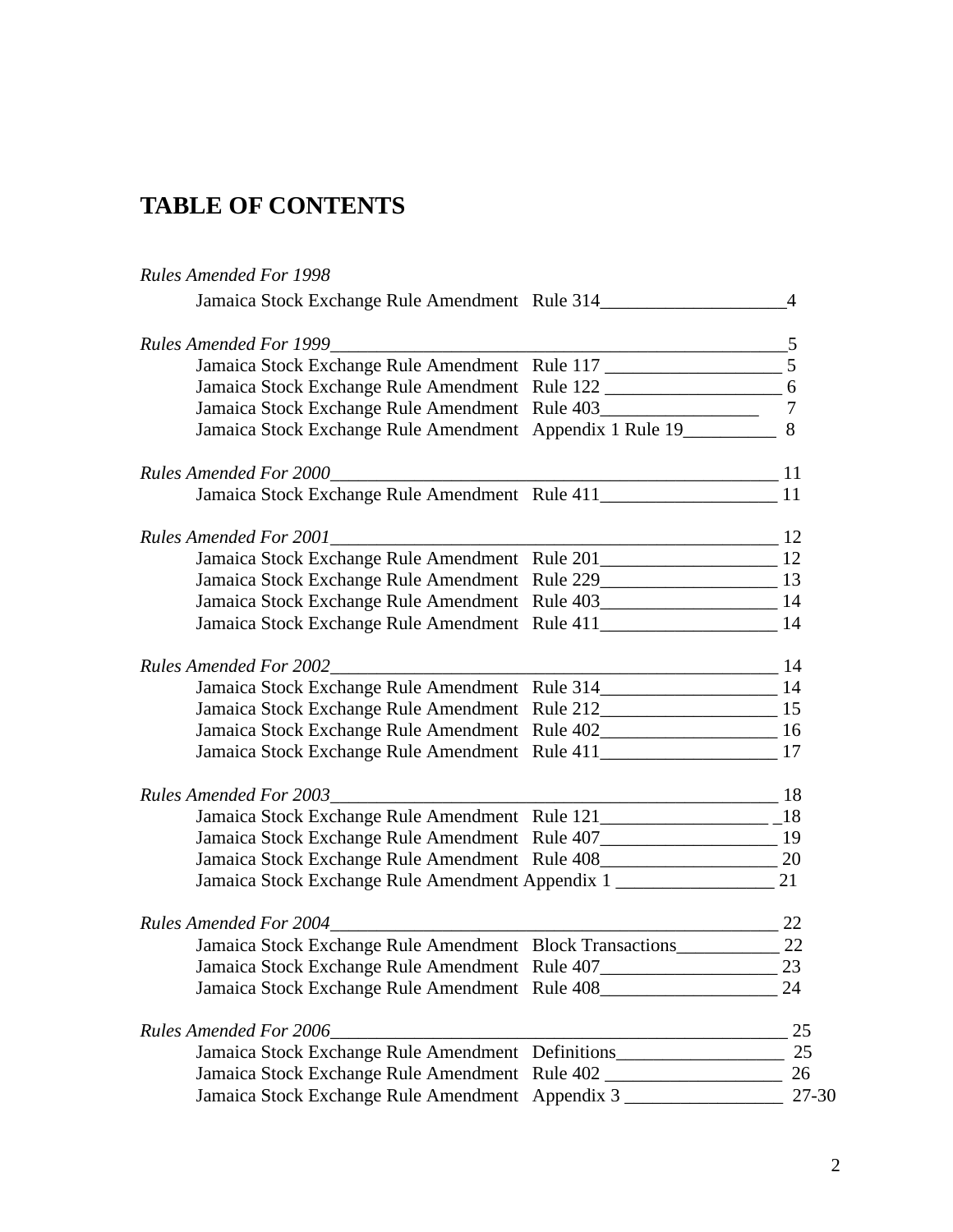| $\frac{33}{2}$<br><b>Rules Amended For 2009</b>                                         |       |
|-----------------------------------------------------------------------------------------|-------|
| Jamaica Stock Exchange Rule Amendment Rule 407 __________________________________ 33    |       |
| Jamaica Stock Exchange Rule Amendment Rule 403 __________________________________ 34    |       |
| Jamaica Stock Exchange Rule Amendment Appendix 6 ________________________________ 35-36 |       |
| $\frac{1}{100}$ 37<br><b>Rules Amended For 2010</b>                                     |       |
| Jamaica Stock Exchange Rule Amendment Rule Definitions _________________________37      |       |
|                                                                                         |       |
| Jamaica Stock Exchange Rule Amendment Rule Appendix 3 (10) ___________ 40               |       |
| Jamaica Stock Exchange Rule Amendment Rule 404 _________________________________ 41     |       |
| Jamaica Stock Exchange Rule Amendment Rule 409__________________________________ 42     |       |
| Jamaica Stock Exchange Rule Amendment Appendix 3 (8) ______________________ 43          |       |
| Rules Amended For 2011                                                                  | 44    |
| Jamaica Stock Exchange Rule Amendment Rule 414______________________________ 44-45      |       |
| Jamaica Stock Exchange Rule Amendment Appendix 6 ________________________ 46            |       |
| <b>Rules Amended For 2012</b><br>$\frac{1}{2}$ 47                                       |       |
| Jamaica Stock Exchange Rule Amendment Rule 402 C&D_______________________ 47            |       |
| Jamaica Stock Exchange Rule Amendment Rule 215__________________________ 48-49          |       |
| Jamaica Stock Exchange Rule Amendment Rule Appendix 3____________________________ 50    |       |
|                                                                                         |       |
| <b>Rules Amended For 2013</b>                                                           | 51    |
| Jamaica Stock Exchange Rule Amendment Rule Appendix 14 _______________________52-53     |       |
| Jamaica Stock Exchange Rule Amendment Rule Appendix 3_______________                    | 54-55 |

| Jamaica Stock Exchange Rule Amendment Rule 111     | 56    |
|----------------------------------------------------|-------|
| Jamaica Stock Exchange Rule Amendment Appendix 211 |       |
| Jamaica Stock Exchange Rule Amendment Appendix 6   | 58-59 |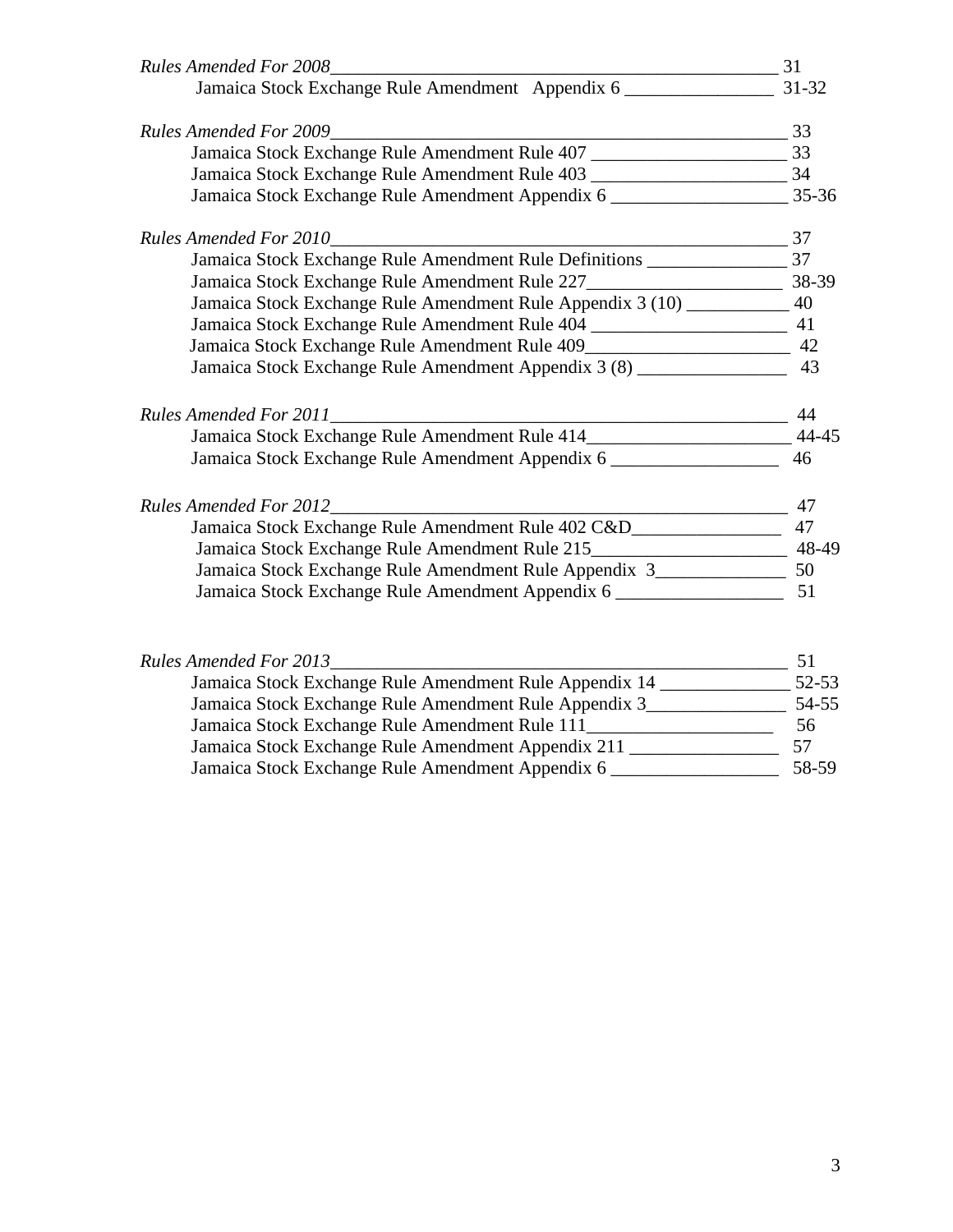#### **Ex-Dividends, Ex-Rights, etc.**

Transactions in shares shall be ex-dividends, ex-rights or ex-subscription privileges, as the case may be, during the four (4) business days immediately preceding the record date or the date of the closing of the transfer books therefore.

**\_\_\_\_\_\_\_\_\_\_\_\_\_\_\_\_\_\_\_\_\_\_\_\_\_\_\_\_\_\_\_\_\_\_\_\_\_\_\_\_\_\_\_\_\_\_\_\_\_\_\_\_\_\_\_**

**Revised July 8, 1998**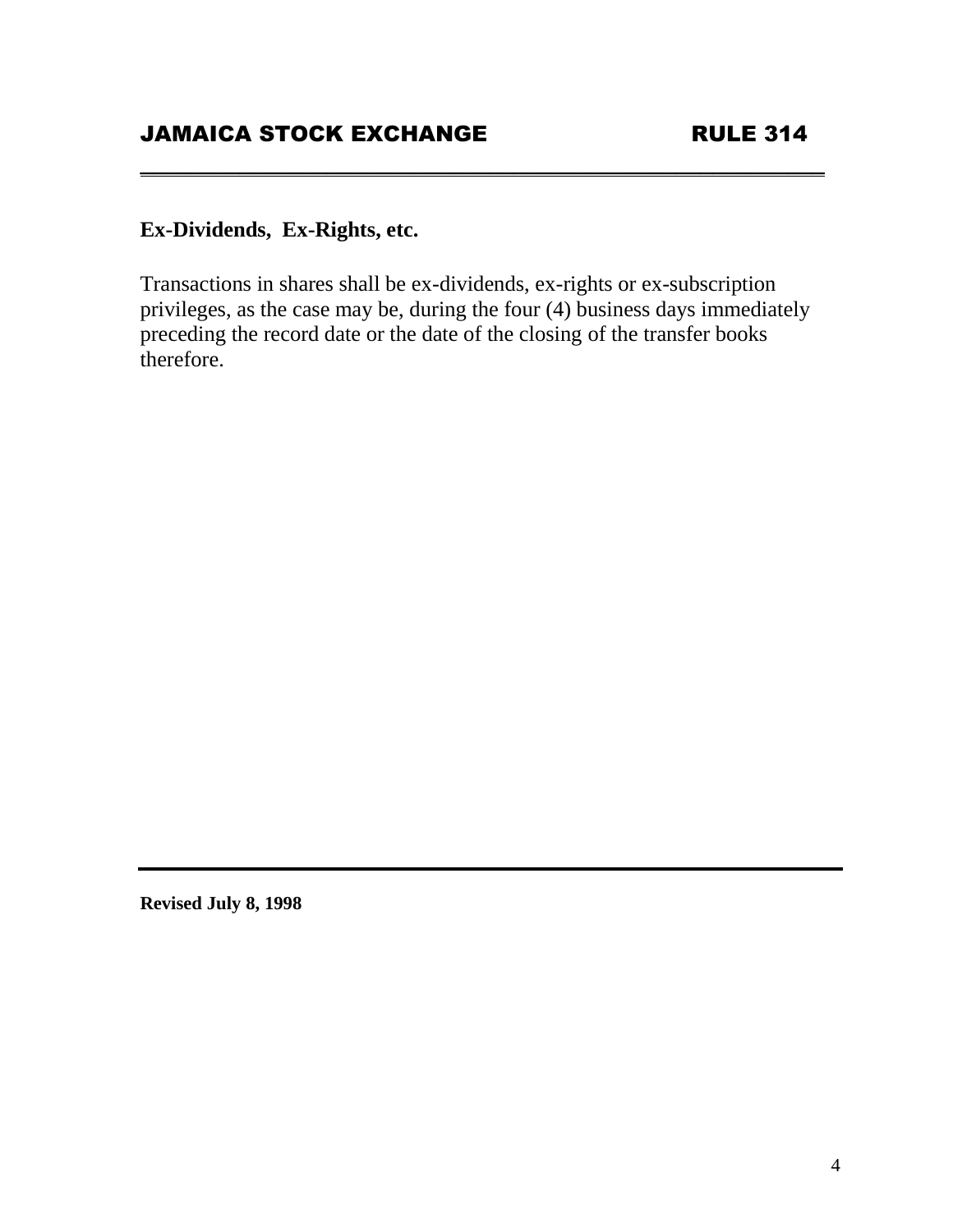### **Sub Committee.**

"The Council may appoint sub-committees and depute to them any of its powers except those relating to the election, disciplining and expulsion of members. Sub-committees other than those which are explicitly recognised or constituted in the Rule book, may include brokermembers who are not members of Council."

**\_\_\_\_\_\_\_\_\_\_\_\_\_\_\_\_\_\_\_\_\_\_\_\_\_\_\_\_\_\_\_\_\_\_\_\_\_\_\_\_\_\_\_\_\_\_\_\_\_\_\_\_\_\_\_**

**\_\_\_\_\_\_\_\_\_\_\_\_\_\_\_\_\_\_\_\_\_\_\_\_\_\_\_\_\_\_\_\_\_\_\_\_\_\_\_\_\_\_\_\_\_\_\_\_\_\_\_\_\_\_\_**

**Revised: March 23, 1999**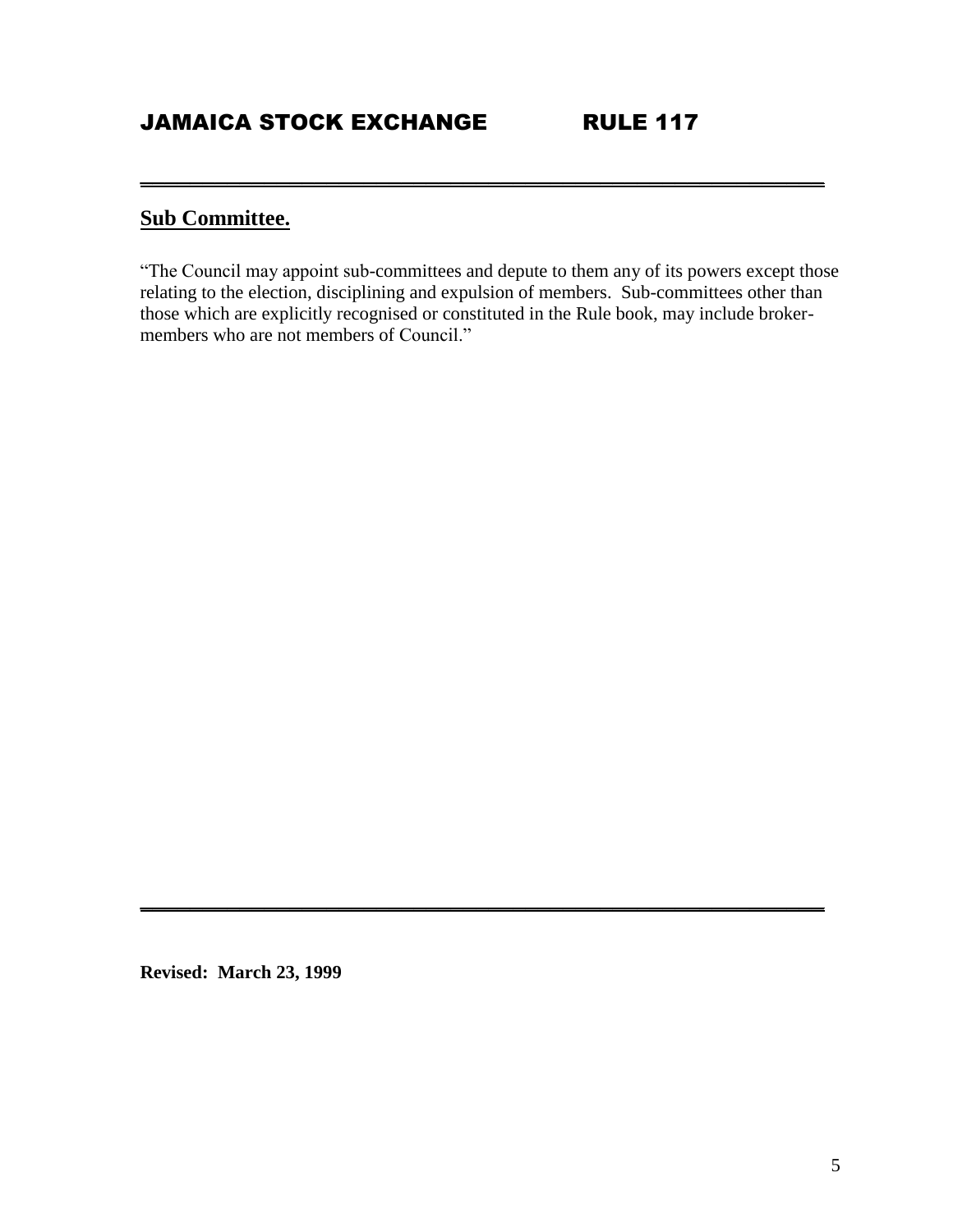#### **Compensation Fund**

The Council shall establish a Compensation Fund to which all dealing members of the Exchange shall make quarterly contributions. The basis on which members' contributions are to be computed shall be determined by the Council from time to time.

**\_\_\_\_\_\_\_\_\_\_\_\_\_\_\_\_\_\_\_\_\_\_\_\_\_\_\_\_\_\_\_\_\_\_\_\_\_\_\_\_\_\_\_\_\_\_\_\_\_\_\_\_\_\_\_**

The Compensation Fund is a statutory trust. The relevant rules which govern the Fund are contained in provisions of the Securities Act and any regulations thereunder prescribing Compensation Fund requirements for Recognised Exchanges.

**\_\_\_\_\_\_\_\_\_\_\_\_\_\_\_\_\_\_\_\_\_\_\_\_\_\_\_\_\_\_\_\_\_\_\_\_\_\_\_\_\_\_\_\_\_\_\_\_\_\_\_\_\_\_\_**

**Revised: April 14, 1999**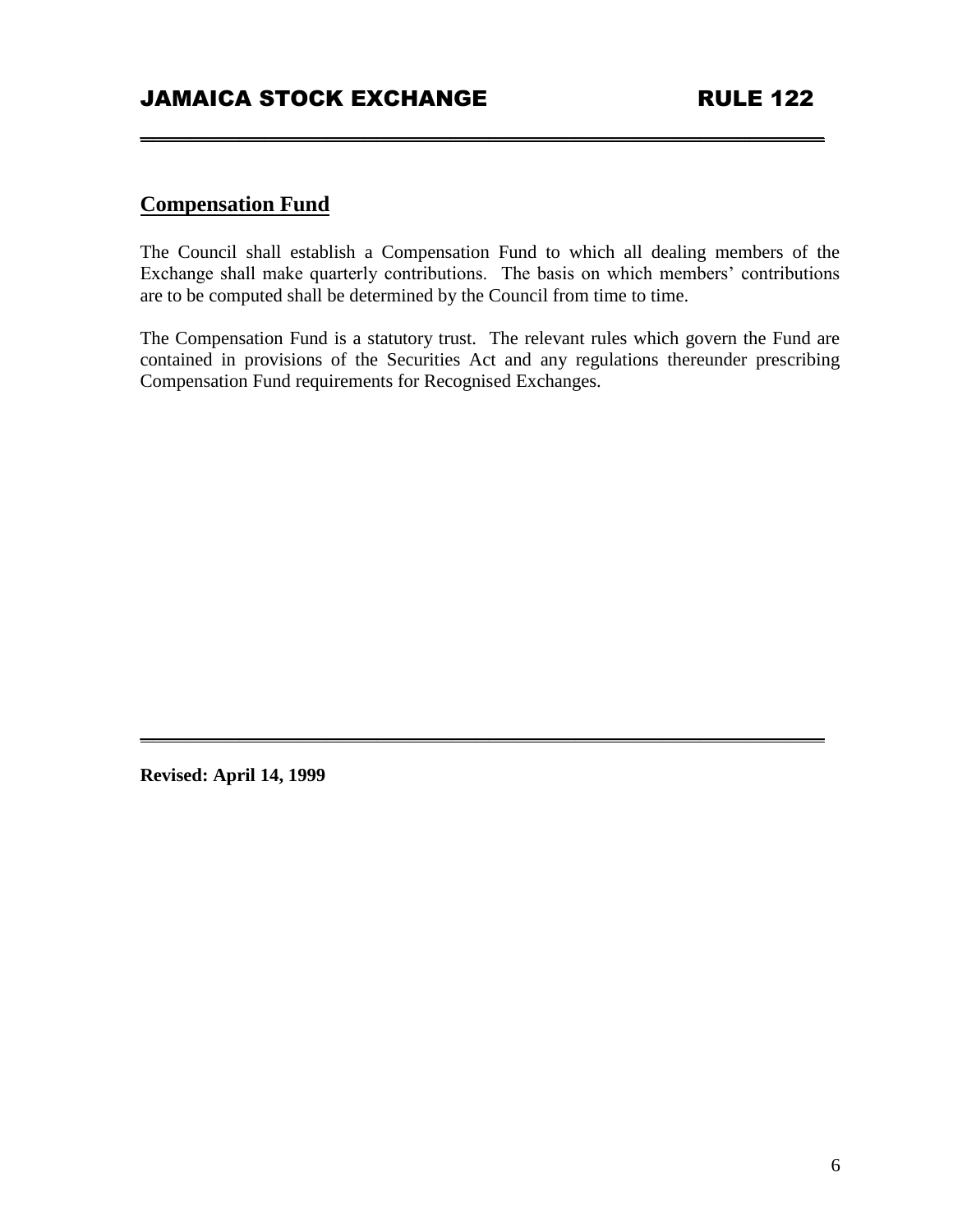### JAMAICA STOCK EXCHANGE RULES RULE 403

#### **a) Methods of Issue**

"Any company which is incorporated or registered and operating a business in a Caricom country, may apply to be listed on the Jamaica Stock Exchange, by any one of the following methods."

**\_\_\_\_\_\_\_\_\_\_\_\_\_\_\_\_\_\_\_\_\_\_\_\_\_\_\_\_\_\_\_\_\_\_\_\_\_\_\_\_\_\_\_\_\_\_\_\_\_\_\_\_\_\_\_**

"Any company which is listed on a Recognised Stock Exchange may apply to be listed on the Jamaica Stock Exchange, by any one of the following methods."

**\_\_\_\_\_\_\_\_\_\_\_\_\_\_\_\_\_\_\_\_\_\_\_\_\_\_\_\_\_\_\_\_\_\_\_\_\_\_\_\_\_\_\_\_\_\_\_\_\_\_\_\_\_\_\_**

**Revised: March 23, 1999**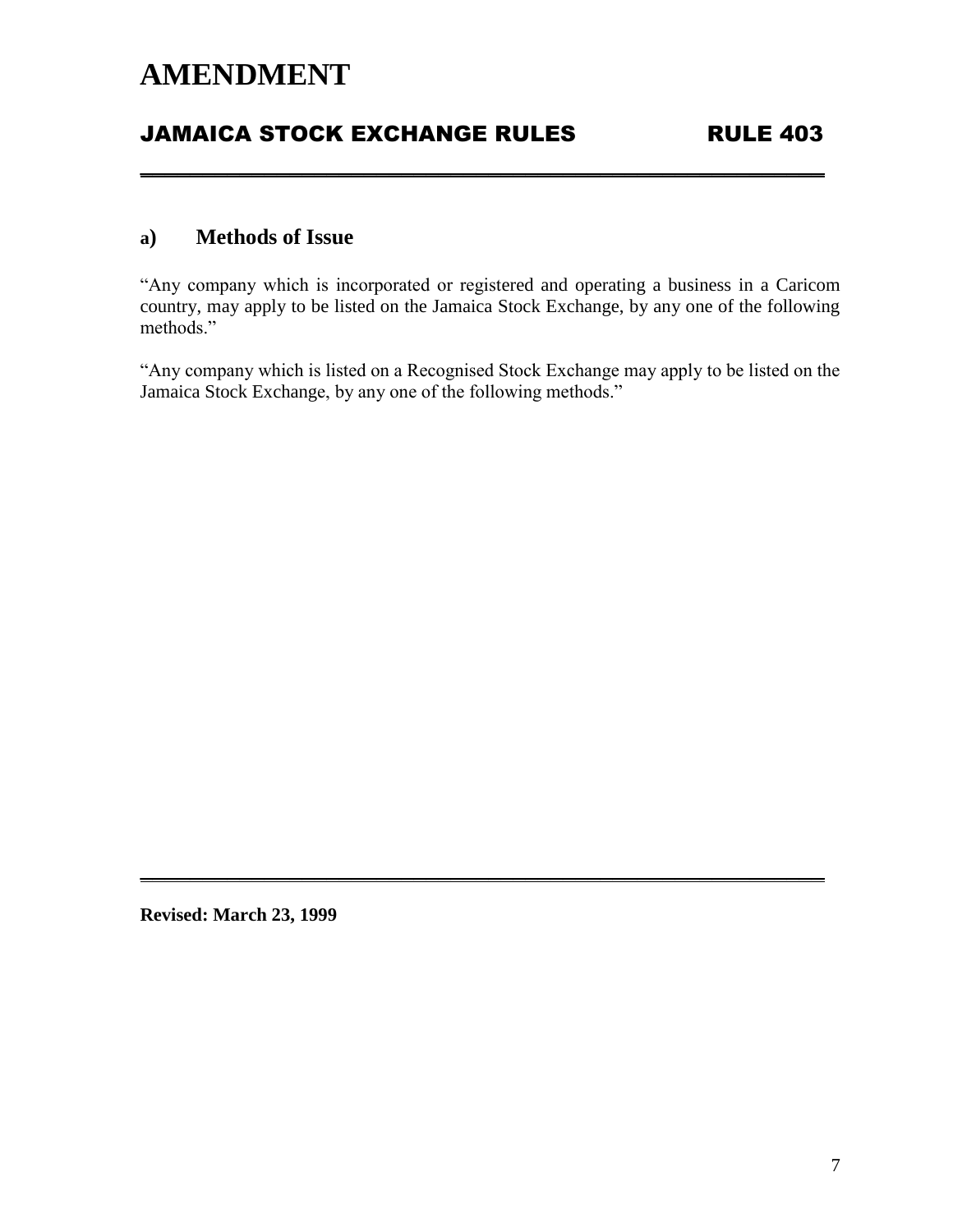#### **RULE 19 OF APPENDIX 1 – (TAKEOVERS AND MERGERS)**

### Rule 19 (Mandatory Offer) of Rules Governing Take-overs and Mergers

Council reserves the right to waive an obligation under this Rule in special circumstances:

**\_\_\_\_\_\_\_\_\_\_\_\_\_\_\_\_\_\_\_\_\_\_\_\_\_\_\_\_\_\_\_\_\_\_\_\_\_\_\_\_\_\_\_\_\_\_\_\_\_\_\_\_\_\_\_**

#### **Enforcement of Security for a Loan**

"Where a shareholding in a company is charged as security for a loan and, as a result of enforcement, the lender would otherwise incur an obligation to make a general offer under this Rule, Council may grant a waiver provided that the security was not given at a time when the lender had reason to believe that enforcement was likely.

When following enforcement, a lender wishes to sell all or part of a shareholding, the provisions of this Rule apply to the purchaser. A receiver, liquidator or administrator of a company is not required to make an offer when he takes control of holding of 50% or more of another company, however, the provisions of the Rule apply to a purchaser from such a person."

#### **Rescue Operations**

"Occasions may arise when a company is in such a financial position that the only way it can be saved is by an urgent rescue operation which involves the acquisition of existing shares by the rescuer which would otherwise fall within the provisions of this Rule and normally require a general offer. Council may grant a waiver in such circumstances; particular attention will be paid to the view of the directors and advisors of the potential offeree company."

**\_\_\_\_\_\_\_\_\_\_\_\_\_\_\_\_\_\_\_\_\_\_\_\_\_\_\_\_\_\_\_\_\_\_\_\_\_\_\_\_\_\_\_\_\_\_\_\_\_\_\_\_\_\_\_**

**Revised: March 23, 1999**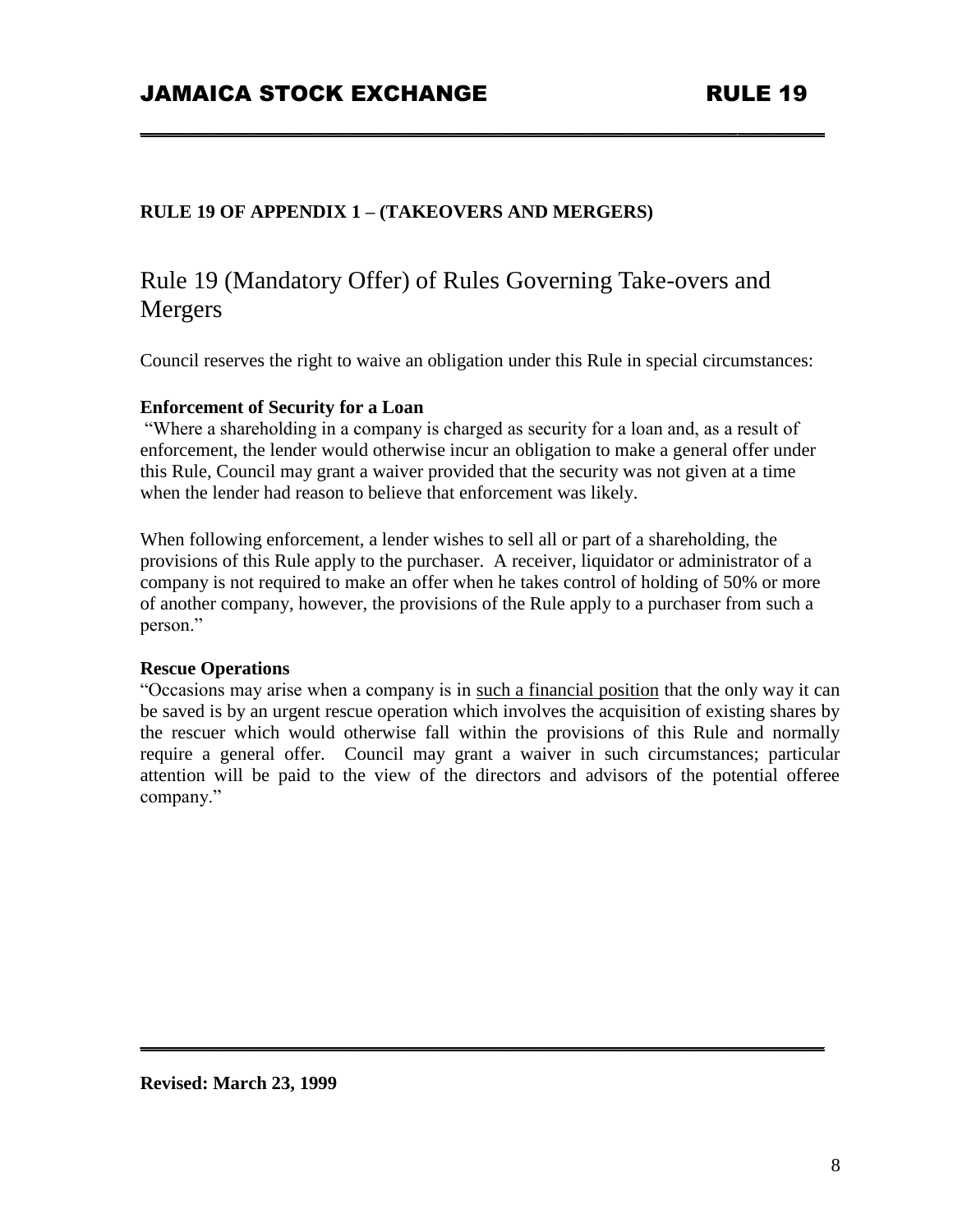### **JAMAICA STOCK EXCHANGE FRULE 411**

#### **Delisting of Companies**

APPLICATION FOR DELISTING OR SUSPENSION OF TRADING: A listed company may make application to the Council to be delisted or to suspend trading in its securities. Any such application must be in writing, stating in as much detail as possible the reason for the application, and accompanied by a certified copy of the resolution of the Board authorising the application for delisting or suspension.

**\_\_\_\_\_\_\_\_\_\_\_\_\_\_\_\_\_\_\_\_\_\_\_\_\_\_\_\_\_\_\_\_\_\_\_\_\_\_\_\_\_\_\_\_\_\_\_\_\_\_\_\_\_\_\_**

In situations where the majority shareholder(s) makes an application to delist, he shall be required to make an offer to buy out the minority shareholders unless a majority of the minority shareholders present at a general meeting approve of the application to delist. Additionally, the company must be current in all its financial reporting to the Exchange.

**\_\_\_\_\_\_\_\_\_\_\_\_\_\_\_\_\_\_\_\_\_\_\_\_\_\_\_\_\_\_\_\_\_\_\_\_\_\_\_\_\_\_\_\_\_\_\_\_\_\_\_\_\_\_\_**

**Revised: February 23, 2000**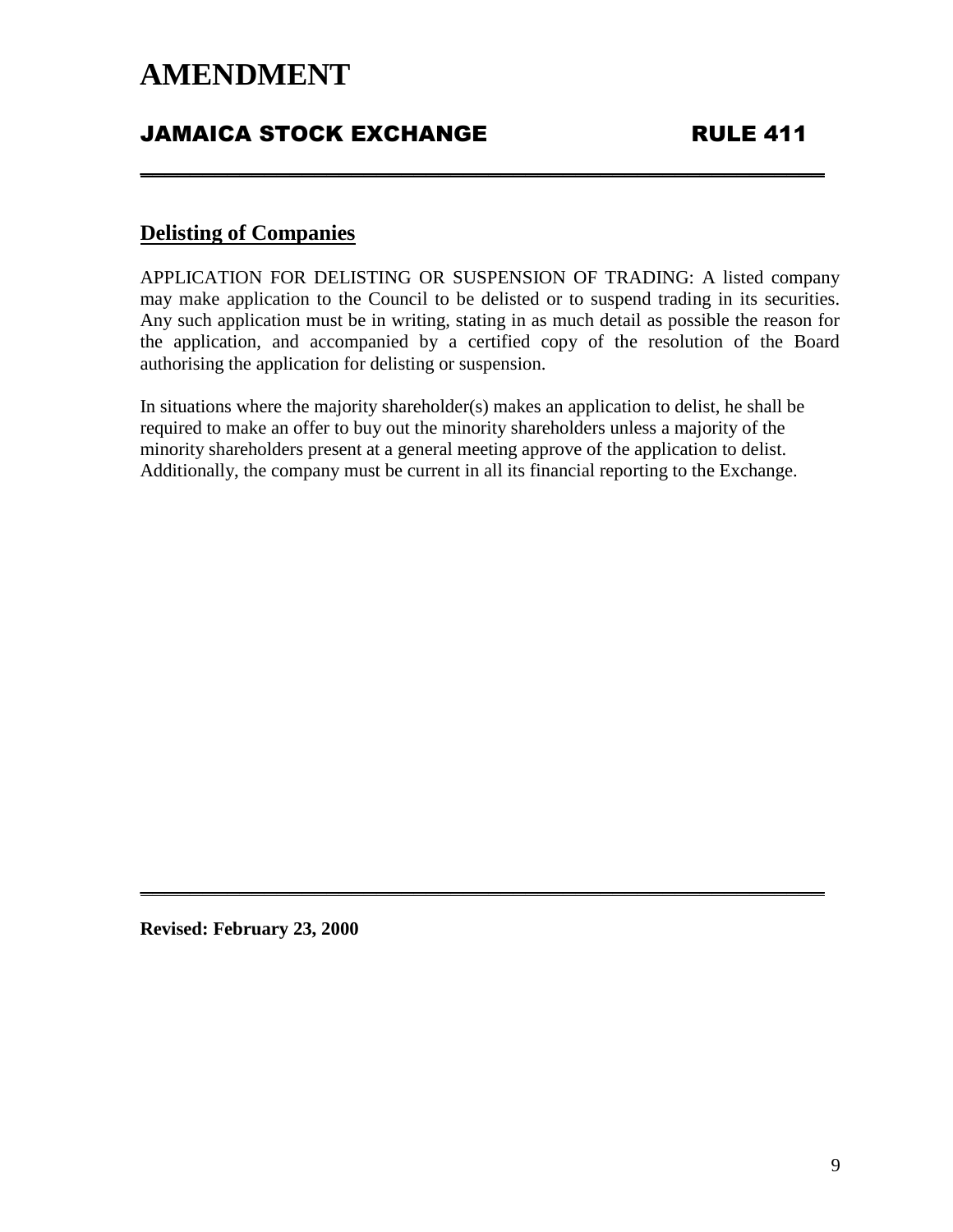### **AMENDMENT –**

### **JAMAICA STOCK EXCHANGE RULE 201**

### **Qualification of Members**

.

- A. Every member shall be a corporation incorporated in a CARICOM country.
- **B. Such corporation shall be owned and controlled by persons (natural and/or juridical) who are both citizens of and residents of a CARICOM country.**

**\_\_\_\_\_\_\_\_\_\_\_\_\_\_\_\_\_\_\_\_\_\_\_\_\_\_\_\_\_\_\_\_\_\_\_\_\_\_\_\_\_\_\_\_\_\_\_\_\_\_\_\_\_\_\_**

**\_\_\_\_\_\_\_\_\_\_\_\_\_\_\_\_\_\_\_\_\_\_\_\_\_\_\_\_\_\_\_\_\_\_\_\_\_\_\_\_\_\_\_\_\_\_\_\_\_\_\_\_\_\_\_\_\_\_\_\_\_\_**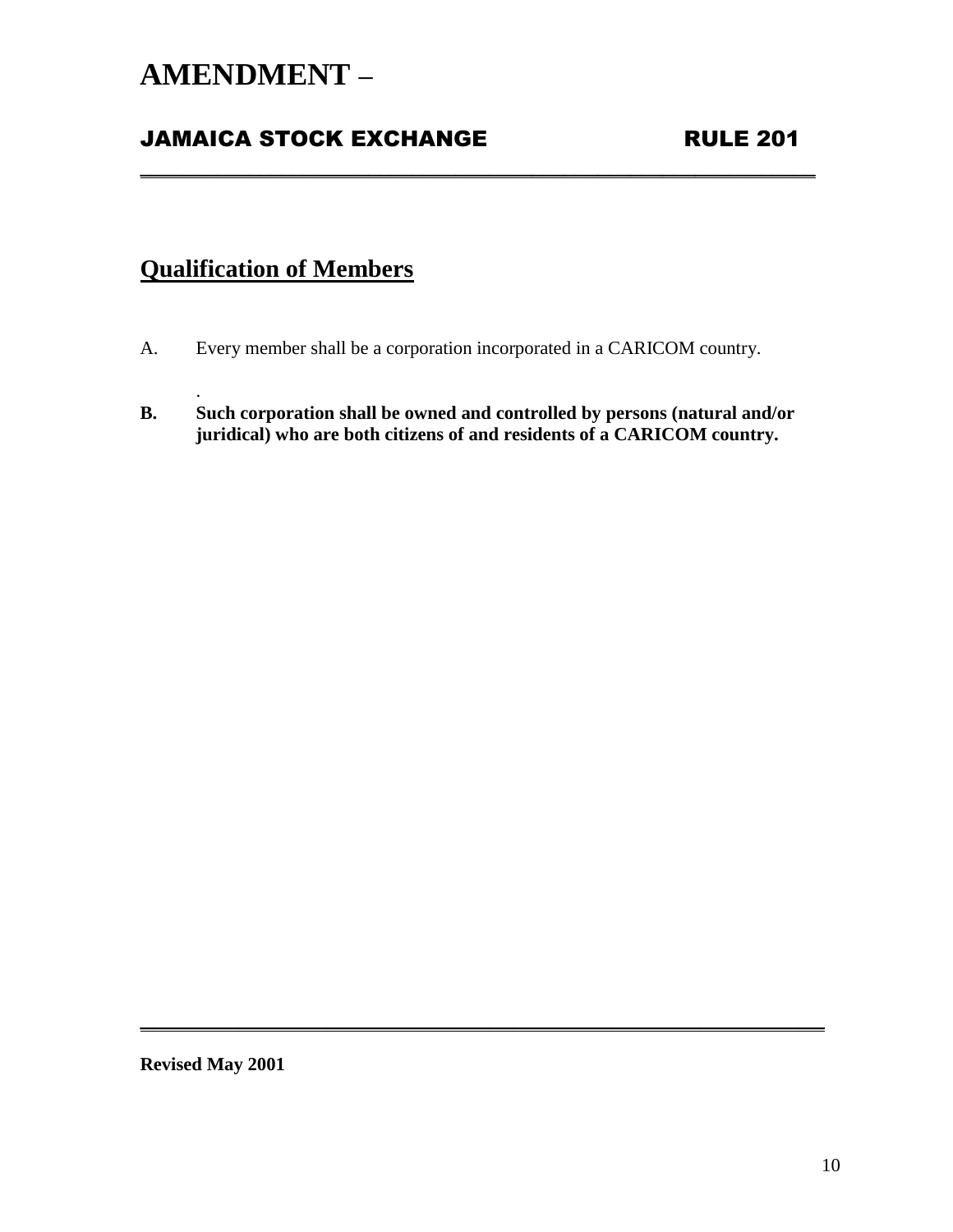### JAMAICA STOCK EXCHANGE RULE 229

#### A. Disciplinary Proceedings

(i) The Disciplinary Committee of Council shall comprise all the non-broker members of Council and may impose any of the penalties specified in Section C below upon a Member in respect of whom disciplinary action is taken which results in a finding of misconduct.

A quorum for a meeting of the Disciplinary Committee shall **comprise three (3) members of that Committee.**

**\_\_\_\_\_\_\_\_\_\_\_\_\_\_\_\_\_\_\_\_\_\_\_\_\_\_\_\_\_\_\_\_\_\_\_\_\_\_\_\_\_\_\_\_\_\_\_\_\_\_\_\_\_\_\_\_\_\_\_\_\_\_\_\_**

#### **C. Disciplinary Procedures**

(i) Where the Council has decided that there is reason to believe that a Member may by his actions have brought himself under the operation of Section B or where a client's complaint appears to warrant it, Council shall have the Exchange prepare a statement of case which shall detail the charges which the Member shall be required to answer and shall remit it to the disciplinary Committee.

**\_\_\_\_\_\_\_\_\_\_\_\_\_\_\_\_\_\_\_\_\_\_\_\_\_\_\_\_\_\_\_\_\_\_\_\_\_\_\_\_\_\_\_\_\_\_\_\_\_\_\_\_\_\_\_**

**Where disciplinary proceedings are referred to the Disciplinary Committee, the Committee shall assign at least three (3) members of the Committee to hear and determine the matter.**

**Revised May 2001**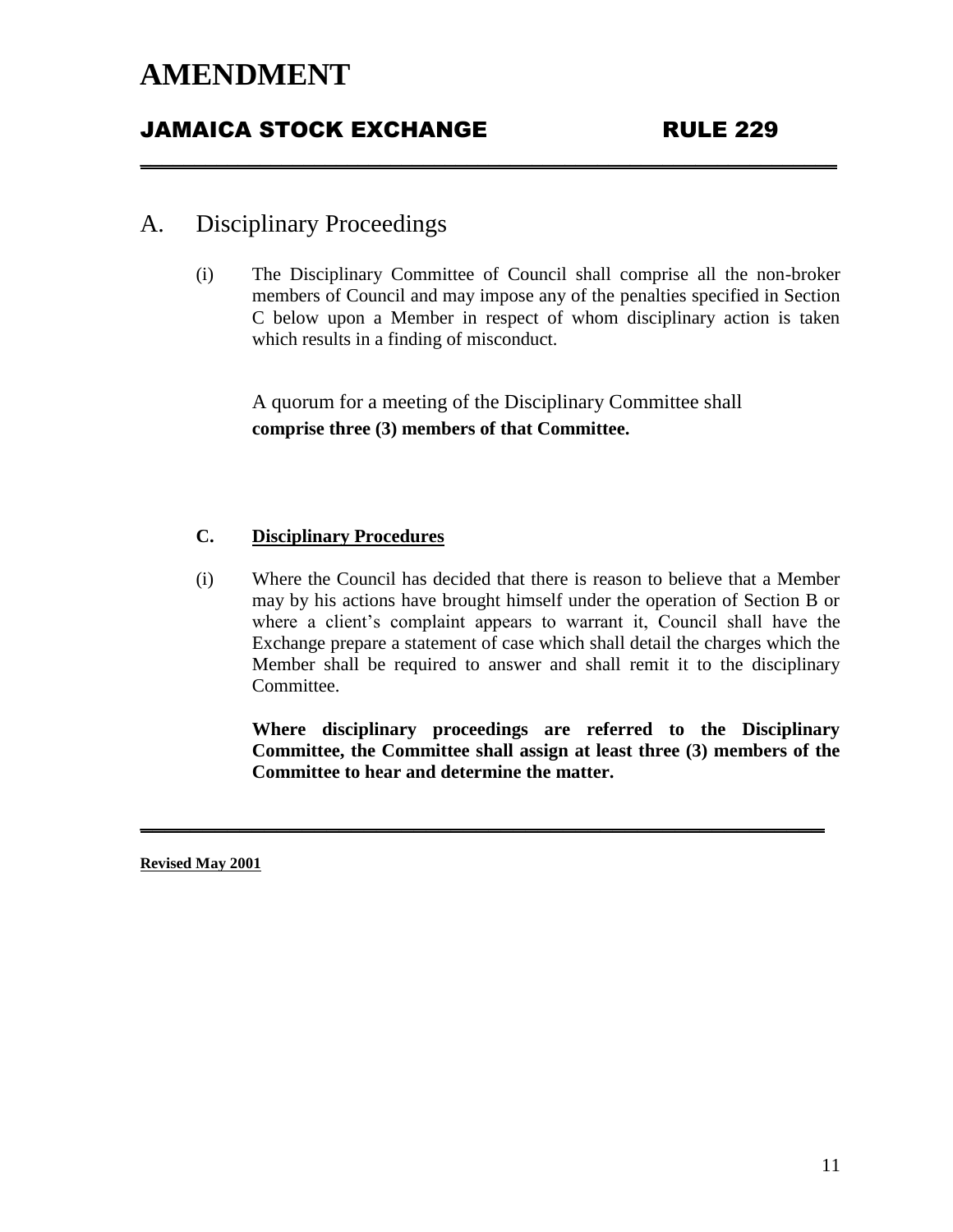### **JAMAICA STOCK EXCHANGE RULE 403**

### *Rule 403*

#### **a) Methods of Issue**

Any company which is incorporated or registered and operating a business in a CARICOM country, may apply to be listed on the Jamaica Stock Exchange, by any one of the following methods:

**\_\_\_\_\_\_\_\_\_\_\_\_\_\_\_\_\_\_\_\_\_\_\_\_\_\_\_\_\_\_\_\_\_\_\_\_\_\_\_\_\_\_\_\_\_\_\_\_\_\_\_\_\_\_\_\_\_\_\_\_\_\_\_\_**

Any company which is listed on a Recognised Stock Exchange may apply to be listed on the Jamaica Stock Exchange, by any of the following methods:

iii) Any incorporated company, which is registered in Jamaica, may apply to be listed on the Jamaica Stock Exchange, by any one of the following methods;

**\_\_\_\_\_\_\_\_\_\_\_\_\_\_\_\_\_\_\_\_\_\_\_\_\_\_\_\_\_\_\_\_\_\_\_\_\_\_\_\_\_\_\_\_\_\_\_\_\_\_\_\_\_\_**

**Revised: May 2001**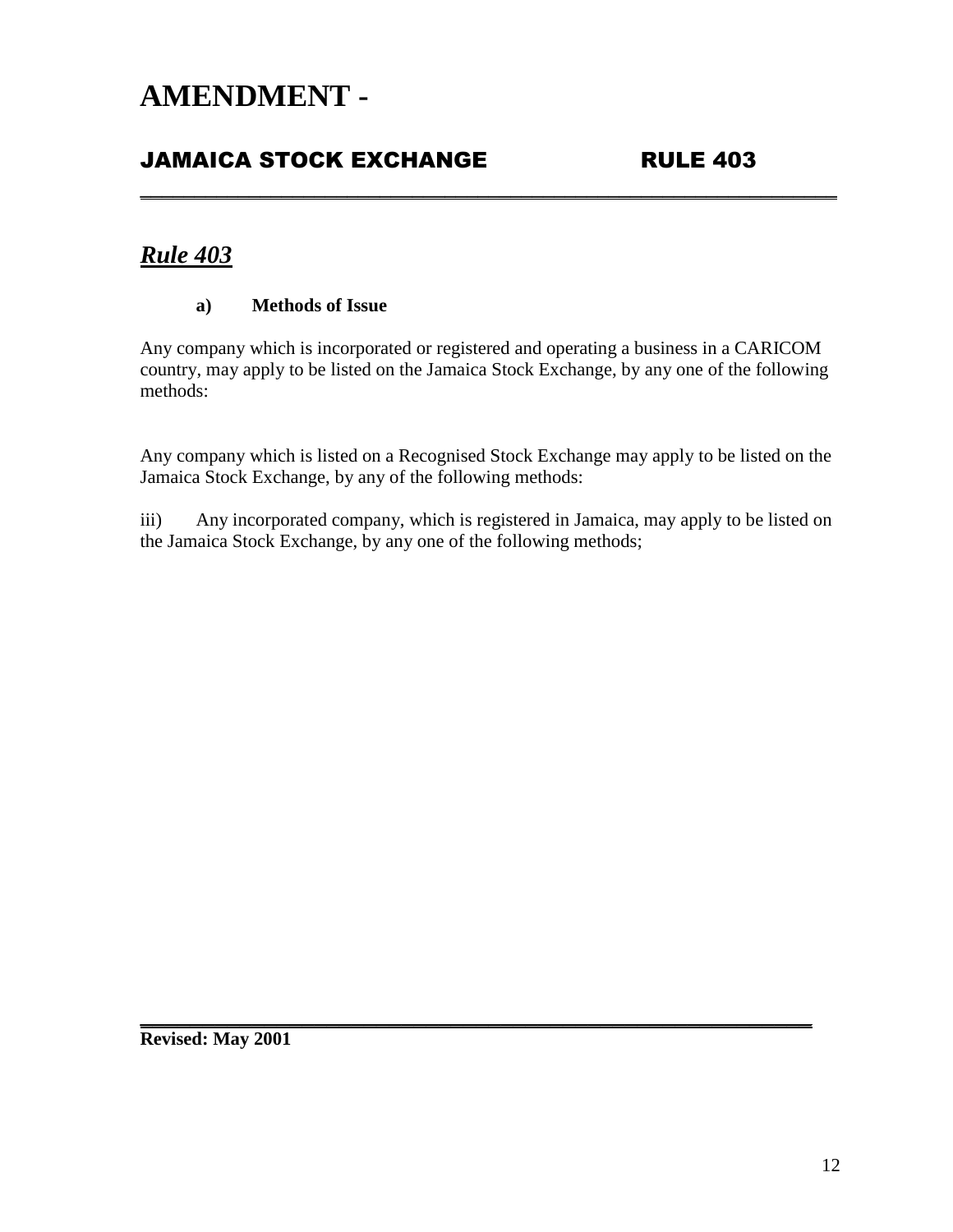### JAMAICA STOCK EXCHANGE RULE 411

### **DELISTED OF COMPANIES**

<sup>D</sup>. Any company with shares which have been suspended from trading in the Exchange on the Exchange for more than 180 days, shall be automatically delisted.

**\_\_\_\_\_\_\_\_\_\_\_\_\_\_\_\_\_\_\_\_\_\_\_\_\_\_\_\_\_\_\_\_\_\_\_\_\_\_\_\_\_\_\_\_\_\_\_\_\_\_\_\_\_\_\_**

**Revised: June 6, 2001**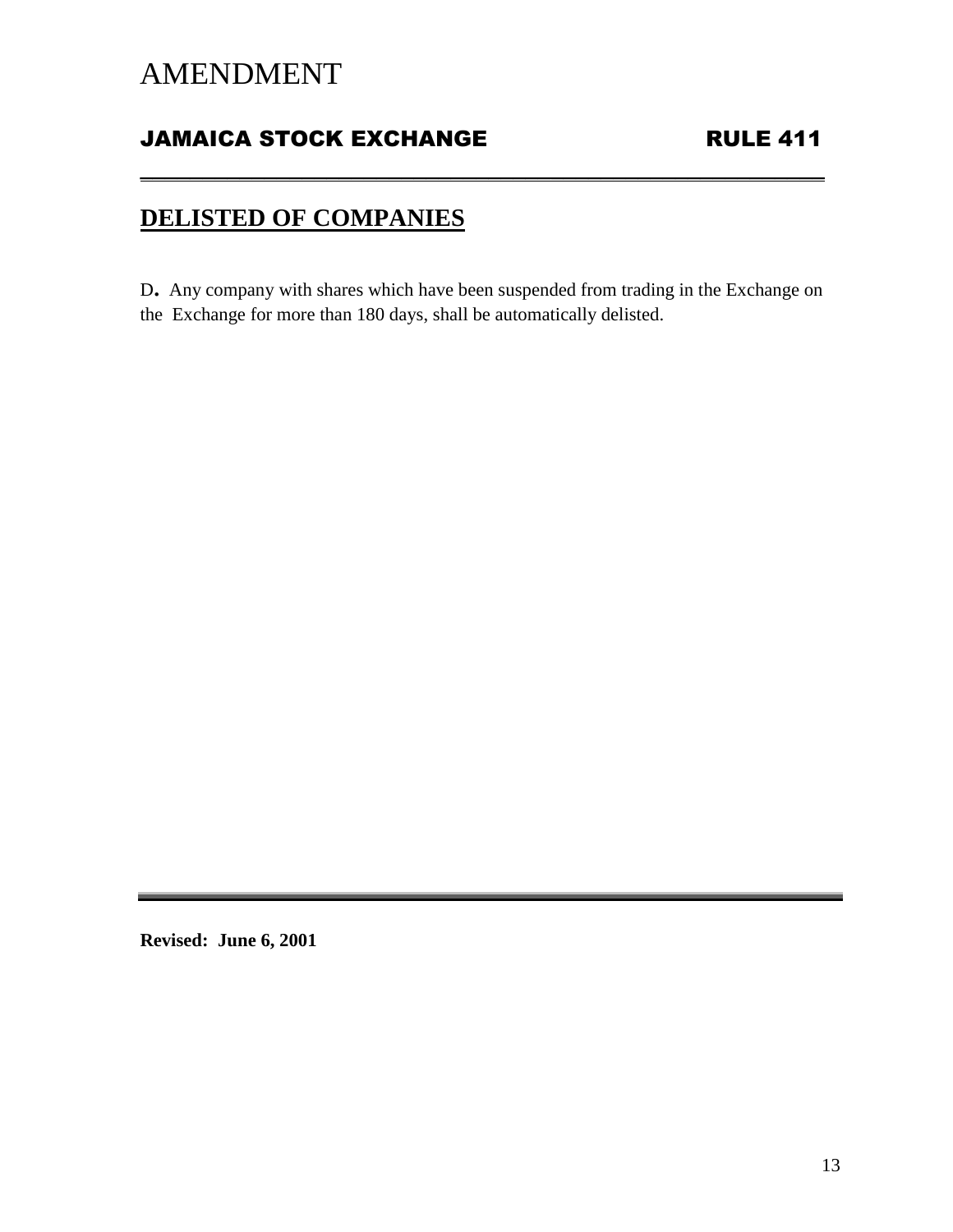### **AMENDMENT –**

### **JAMAICA STOCK EXCHANGE RULE 314**

### **Ex-Dividends, Ex-Rights, etc.**

Transactions in shares shall be ex-dividends, ex-rights or ex-subscription privileges, as the case may be, during the two (2) business days immediately preceding the record date or the date of the closing of the transfer books therefore.

**\_\_\_\_\_\_\_\_\_\_\_\_\_\_\_\_\_\_\_\_\_\_\_\_\_\_\_\_\_\_\_\_\_\_\_\_\_\_\_\_\_\_\_\_\_\_\_\_\_\_\_\_\_\_\_**

**Revised: August 19, 2002**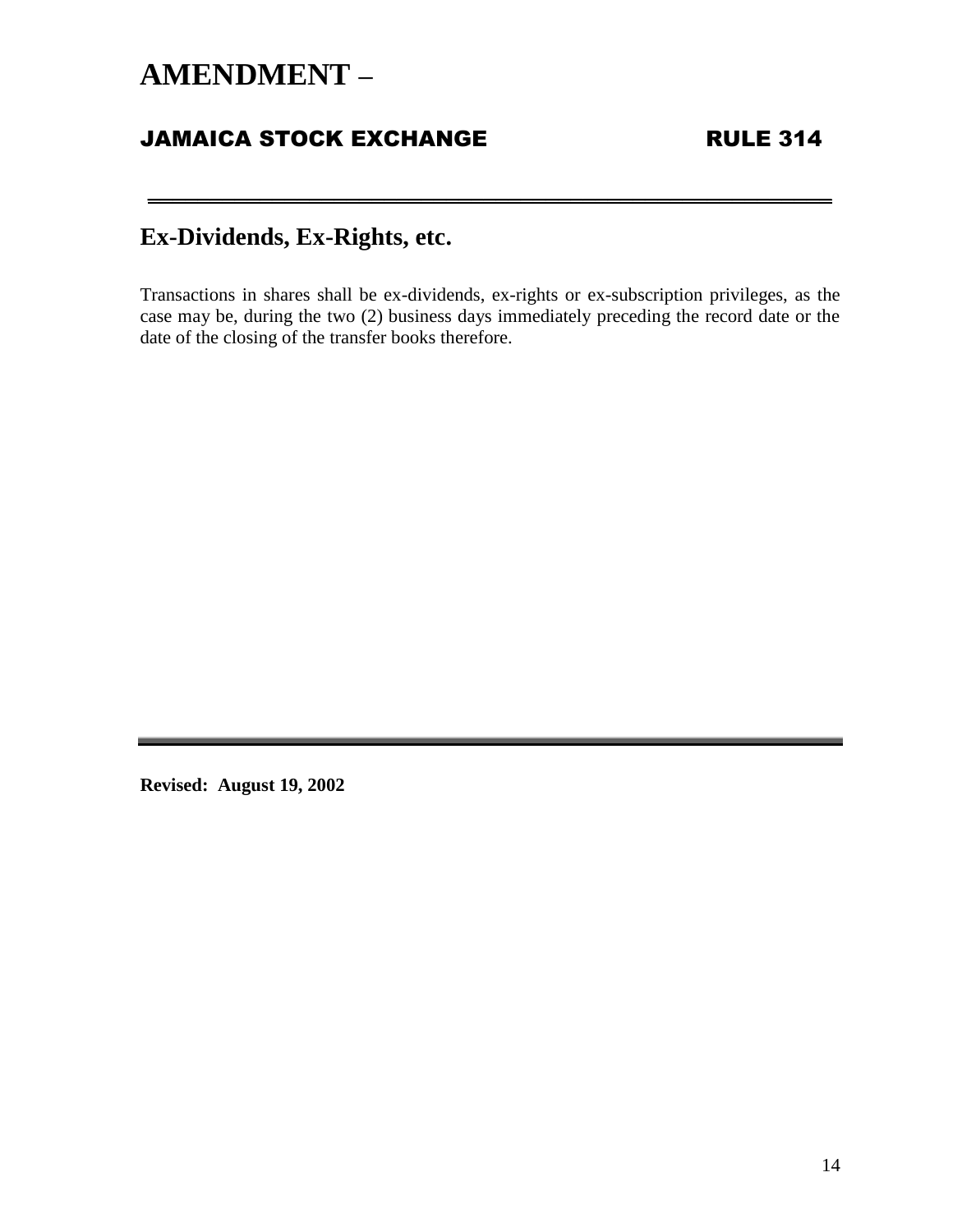### JAMAICA STOCK EXCHANGE RULE 212

### *FINES*

Any member which fails to submit any financial return within the period specified in rule 210 shall be charged a fine of Five Thousand Dollars (\$5,000.00) per day (including weekends and public days) until such time that the return is submitted to the Exchange or the member is suspended from membership.

**Revised August 19, 2002**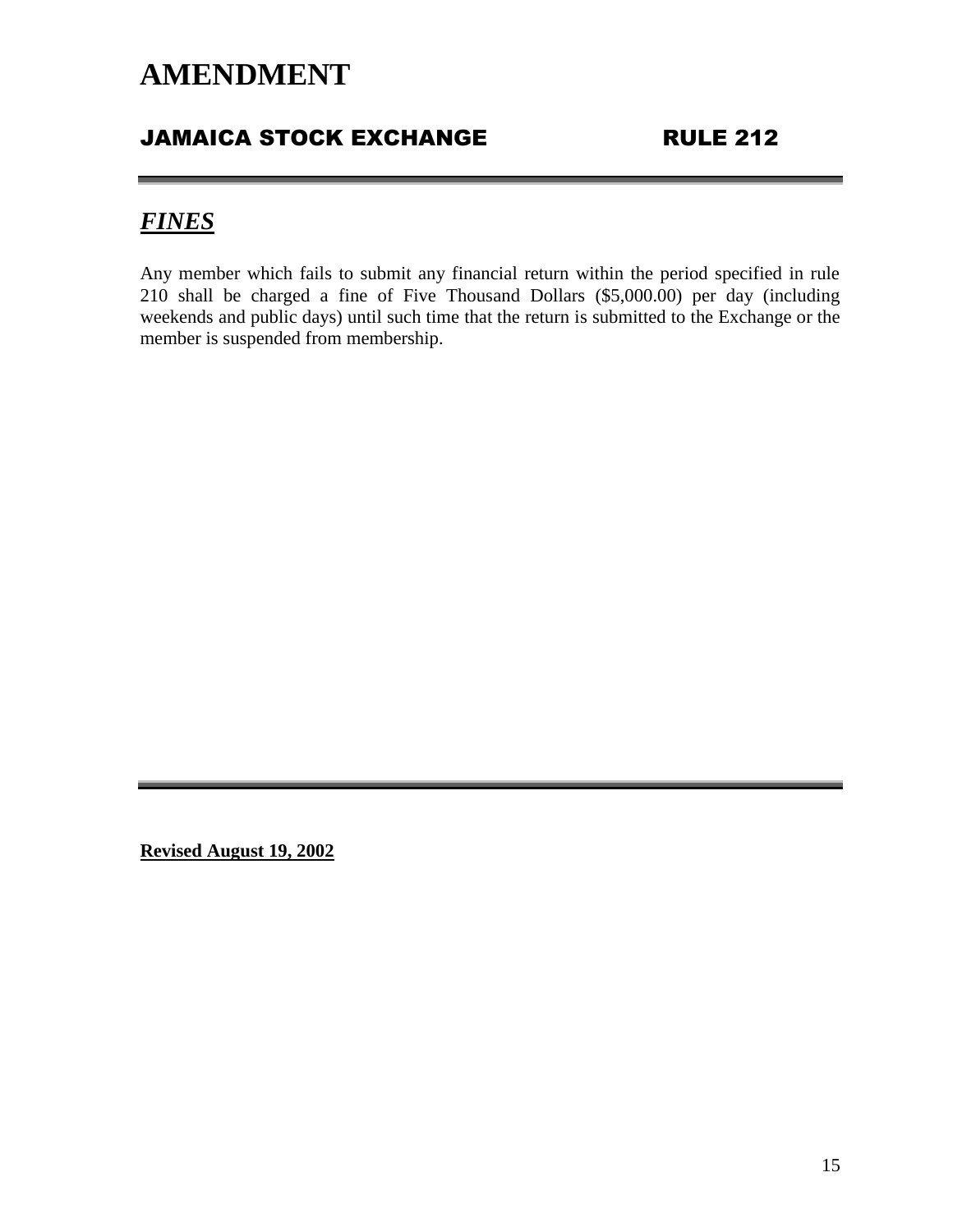### **JAMAICA STOCK EXCHANGE RULE 402**

#### **MINIMUM ISSUED CAPITAL AND NUMBER OF SHARE/STOCKHOLDERS**

**\_\_\_\_\_\_\_\_\_\_\_\_\_\_\_\_\_\_\_\_\_\_\_\_\_\_\_\_\_\_\_\_\_\_\_\_\_\_\_\_\_\_\_\_\_\_\_\_\_\_\_\_\_\_\_\_\_\_\_\_\_\_\_\_**

No request for listing of a company's securities will *normally* be considered unless**:**

- **A.** The total ISSUED share and loan capital of the company is \$200,000 or more; the share capital portion being not less than \$100,000.
- **B.** All of the issue of the security which is the subject of the request for listing is to be issued and fully paid, at the date the application is received at the Exchange.
	- **(i) Ordinary Shares/Stock:** No application for listing of this class of security will be considered unless:
		- **(a)** The issued nominal value is \$100,000 or more;

**\_\_\_\_\_\_\_\_\_\_\_\_\_\_\_\_\_\_\_\_\_\_\_\_\_\_\_\_\_\_\_\_\_\_\_\_\_\_\_\_\_\_\_\_\_\_\_\_\_\_\_\_\_\_\_**

**\_\_\_\_\_\_\_\_\_\_\_\_\_\_\_\_\_\_\_\_\_\_\_\_\_\_\_\_\_\_\_\_\_\_\_\_\_\_\_\_\_\_\_\_\_\_\_\_\_\_\_\_\_\_\_\_\_\_\_\_\_\_\_\_**

**(b) EITHER** there is a minimum of 100 share/stockholders holding in their own right not less than 20% of the issued ordinary capital (such percentage being not less than \$50,000 nominal value) excluding the holding(s) of one or more controlling share/stockholder(s) **OR** *there are arrangements then in place which Council approves in writing as likely to result in such minimum holding (as to number of holders and their total holdings) being achieved by the end of business on the first day the securities are listed.*

**Revised September 25, 2002**

JAMAICA STOCK EXCHANGE RULE 411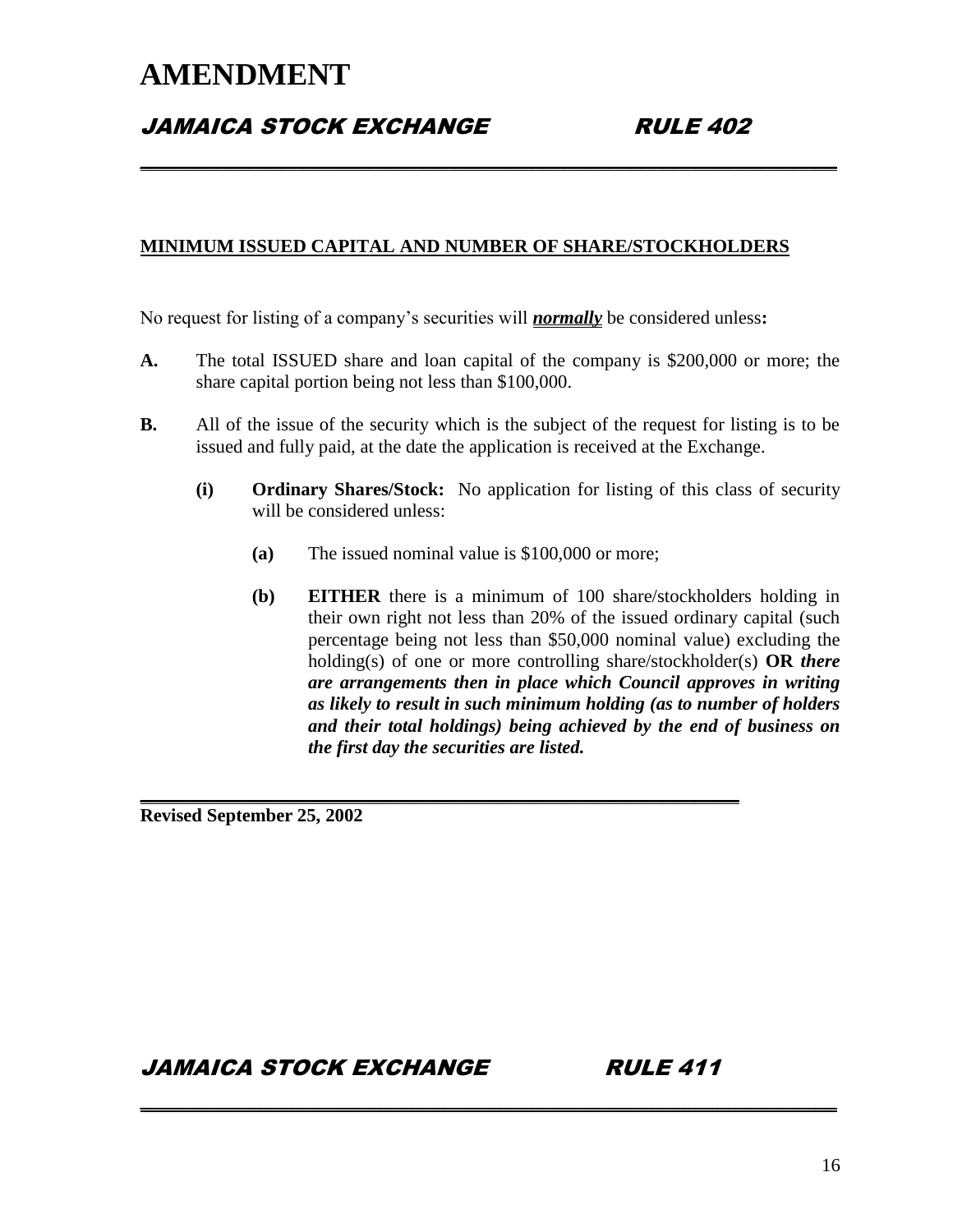### **AMENDMENT -**

#### **RULE 411**

#### **DELISTING OF COMPANIES**

**A. (v)** If, listing of the Company's securities having been effected on an application in respect of which Council has issued an approval of arrangements for achieving minimum non-controlling share holdings pursuant to Rule 402B(b), the minimum requirement as to number of non-controlling holders and their total shareholdings is not achieved by the end of business on the first day the securities are listed.

**\_\_\_\_\_\_\_\_\_\_\_\_\_\_\_\_\_\_\_\_\_\_\_\_\_\_\_\_\_\_\_\_\_\_\_\_\_\_\_\_\_\_\_\_\_\_\_\_\_\_\_\_\_\_\_\_\_\_\_\_\_\_\_\_**

**\_\_\_\_\_\_\_\_\_\_\_\_\_\_\_\_\_\_\_\_\_\_\_\_\_\_\_\_\_\_\_\_\_\_\_\_\_\_\_\_\_\_\_\_\_\_\_\_\_\_\_\_\_\_\_\_**

**Revised September 25, 2002**

#### JAMAICA STOCK EXCHANGE RULE 121

#### COMPLAINTS BY NON-BROKERS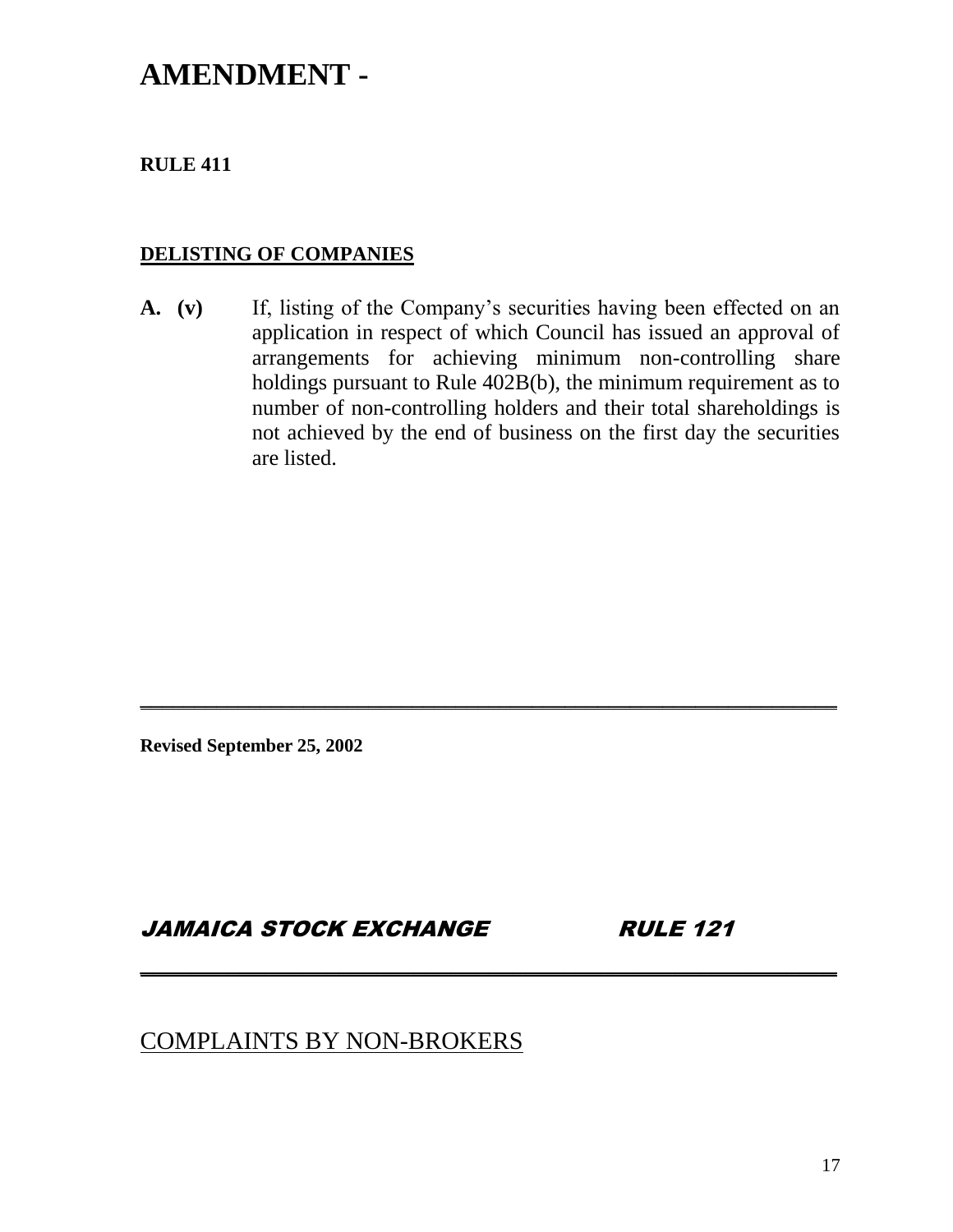The Council may receive and adjudicate on claims or complaints made by non-members against a member, and shall consider whether such claim is appropriate and fitting for adjudication but before any adjudication, Council shall require as a condition for their intervention that the complainant or claimant and the member shall sign an agreement to treat the reference as if it were a submission to arbitration within the meaning of the Arbitration Act, and to be bound by the findings or award of the Council arrived at in accordance with the rules of the Stock Exchange. The complainant or claimant and the member shall refrain from taking any legal action either criminal or civil whilst the matter is being adjudicated by the Council.

**Revised: February 21, 2003**

### **AMENDMENT -**

JAMAICA STOCK EXCHANGE RULES 407

**RULE 407 - QUARTERLY FINANCIAL STATEMENTS**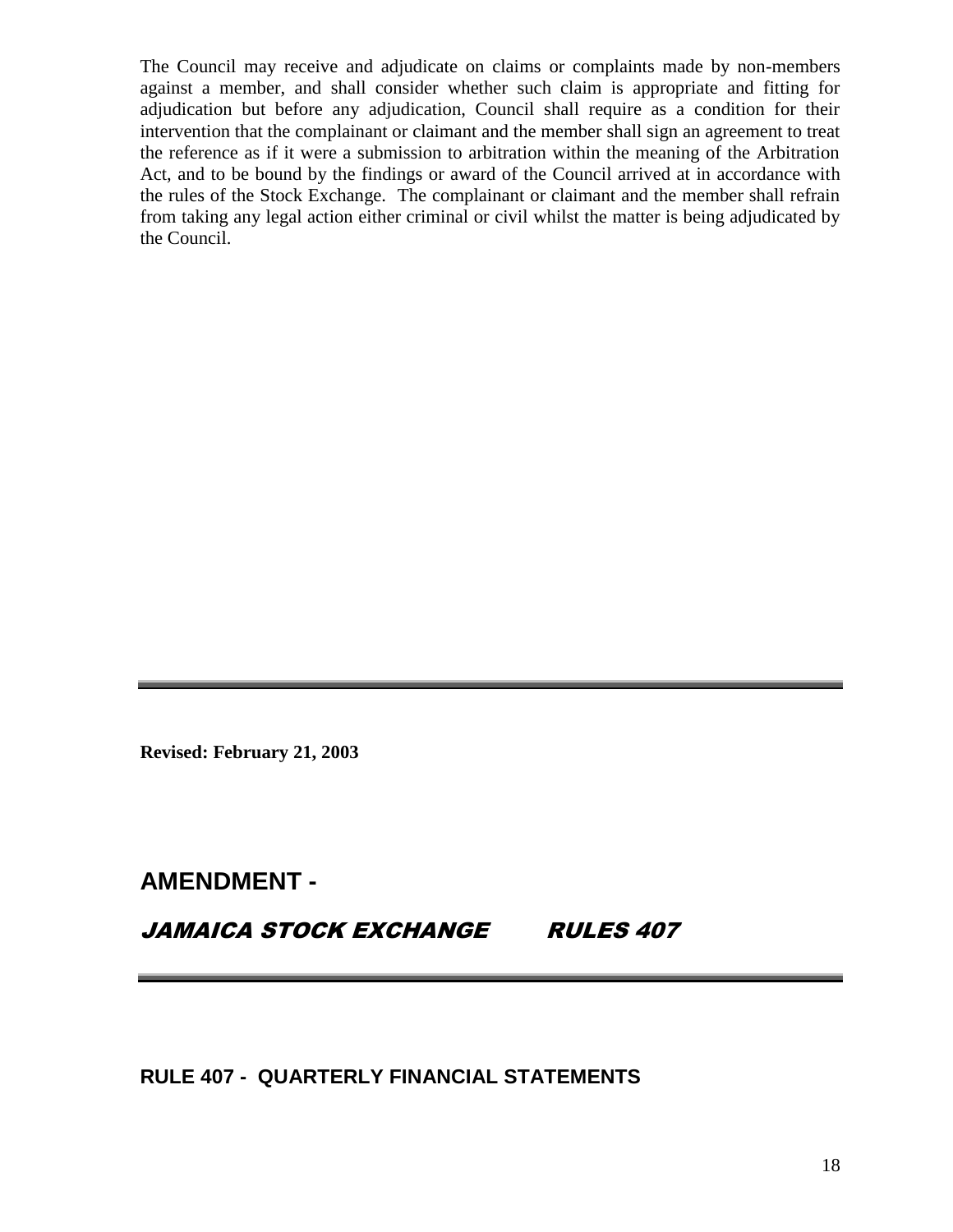*Every listed company shall submit to the Jamaica Stock Exchange (JSE) two (2) copies of their Quarterly Financial statements at intervals not exceeding three (3) months and within forty-five (45) days of the end of the period to which the statements relate. The financial statements shall be prepared in accordance with International Financial Reporting Standards (IFRS) issued by the International Accounting Standards Board (IASB), interpretations issued by the Standards Interpretation Committee of the IASB and recommendations by the Institute of Chartered Accountants of Jamaica (ICAJ). Any supplementary information which in the opinion of the Directors is necessary for a reasonable appreciation of the results of the quarter, should be included.*

*Additionally, shareholdings of Directors and Senior Management and their connected persons and the shareholdings of those persons holding the ten (10) largest blocks of shares must be included in the report.*

*All Quarterly Financial Statements shall have been approved by the company's Board of Directors and signed by two (2) or more Directors of the company and should state whether or not they are audited. Companies with quarterly financial statements which are forty-five (45) days overdue shall have trading in their shares suspended until the reports are submitted to the Exchange.*

*A company that is unable to timely submit to the JSE Quarterly Financial Statements within the prescribed intervals must notify the JSE where it can be foreseen that there is the probability of a delay, the circumstances and the probable extent of the delay.* 

The company should simultaneously place an advertisement in the print media advising shareholders of the delay.

**Revised May 26, 2004**

#### JAMAICA STOCK EXCHANGE RULE 408

#### **AUDITED ANNUAL FINANCIAL STATEMENTS**

Immediately after the relevant board meeting has been held and within ninety (90) days of the company's financial year-end every listed company shall forward to the Stock Exchange two (2) copies of the Audited Annual Financial Statements.

**\_\_\_\_\_\_\_\_\_\_\_\_\_\_\_\_\_\_\_\_\_\_\_\_\_\_\_\_\_\_\_\_\_\_\_\_\_\_\_\_\_\_\_\_\_\_\_\_\_\_\_\_\_\_\_**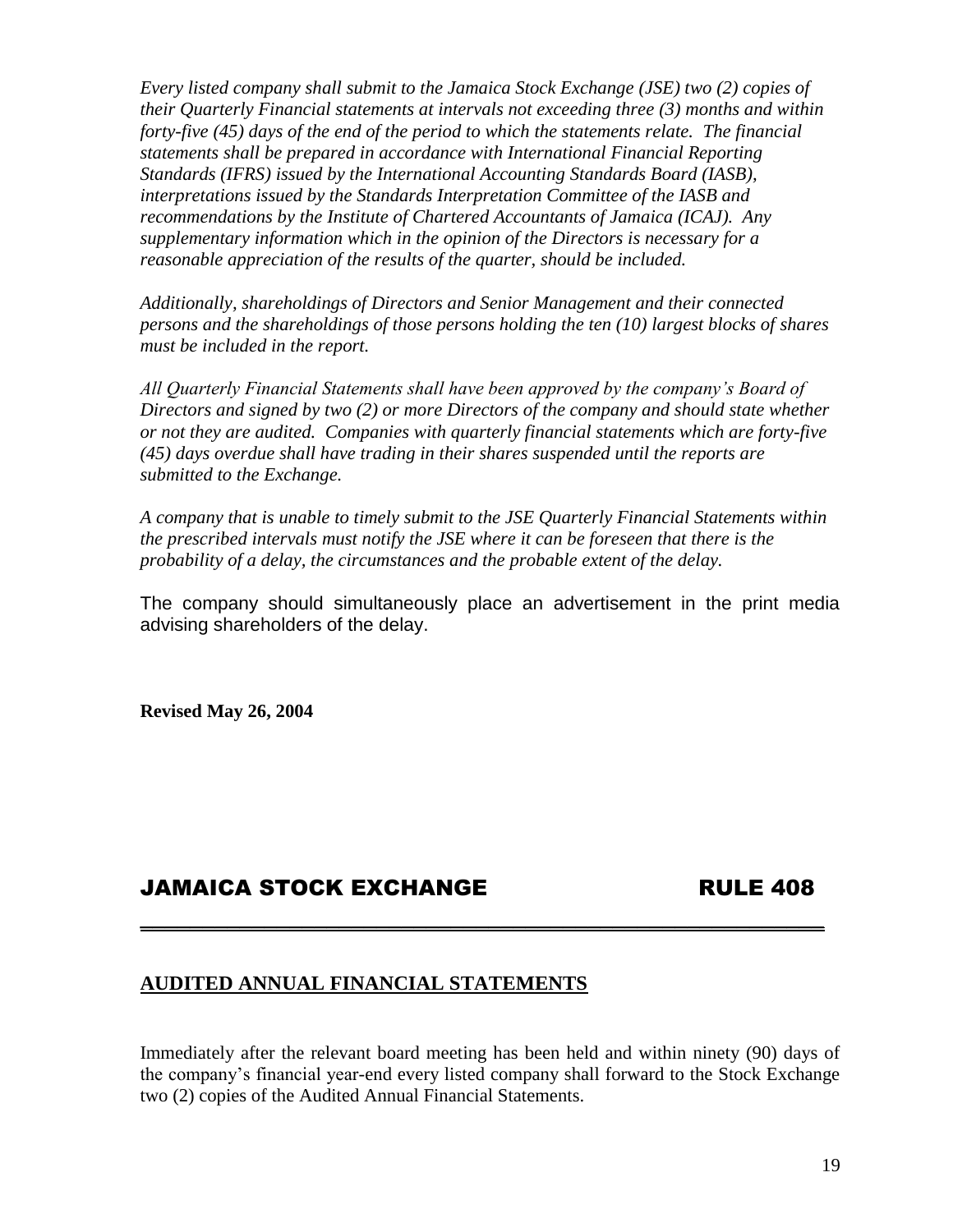*The financial statements shall be prepared in accordance with International Financial Reporting Standards (IFRS) issued by the International Accounting Standards Board (IASB), interpretations issued by the Standards Interpretation Committee of the IASB and recommendations by the Institute of Chartered Accountants of Jamaica (ICAJ). Items (i) (ii) and (iii) are applicable.*

- **(i)** Any supplementary information which in the opinion of the Directors is necessary for a reasonable appreciation of the results.
- **(ii)** Shareholdings of Directors and Senior Management and their connected persons and the shareholdings of those persons holding ten (10) largest blocks of shares.
- **(iii)** All Annual Financial Statements shall have been approved by the company's Board of Directors and signed by two (2) or more directors of the company. Companies with audited annual financial statements which are ninety (90) days overdue, shall have trading in their shares suspended until the reports are submitted to the Exchange.

**\_\_\_\_\_\_\_\_\_\_\_\_\_\_\_\_\_\_\_\_\_\_\_\_\_\_\_\_\_\_\_\_\_\_\_\_\_\_\_\_\_\_\_\_\_\_\_\_\_\_\_\_\_\_\_**

**\_\_\_\_\_\_\_\_\_\_\_\_\_\_\_\_\_\_\_\_\_\_\_\_\_\_\_\_\_\_\_\_\_\_\_\_\_\_\_\_\_\_\_\_\_\_\_\_\_\_\_\_\_\_\_**

**Revised November 5, 2003**

### JAMAICA STOCK EXCHANGE RULES Appendix 1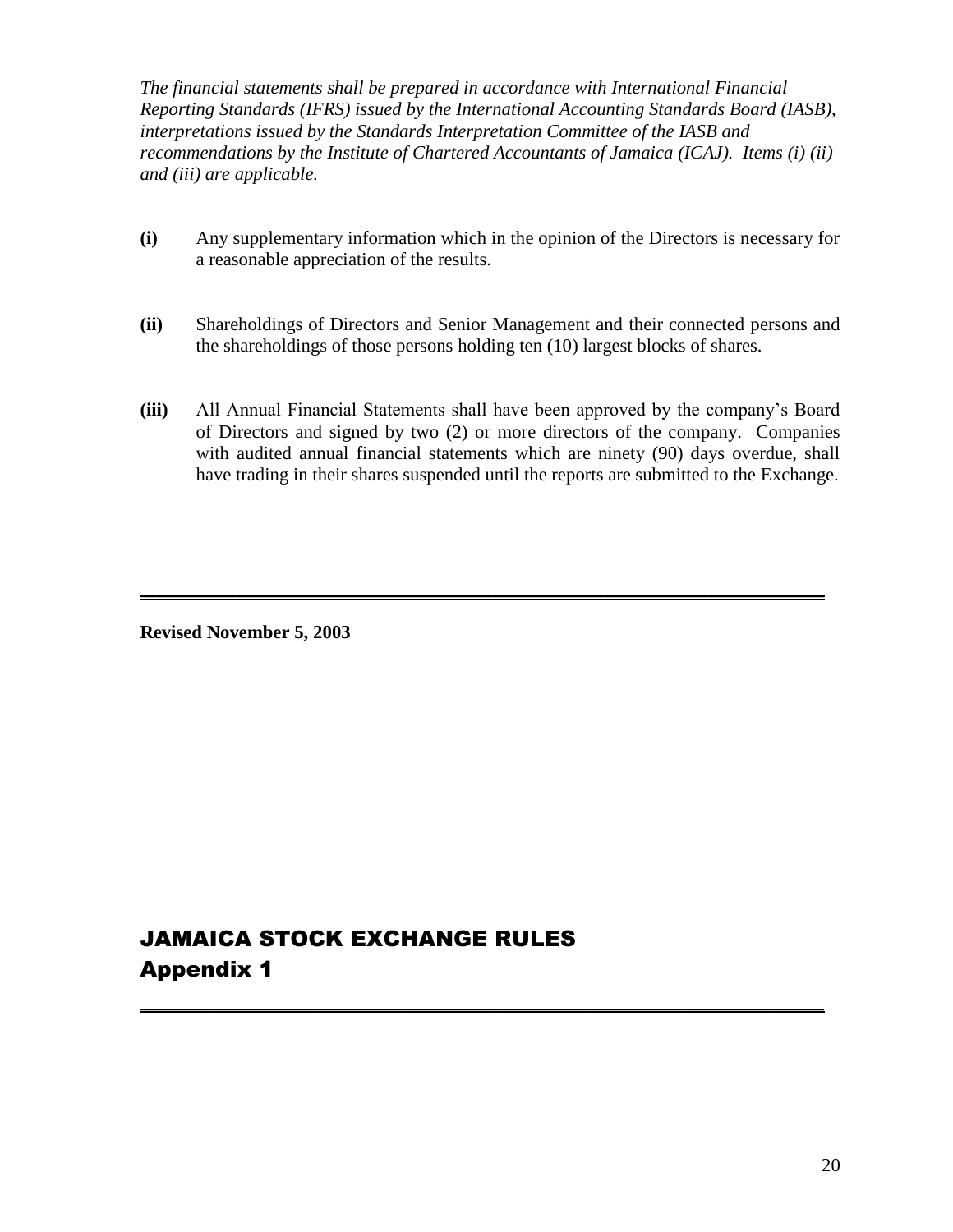### **APPENDIX 1 – 'DEFINITIONS'**

**(K) "Acting in Concert" -** The definition is being amended by adding the following categories of persons who would be presumed to be acting in concert with other persons in the same category unless the contrary is established:

a company with any of its pension funds;

- (5) a fund manager with any investment company, unit trust or other person whose investments such fund manager manages on a discretionary basis, in respect of the relevant investment accounts;
- (6) a financial or other professional adviser *(including a stockbroker)* with its client in respect of the shareholdings of the adviser and persons controlling, controlled by or under the same control as the adviser.

**\_\_\_\_\_\_\_\_\_\_\_\_\_\_\_\_\_\_\_\_\_\_\_\_\_\_\_\_\_\_\_\_\_\_\_\_\_\_\_\_\_\_\_\_\_\_\_\_\_\_\_\_\_\_\_**

**\_\_\_\_\_\_\_\_\_\_\_\_\_\_\_\_\_\_\_\_\_\_\_\_\_\_\_\_\_\_\_\_\_\_\_\_\_\_\_\_\_\_\_\_\_\_\_\_\_\_\_\_\_\_\_**

*Effective April 14, 2003*

#### JAMAICA STOCK EXCHANGE RULES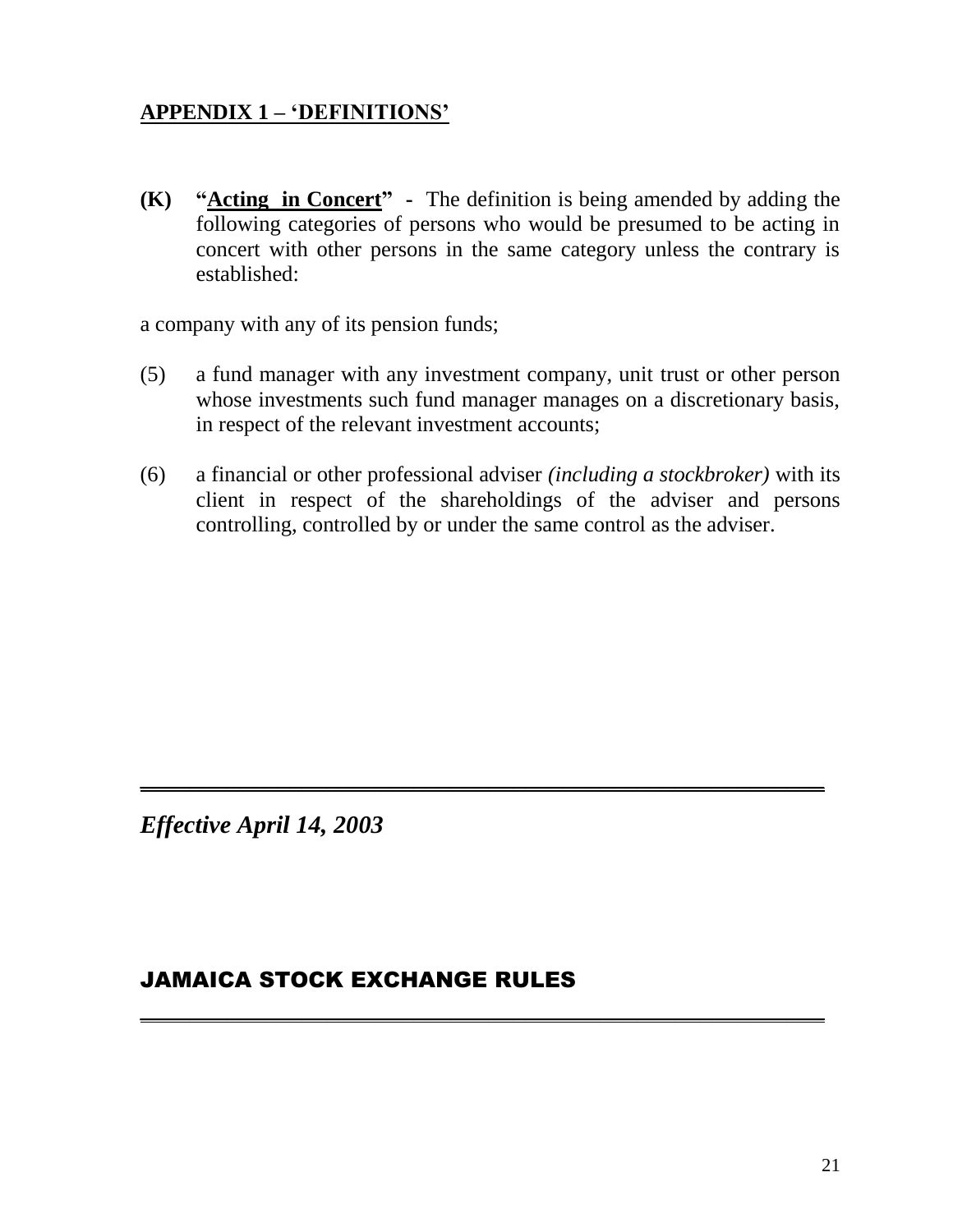### **DEFINITIONS – 'BLOCK TRANSACTIONS'**

**Block Transactions -** are uninterruptible put-throughs. They are restricted to transactions between members of the same group of companies and other transactions which will not effect a change in the beneficial ownership of the securities.

- (i) The Council of the Jamaica Stock Exchange (JSE) may sanction these transactions only in the case of approved take-overs or where in the case of a listing on the JSE a block transaction is deemed necessary under Rule 402B(b)
- (ii) The consideration should be within 5% of Market Price where Market Price means "Last Sales Price" except when the "Closing Bid" is higher or the "Closing Ask" is lower than the "Last Sale Price".
- (iii) Signed Transfer(s) for all Block Transactions must be presented to the Stock Exchange for prior approval by the Council at least 20 days before the transaction is executed on the market.

**\_\_\_\_\_\_\_\_\_\_\_\_\_\_\_\_\_\_\_\_\_\_\_\_\_\_\_\_\_\_\_\_\_\_\_\_\_\_\_\_\_\_\_\_\_\_\_\_\_\_\_\_\_\_\_**

*Revised July 14, 2004*

### **AMENDMENT**

### JAMAICA STOCK EXCHANGE RULES 407

### **Financial Statements**

**407 QUARTERLY FINANCIAL STATEMENTS** Every listed company shall submit to the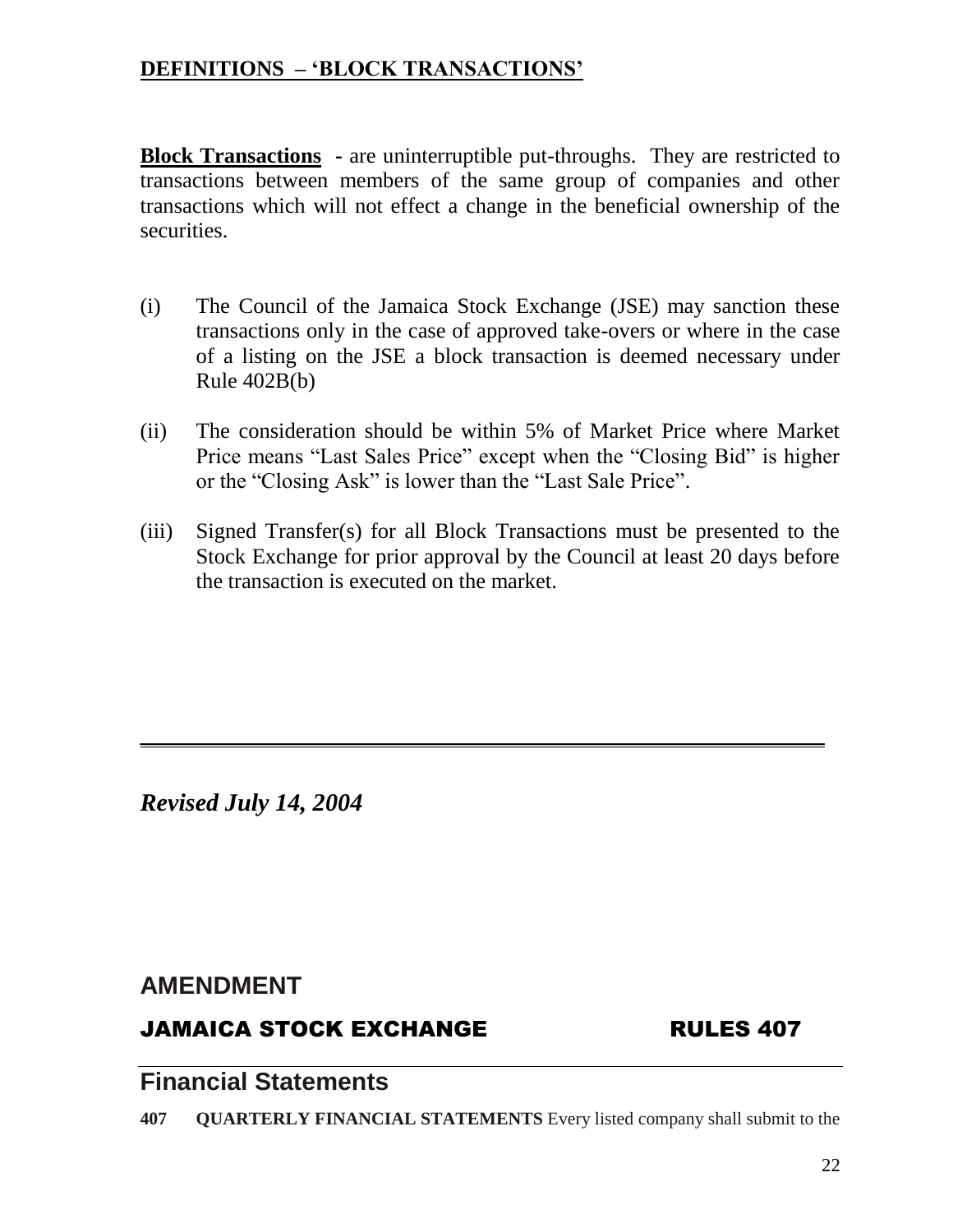Stock Exchange two (2) hard copies and one(1) electronic copy of their Quarterly Financial Statements at intervals not exceeding three (3) months and within forty-five (45) days of the end of the period to which the statements relate. The financial statements shall be prepared in accordance with International Financial Reporting Standards (IFRS) issued by the International Accounting Standards Board (IASB), interpretations issued by the Standards Interpretation Committee of the IASB and recommendations by the Institute of Chartered Accountants of Jamaica (ICAJ). Any supplementary information which in the opinion of the Directors is necessary for a reasonable appreciation of the results of the quarter, should be included.

Additionally, shareholdings of Directors and Senior Management and their connected persons and the shareholdings of those persons holding the ten (10) largest blocks of shares must be included in the report.

All Quarterly Financial Statements shall have been approved by the company's Board of Directors and signed by two (2) or more Directors of the company and should state whether or not they are audited. Companies with quarterly financial statements which are forty-five (45) days overdue shall have trading in their shares suspended until the reports are submitted to the Exchange.

A company that is unable to timely submit to the JSE Quarterly Financial Statements within the prescribed intervals must notify the JSE where it can be foreseen that there is the probability of a delay, the circumstances and the probable extent of the delay.

The company should simultaneously place an advertisement in the print media advising shareholders of the delay.

Listed Companies have the option to submit their Quarterly Results as follows:

- (i) Fourth Quarter Financials be submitted 45 days (Unaudited) and 90-day (Audited), or
- (ii) 60-days Audited Financial Results

Listed companies are required to indicate to the Stock Exchange and the market, which of the two options would be chosen at the beginning of the third quarter of each year. *However if there is no change in the option previously chosen, then no communication is required.*

**\_\_\_\_\_\_\_\_\_\_\_\_\_\_\_\_\_\_\_\_\_\_\_\_\_\_\_\_\_\_\_\_\_\_\_\_\_\_\_\_\_\_\_\_\_\_\_\_\_\_\_\_\_\_\_**

**Revised May 20, 2009**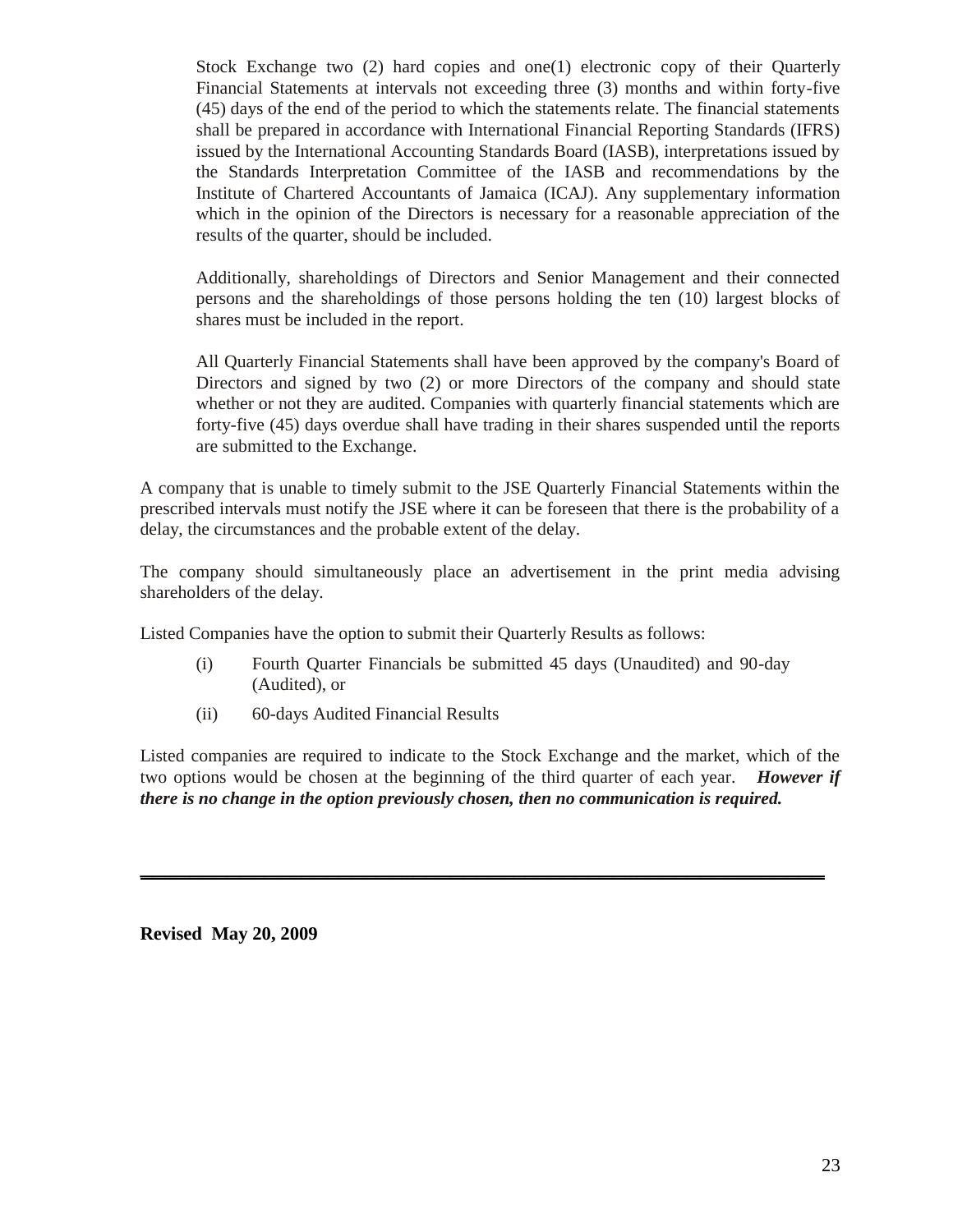#### **AUDITED ANNUAL FINANCIAL STATEMENTS**

Immediately after the relevant board meeting has been held and within ninety (90) days of the company's financial year-end every listed company shall forward to the Jamaica Stock Exchange (JSE) two (2) copies of the Audited Annual Financial Statements.

**\_\_\_\_\_\_\_\_\_\_\_\_\_\_\_\_\_\_\_\_\_\_\_\_\_\_\_\_\_\_\_\_\_\_\_\_\_\_\_\_\_\_\_\_\_\_\_\_\_\_\_\_\_\_\_**

*The financial statements shall be prepared in accordance with International Financial Reporting Standards (IFRS) issued by the International Accounting Standards Board (IASB), interpretations issued by the Standards Interpretation Committee of the IASB and recommendations by the Institute of Chartered Accountants of Jamaica (ICAJ). Items (i) (ii) (iii) and (iv) are applicable.*

- **(i)** Any supplementary information which in the opinion of the Directors is necessary for a reasonable appreciation of the results.
- **(ii)** Shareholdings of Directors and Senior Management and their connected persons and the shareholdings of those persons holding ten (10) largest blocks of shares.
- **(iii)** All Annual Financial Statements shall have been approved by the company's Board of Directors and signed by two (2) or more directors of the company. Companies with audited annual financial statements which are ninety (90) days overdue, shall have trading in their shares suspended until the reports are submitted to the Exchange.
- **(iv)** A company that is unable to timely submit to the JSE its Audited Annual Financial Statements, must notify the JSE where it can be foreseen that there is the probability of the delay, the circumstances and the probable extent of the delay. The company should also simultaneously place an advertisement in the print media, advising shareholders of the delay.

**\_\_\_\_\_\_\_\_\_\_\_\_\_\_\_\_\_\_\_\_\_\_\_\_\_\_\_\_\_\_\_\_\_\_\_\_\_\_\_\_\_\_\_\_\_\_\_\_\_\_\_\_\_\_\_**

**Revised May 26, 2004**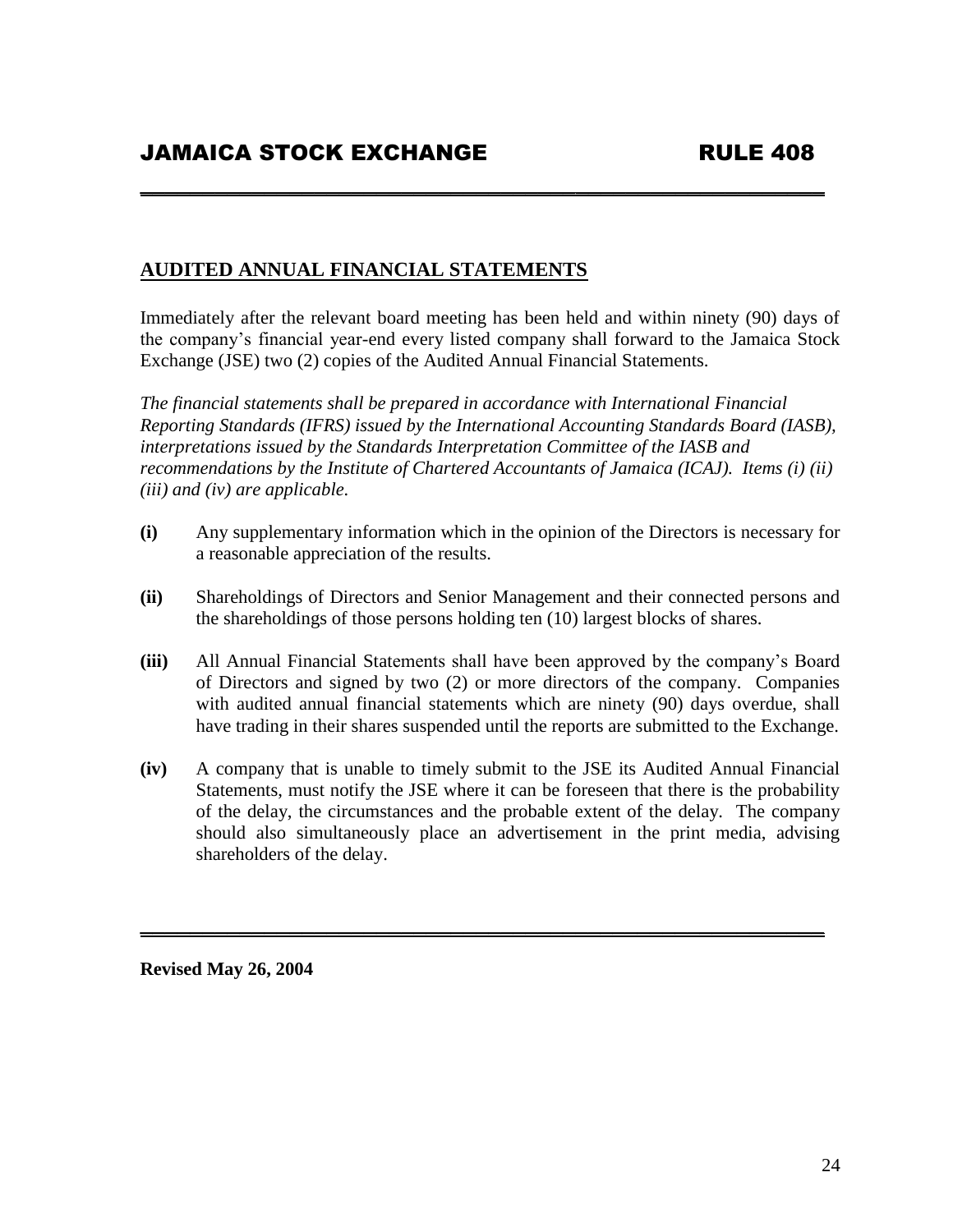#### **DEFINITIONS**

#### **PURCHASE BY COMPANY OF ITS OWN SHARES**

**(i) Self Tender Offer (STO) -**

*(i.e. the company offers all shareholders the opportunity to tender shares at a fixed price or within a range of acceptable prices. This method generally allows the company to purchase a significant amount of shares in a single offer and gives all shareholders the same opportunity to sell shares)*

**(ii) Open Market Repurchase (OMR) (***i.e. the Company repurchases its shares in the open market. This is the most frequently used mechanism as it provides the company with flexibility in relation to timing, price and volume)*

*Revised February 2006*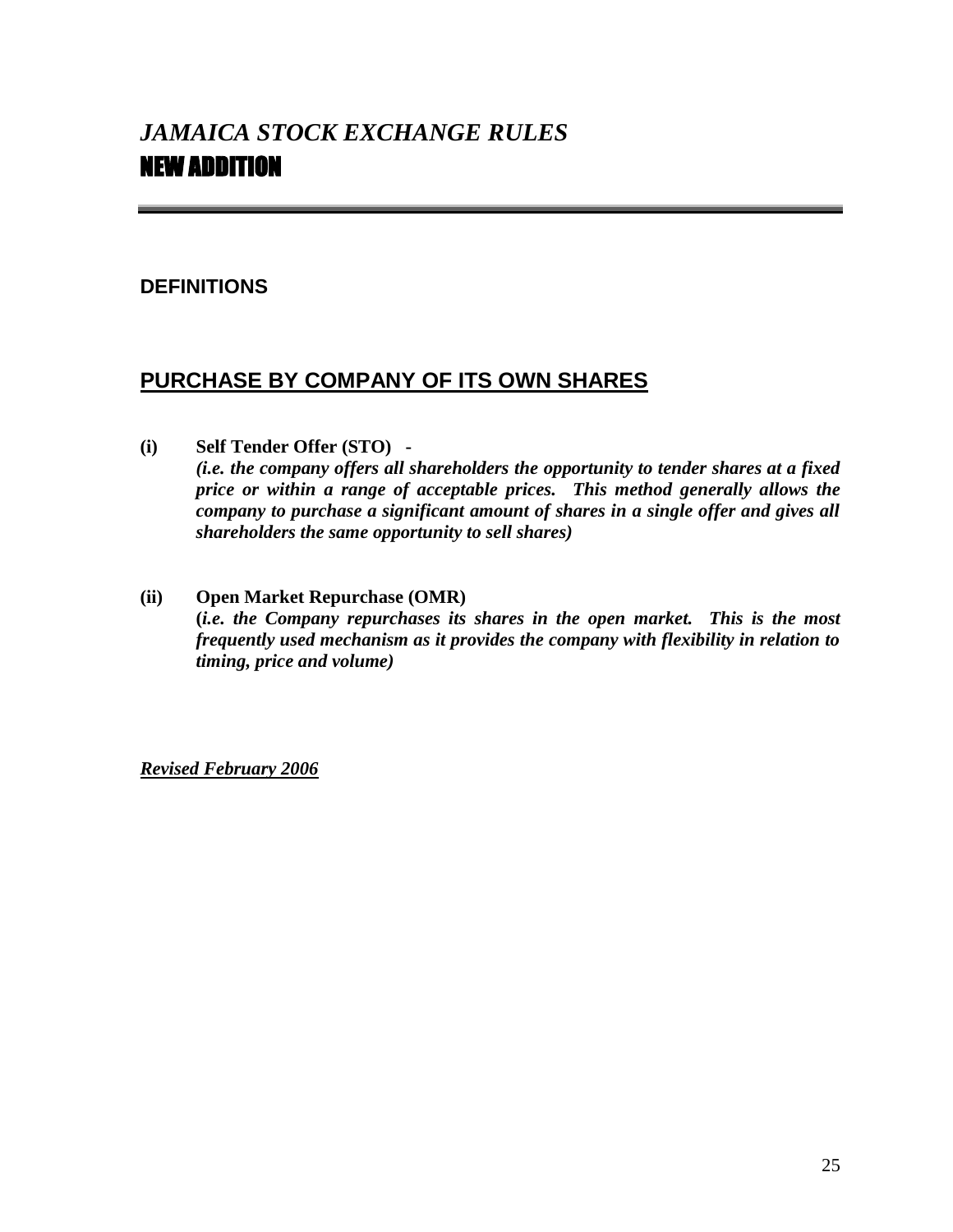### JAMAICA STOCK EXCHANGE RULE 402

#### **RULE 402**

**(C)** Any Listed Company that fails to maintain the minimum capital requirement and the minimum number of share/stockholders stipulated in Rule 402(A&B) shall be de-listed.

**\_\_\_\_\_\_\_\_\_\_\_\_\_\_\_\_\_\_\_\_\_\_\_\_\_\_\_\_\_\_\_\_\_\_\_\_\_\_\_\_\_\_\_\_\_\_\_\_\_\_\_\_\_\_\_**

*Revised February 2006*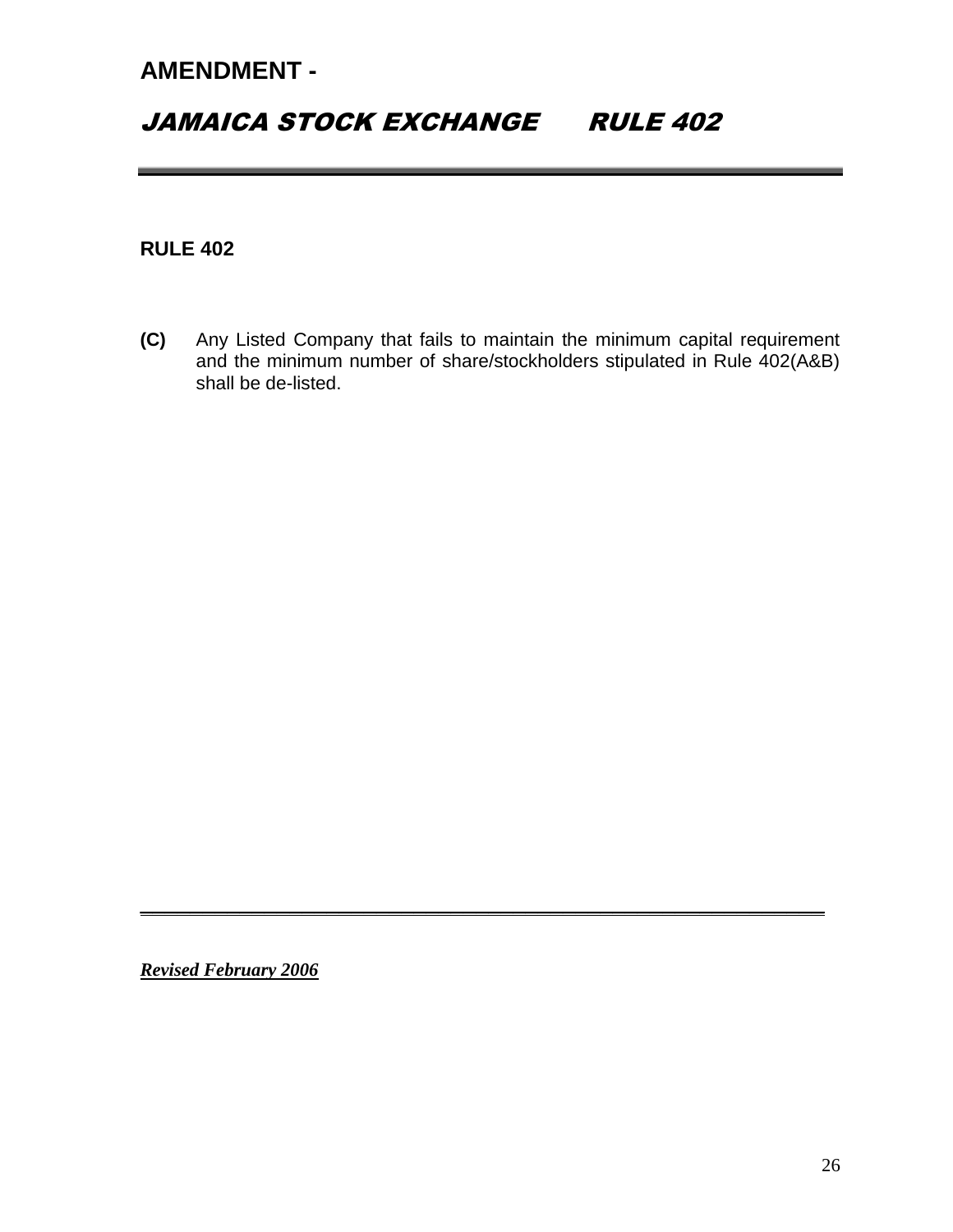#### The Jamaica Stock Exchange

**\_\_\_\_\_\_\_\_\_\_\_\_\_\_\_\_\_\_\_\_\_\_\_\_\_\_\_\_\_\_\_\_\_\_\_\_\_\_\_\_\_\_\_\_\_\_\_\_\_\_\_\_\_\_\_**

#### LISTING AGREEMENT

Full Name of Applicant Company

Date Incorporated

In consideration of the JAMAICA STOCK EXCHANGE (hereinafter referred to as the "Exchange") granting the listing of the class(es) of security of the above named company as set out in the company's Application for Listing from time to time, the company agrees to the following conditions:

- 1. To make application to the Exchange for the listing of additional securities of each class for which listing is granted and which are hereafter issued, sufficiently prior to the issuance thereof to permit action being upon such application in due course.
- 2. To forward to the Exchange a copy of all circulars, notices and reports issued by the company as they are issued to holder of the company's securities.
- 3. To file promptly with the Exchange a certified copy of any amendment to the Memorandum and Articles of Association or Trust Deeds or other documents securing or constituting loan capital.
- 4. To notify the Exchange promptly of :
	- (a) dealings in the company's securities by directors and senior management, and their connected persons.
	- (b) any decision reached to change the general character or nature of the business of the company or of the group or any proposed change in voting control or in beneficial ownership of the securities carrying voting control.
	- (c) the issue of any Bonds, Debenture Stock, additional Shares/Stock or other securities.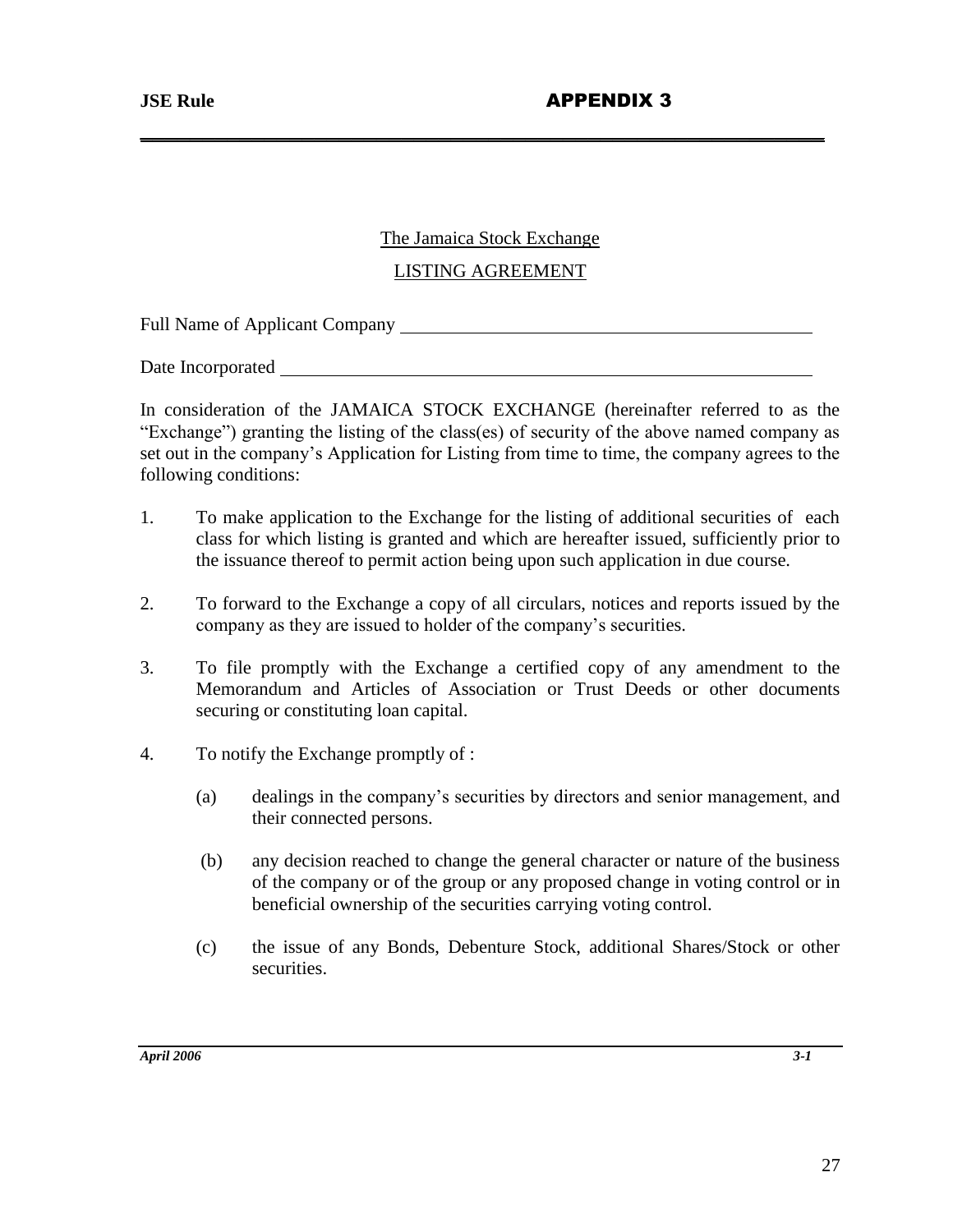- (d) any option, underwriting, sales, or pooling agreement entered into by the company or with the company's knowledge with respect to any issued or unissued shares of the company 's capital stock.
- (e) any agreement reached regarding any acquisition or deposition, in one transaction or in a series of similar transaction, or real or personal property not carried out in the ordinary course of the company's business, at a cost or for a price exceeding 10% of the new worth of the company.
- (f) Such particulars of any acquisitions or realizations of assets and any other information required to be disclosed to the Exchange under the provisions of the General Principles Relating to Take-Overs and mergers.
- (g) Any proposed increase of the company's Authorised Share Capital, giving the reasons for the proposed increase and stating whether or not there is any present intention of issuing any part thereof.

#### *NOTE:*

*If the proposed increase is 25% or more of the existing authorized share capital the company must give an undertaking that the increased capital will not be issued so as to change the control or nature of the company's business without the prior approval of its share/stockholders in general meeting.*

- 5. To notify the Exchange by telegram or telephone and/or letter confirming, immediately after the relevant board meeting has been held and not less than ten (10) business days before the following:
	- (a) the record date and date of payment of any dividend, interest on capital or other cash distribution.
	- (b) the record date and full particulars of any capitalization issue of the company 's securities or any offers or rights to subscribe to additional issues of the company's capital or any other benefit by the company.
	- (c) the closing and re-opening dates of the company's register of transfer in regard to (a) and (b) above or for any reason whatsoever.
	- (d) any corporate or other action which will result in the cancellation, redemption or retirement, in whole or in part, pf any of the company's securities listed on the Exchange or any security convertible into securities listed on the Exchange.
- 6. To furnish the Exchange, inform stakeholders and have published in a daily newspaper in Jamaica any prospectus or other document of any offer of the

**\_\_\_\_\_\_\_\_\_\_\_\_\_\_\_\_\_\_\_\_\_\_\_\_\_\_\_\_\_\_\_\_\_\_\_\_\_\_\_\_\_\_\_\_\_\_\_\_\_\_\_\_\_\_\_\_\_\_\_\_\_\_\_\_\_\_\_\_\_\_\_\_**

*April 2006*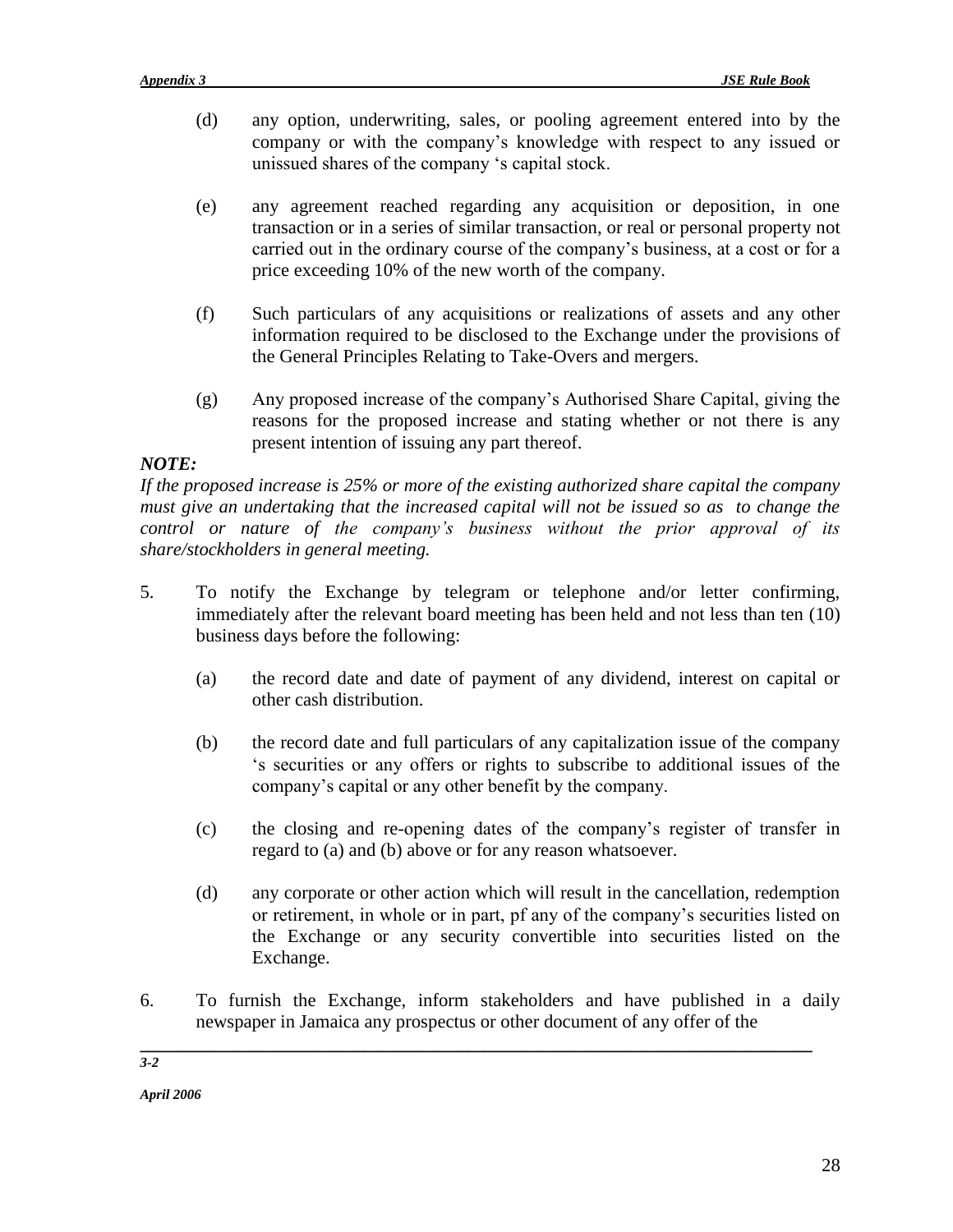company's securities, not less than seven (7) days before the opening date of such offer

- 7. To notify the Exchange at least twenty-one (21) days in advance of the date upon which the company's annual meeting will be held in each calendar year
- 8. To publish at least once in each year, and to forward to shareholder at least twentyone (21) days in advance of the annual meeting, an annual report in the customary form, containing a record of the company's activities during the period covered, a balance sheet and profit and loss ( or income and expenditure) statement , and a statement of the shareholdings in the company of directors, senior management and their connected persons.
- 9. To maintain in Jamaica, a transfer office or agency and a registry office or agency where all listed securities shall be directly transferable and registerable.
- 10. To forward to the Exchange annually a list of holders of the company's securities.
- 11. To furnish to the Exchange, such information concerning the company as may reasonably be called for.
- 12. To comply with the requirements of the Exchange as set out in rules relating to *Listed Companies: Financial Statements and Other Requirements, and in the Exchange's Policy Statement on Timely Disclosure (Appendix 8)*
- 13. (a) To maintain issued nominal value of \$250,000 or more
	- (b) To maintain a minimum of 100 shares/stockholders holding in their own rights not less than 20% of issued ordinary capital (such percentage being not less than \$125,000) excluding the holding(s) of one or more controlling share/stockholder(s).
- 14. (a) The Board of the Listed Company should establish an Audit Committee comprised of at least three (3) members who should be non-executive directors, the majority of whom should be identified by the Board as Independent.

**\_\_\_\_\_\_\_\_\_\_\_\_\_\_\_\_\_\_\_\_\_\_\_\_\_\_\_\_\_\_\_\_\_\_\_\_\_\_\_\_\_\_\_\_\_\_\_\_\_\_\_\_\_\_\_\_\_\_\_\_\_\_\_\_\_\_\_\_\_\_\_\_**

(b) The Company shall immediately notify the JSE of the resignation(s) of a member or members of the Audit Committee and disclose whether the resignation(s) is/are related to any disagreement in respect of accounting principles or practices, financial statement disclosure or any other material issue impacting on the Audit Committee or the member's ability to properly carry out the functions delegated by the Board.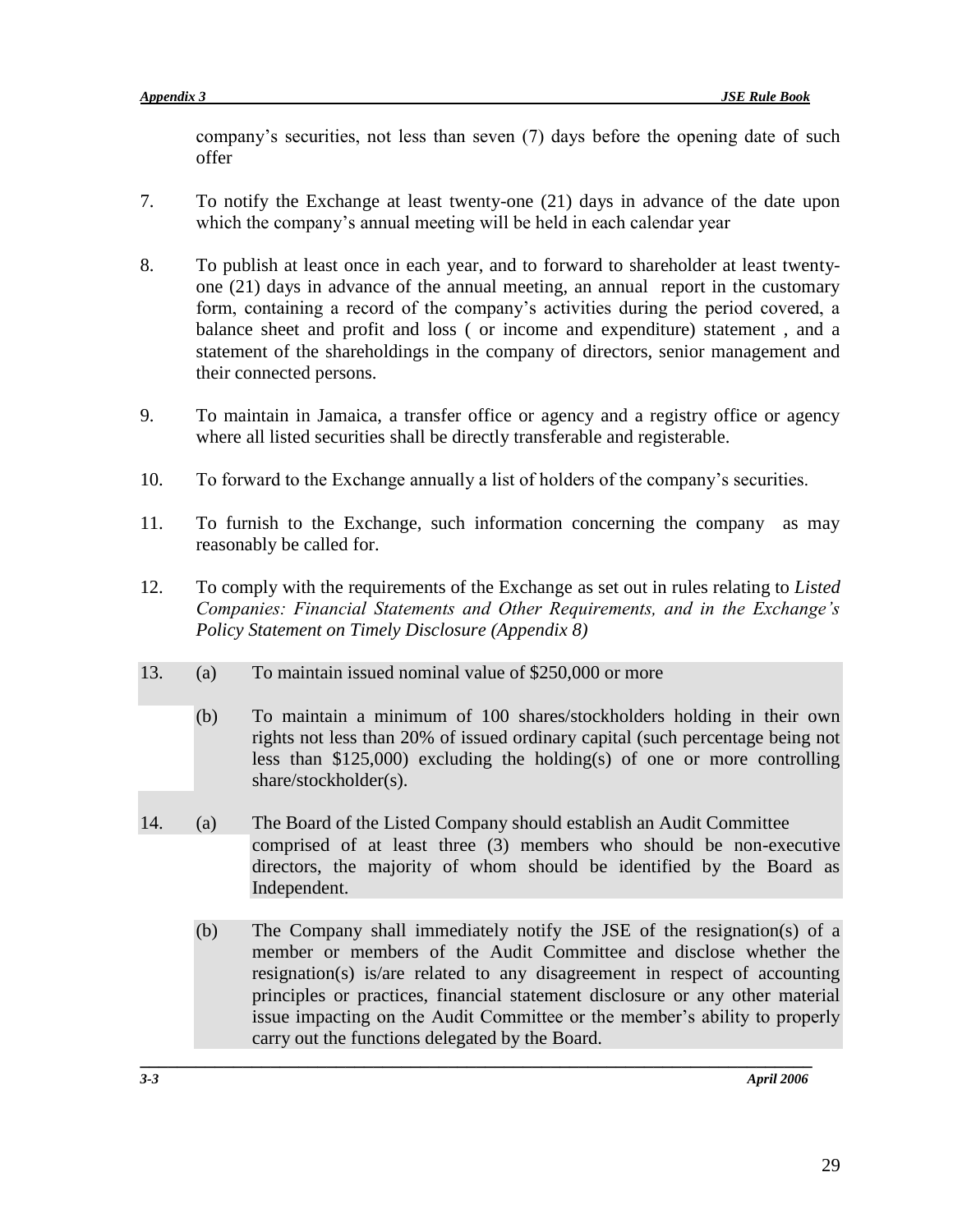- (c) Listed Companies will be required to disclose the composition and functions of their Audit Committee in their Annual Reports.
- 15. To be bound by and observe all rules of the Exchange which apply to listed companies and all amendments and additions which may hereafter be made thereto.
- 16. The Exchange shall have the right, at any time, to suspend trading in any listed securities of the company or to remove such securities.
- 17. The Exchange shall have the right to make public in any form and in its discretion any information filed pursuant to this agreement.

| (Director) |
|------------|
|            |
| (Director) |
|            |
|            |
|            |
|            |

**N.B.** Two completed copies should be forwarded to:

**\_\_\_\_\_\_\_\_\_\_\_\_\_\_\_\_\_\_\_\_\_\_\_\_\_\_\_\_\_\_\_\_\_\_\_\_\_\_\_\_\_\_\_\_\_\_\_\_\_\_\_\_\_\_\_\_\_\_\_\_\_\_\_\_\_\_\_\_\_\_\_\_**

The Secretary, The Jamaica Stock Exchange, 40 Harbour Street P.O. Box 1084, Kingston Jamaica W.I.

*3-2 April 2006*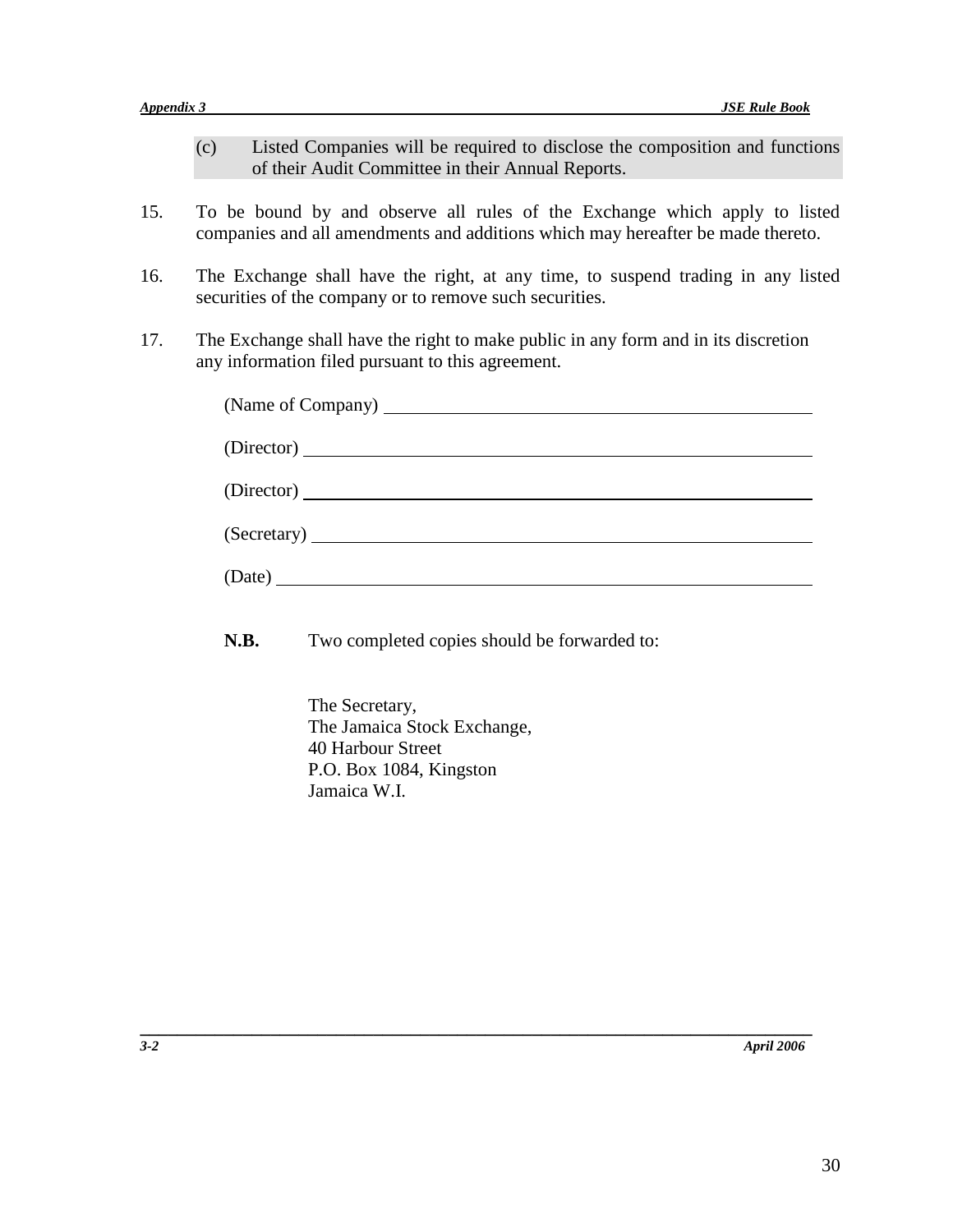#### Appendix 6

### **AMENDMENT -**

### JAMAICA STOCK EXCHANGE RULES

#### **LISTING FEES AND TRADING CHARGES**

**Listing Fees - Effective January 1, 2009**

| <i><b>PAR/MARKET</b></i> | <b>INITIAL/ANNUAL LISTING</b> | <b>SUPPLEMENTARY FEE</b><br>(Effective 2009) |
|--------------------------|-------------------------------|----------------------------------------------|
|                          | FEE (EFFECTIVE 2009)          |                                              |
| <b>CAPITAL</b>           |                               |                                              |
|                          |                               |                                              |
|                          | \$70,421.40                   | \$14,084.28                                  |
| <b>UNDER 50M</b>         |                               |                                              |
| Over \$50m - \$100m      | \$140,842.80                  | \$21,126.96                                  |
| Over \$100m - \$250m     | \$176,054.04                  | \$28,872.72                                  |
| Over \$250m - \$500m     | \$211,264.20                  | \$35,211.24                                  |
| Over \$500m - \$1.0b     | \$352,107.00                  | \$42,252.84                                  |
|                          |                               |                                              |
| Over \$1.0b - \$2.0b     | \$492,949.80                  | \$70,421.40                                  |
| Over \$2.0b - \$3.0b     | \$633,792.60                  | \$70,421.40                                  |
| Over \$3.0b - \$4.0b     | \$774,635.40                  | \$70,421.40                                  |
| Over \$4.0b - \$5.0b     | \$915,478.20                  | \$70,421.40                                  |
| Over \$5.0b - \$10.0b    | \$1,056,321.00                | \$70,421.40                                  |
| Over \$10b               | \$1,408,428.00                | \$70,421.40                                  |
|                          |                               |                                              |

Charges for the listing of a company's securities comprise an initial fee, an annual fee and a supplementary fee. These fees are in accordance with the scales set out by the Exchange from time to time.

#### **(i) Initial Fee**

*The initial fee, which is based on total* **issued share capital value** *of each new listing of securities not already listed, must accompany each Application for Listing. The minimum charge is \$70,421.4*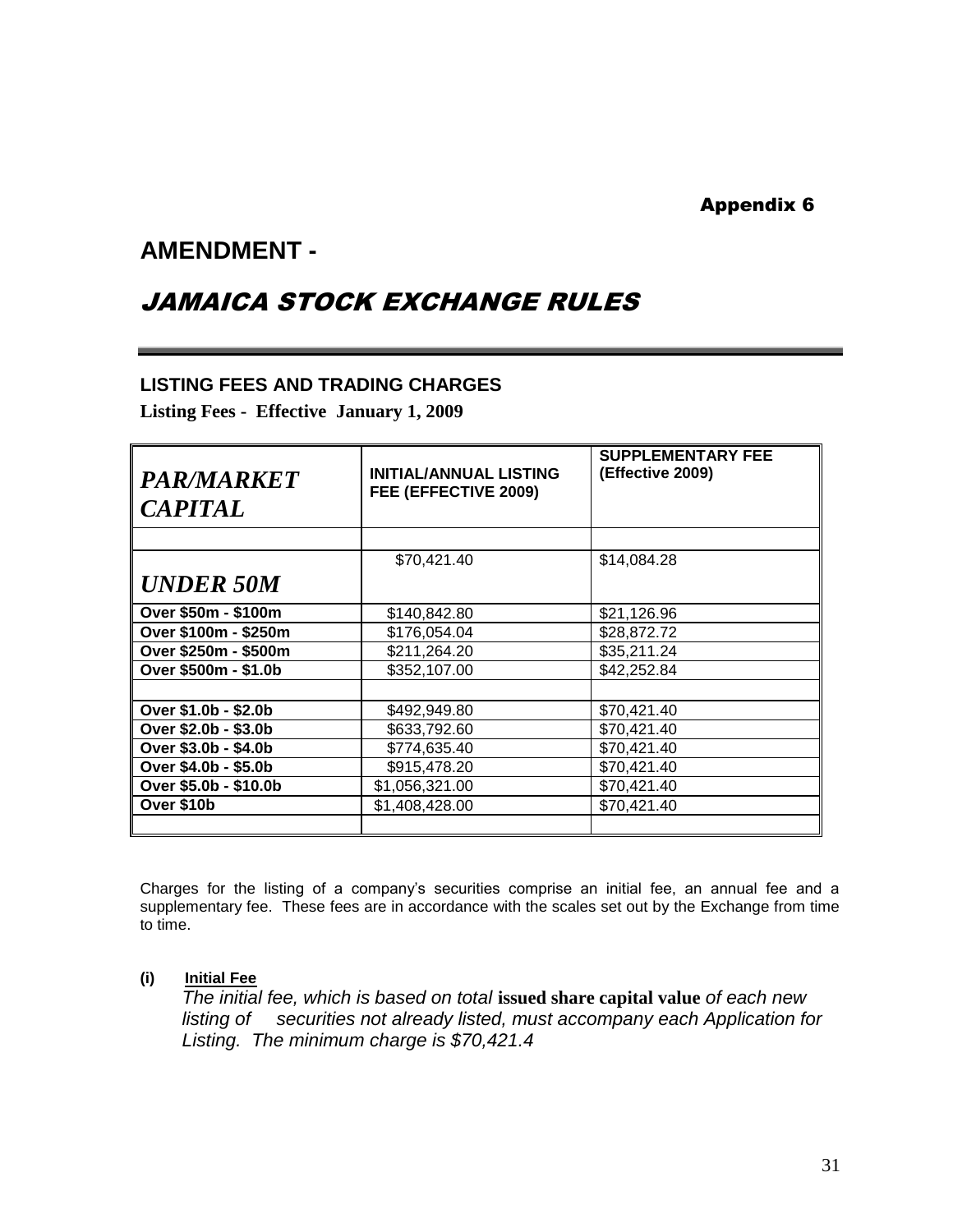#### **(ii) Annual Fee**

 *Calculation of annual fees is payable based on the* **average market value at month-end for the previous twelve-month or shorter period** *(where applicable), of all classes of a company's securities which are the subject of listing. The minimum charge for Annual Fee is \$70,421.4*

*The Annual Fee becomes due on January 1 each year, following the calendar year of listing and must be forwarded to reach the Exchange within fourteen (14) days of that date.*

**\_\_\_\_\_\_\_\_\_\_\_\_\_\_\_\_\_\_\_\_\_\_\_\_\_\_\_\_\_\_\_\_\_\_\_\_\_\_\_\_\_\_\_\_\_\_\_\_\_\_\_\_\_\_\_**

**Revised December 2008**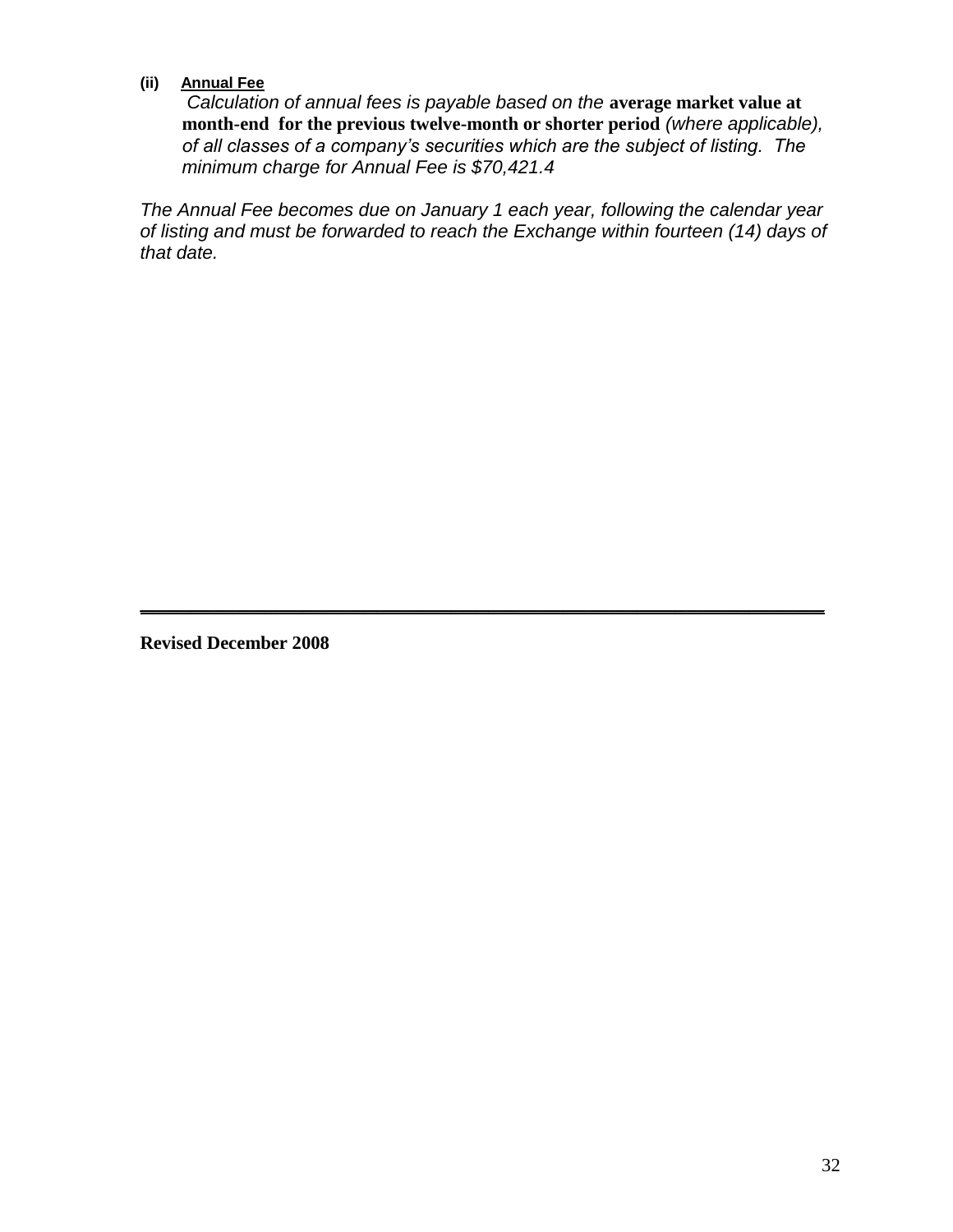### JAMAICA STOCK EXCHANGE RULE 407

### **Financial Statements**

**407 QUARTERLY FINANCIAL STATEMENTS** Every listed company shall submit to the Stock Exchange two (2) hard copies and one(1) electronic copy of their Quarterly Financial Statements at intervals not exceeding three (3) months and within forty-five (45) days of the end of the period to which the statements relate. The financial statements shall be prepared in accordance with International Financial Reporting Standards (IFRS) issued by the International Accounting Standards Board (IASB), interpretations issued by the Standards Interpretation Committee of the IASB and recommendations by the Institute of Chartered Accountants of Jamaica (ICAJ). Any supplementary information which in the opinion of the Directors is necessary for a reasonable appreciation of the results of the quarter, should be included.

Additionally, shareholdings of Directors and Senior Management and their connected persons and the shareholdings of those persons holding the ten (10) largest blocks of shares must be included in the report.

All Quarterly Financial Statements shall have been approved by the company's Board of Directors and signed by two (2) or more Directors of the company and should state whether or not they are audited. Companies with quarterly financial statements which are forty-five (45) days overdue shall have trading in their shares suspended until the reports are submitted to the Exchange.

A company that is unable to timely submit to the JSE Quarterly Financial Statements within the prescribed intervals must notify the JSE where it can be foreseen that there is the probability of a delay, the circumstances and the probable extent of the delay.

The company should simultaneously place an advertisement in the print media advising shareholders of the delay.

Listed Companies have the option to submit their Quarterly Results as follows:

- (i) Fourth Quarter Financials be submitted 45 days (Unaudited) and 90-day (Audited), or
- (ii) 60-days Audited Financial Results

Listed companies are required to indicate to the Stock Exchange and the market, which of the two options would be chosen at the beginning of the third quarter of each year. *However if there is no change in the option previously chosen, then no communication is required.*

**\_\_\_\_\_\_\_\_\_\_\_\_\_\_\_\_\_\_\_\_\_\_\_\_\_\_\_\_\_\_\_\_\_\_\_\_\_\_\_\_\_\_\_\_\_\_\_\_\_\_\_\_\_\_\_**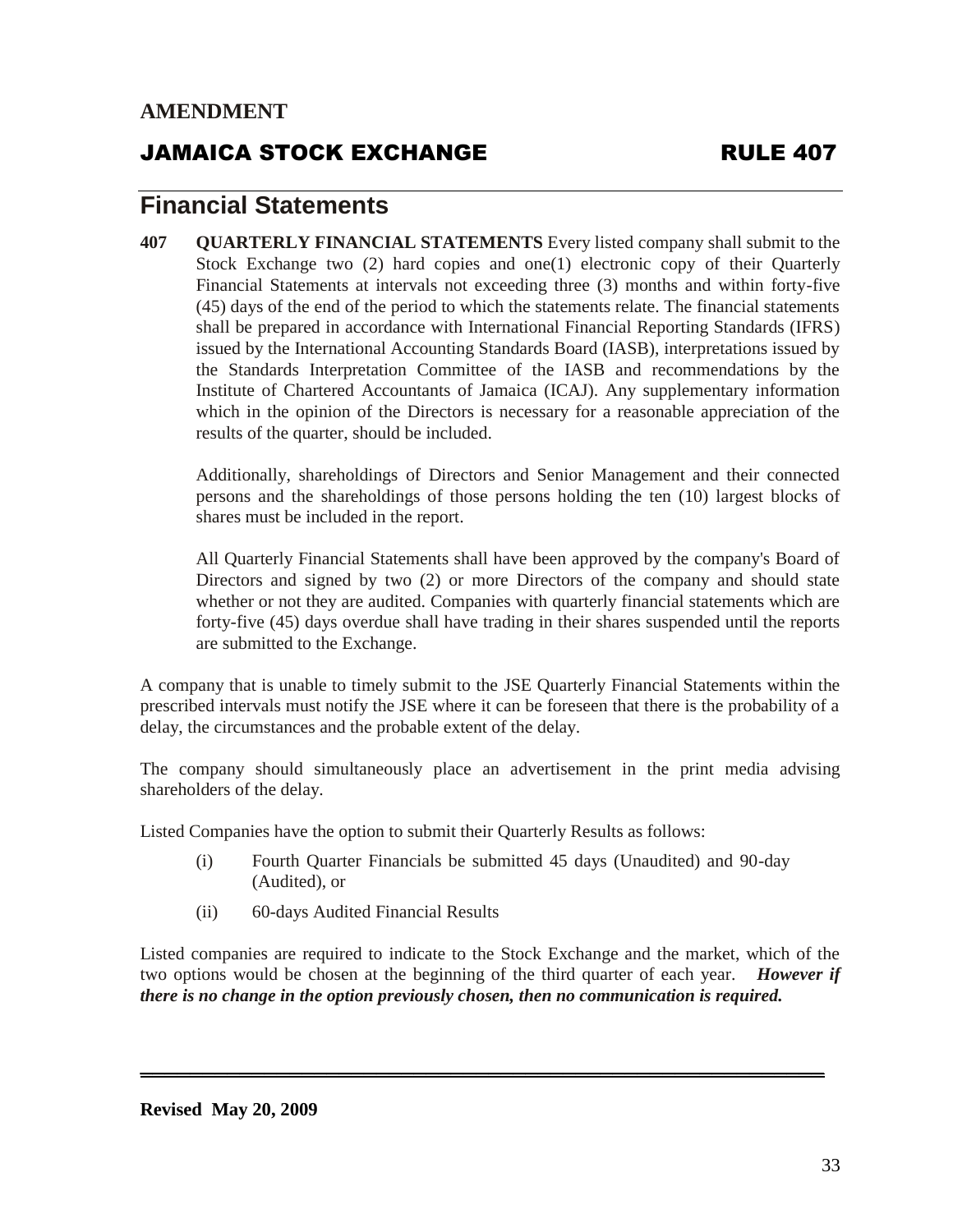### **JAMAICA STOCK EXCHANGE RULE 403**

#### **METHODS OF ISSUE**

**Publication:** The approved Prospectus or Statement in Lieu of Prospectus or other document of offer must be published at least seven (7) days before the list is opened for subscription. Such publication must be effected by uploading the document to the JSE Website and by inserting a notice in a national newspaper in daily circulation in Jamaica, indicating that the relevant prospectus is available on the JSE Website.

**\_\_\_\_\_\_\_\_\_\_\_\_\_\_\_\_\_\_\_\_\_\_\_\_\_\_\_\_\_\_\_\_\_\_\_\_\_\_\_\_\_\_\_\_\_\_\_\_\_\_\_\_\_\_\_\_**

The upload of the prospectus to the JSE website shall also indicate where copies of the prospectus, and any documents referred to therein, are available for inspection by the public.

**\_\_\_\_\_\_\_\_\_\_\_\_\_\_\_\_\_\_\_\_\_\_\_\_\_\_\_\_\_\_\_\_\_\_\_\_\_\_\_\_\_\_\_\_\_\_\_\_\_\_\_\_\_\_\_**

**October 2, 2009**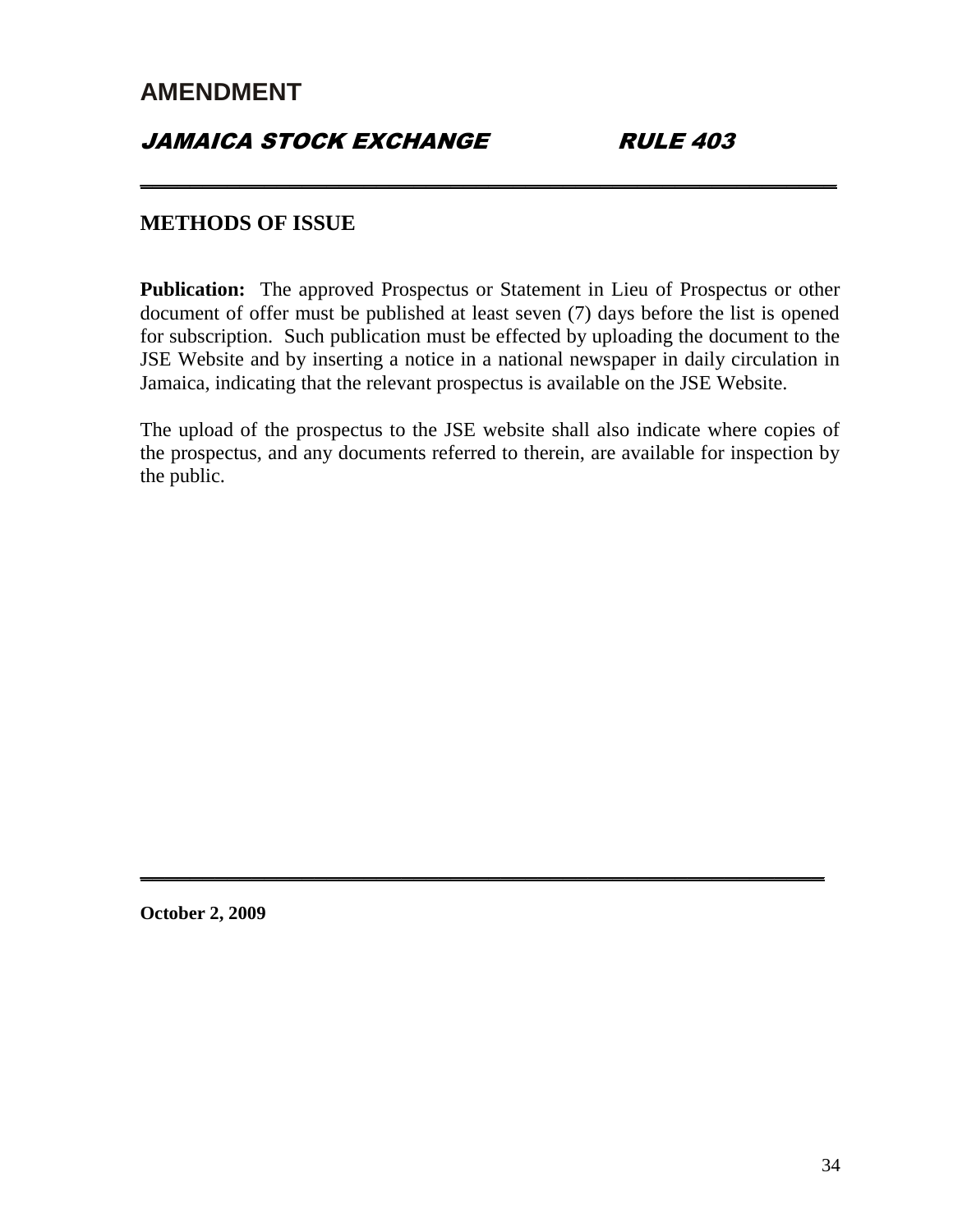### JAMAICA STOCK EXCHANGE

#### **APPENDIX 6**

#### **LISTING FEES AND TRADING CHARGES**

**Listing Fees - Effective January 1, 2010**

| <i>pAR/MARKET</i><br><b>CAPITAL</b> | <b>INITIAL/ANNUAL LISTING</b><br>FEE (EFFECTIVE 2010) | <b>SUPPLEMENTARY FEE</b><br>(Effective 2010) |
|-------------------------------------|-------------------------------------------------------|----------------------------------------------|
|                                     |                                                       |                                              |
|                                     | \$70,421                                              | \$14,084                                     |
| <b>UNDER 40M</b>                    |                                                       |                                              |
| Over \$40m - \$90m                  | \$140,842                                             | \$21,126                                     |
| Over \$90m - \$150m                 | \$176,052                                             | \$26,407                                     |
| Over \$150m - \$250m                | \$211,264                                             | \$31,689                                     |
| Over \$250m - \$500m                | \$352,107                                             | \$52,816                                     |
| Over \$500m - \$1.5b                | \$492,948                                             | \$70,421                                     |
| Over \$1.5b - \$3.0b                | \$633,792                                             | \$70,421                                     |
| Over \$3.0b - \$4.0b                | \$915,478                                             | \$70,421                                     |
| Over \$4.0b - \$7.0b                | \$1,056,321                                           | \$70,421                                     |
| <b>Over \$7.0b</b>                  | \$1,408,428                                           | \$70,421                                     |
|                                     |                                                       |                                              |
|                                     |                                                       |                                              |
|                                     |                                                       |                                              |

*\_\_\_\_\_\_\_\_\_\_\_\_\_\_\_\_\_\_\_\_\_\_\_\_\_\_\_\_\_\_\_\_\_\_\_\_\_\_\_\_\_\_\_\_\_\_\_\_\_\_\_\_\_\_*

Charges for the listing of a company's securities comprise an initial fee, an annual fee and a supplementary fee. These fees are in accordance with the scales set out by the Exchange from time to time.

#### **(i) Initial Fee**

*The initial fee, which is based on total* **issued share capital value** *of each new listing of securities not already listed, must accompany each Application for Listing. The minimum charge is \$70,421.*

#### **(ii) Annual Fee**

 *Calculation of annual fees is payable based on the* **average market value at month-end for the previous twelve-month or shorter period** *(where applicable), of all classes of a company's securities which are the subject of listing. The minimum charge for Annual Fee is \$70,421.*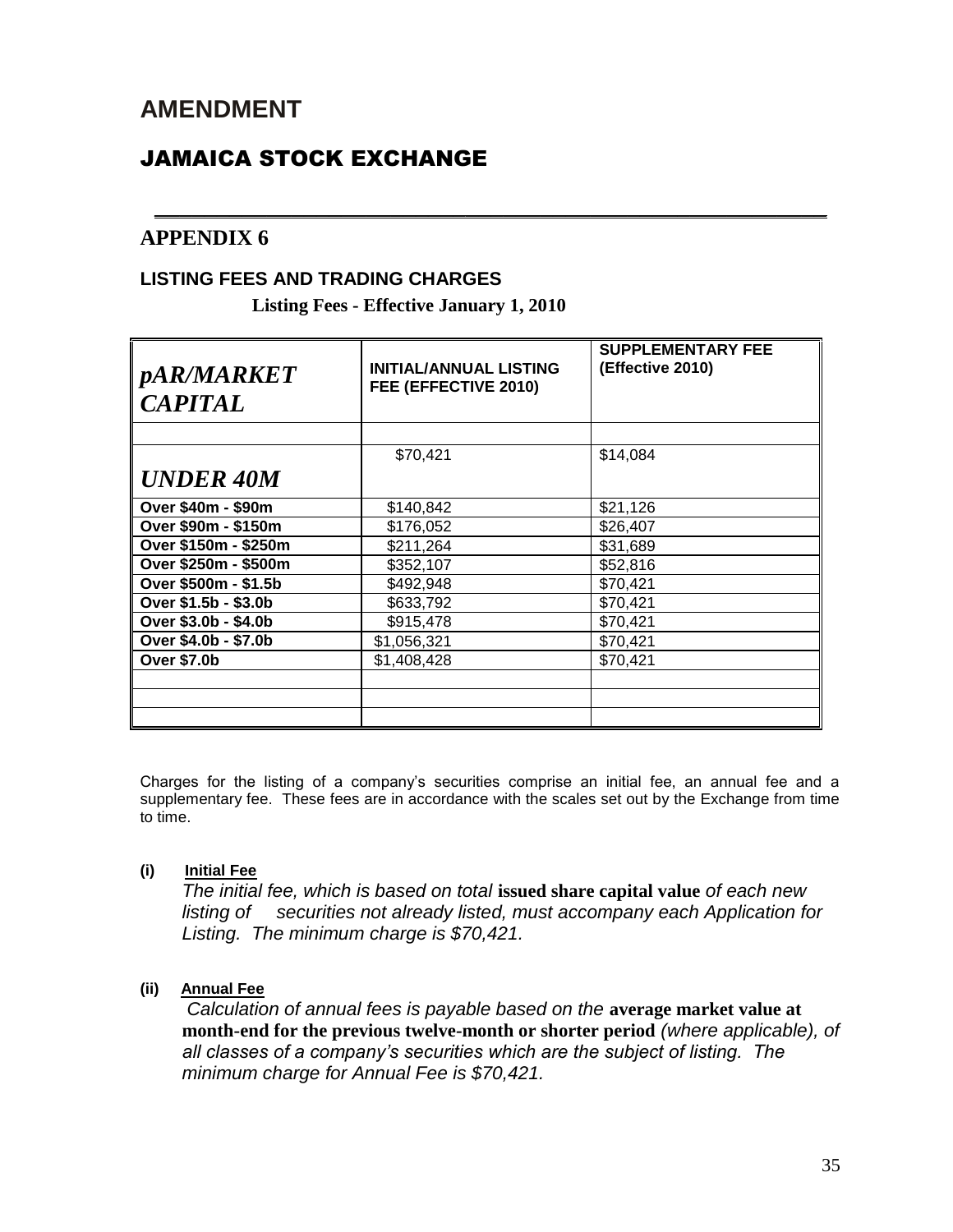*The Annual Fee becomes due on January 1 each year, following the calendar year of listing and must be forwarded to reach the Exchange within fourteen (14) days of that date.*

**\_\_\_\_\_\_\_\_\_\_\_\_\_\_\_\_\_\_\_\_\_\_\_\_\_\_\_\_\_\_\_\_\_\_\_\_\_\_\_\_\_\_\_\_\_\_\_\_\_\_\_\_\_\_\_**

**Revised December 2009**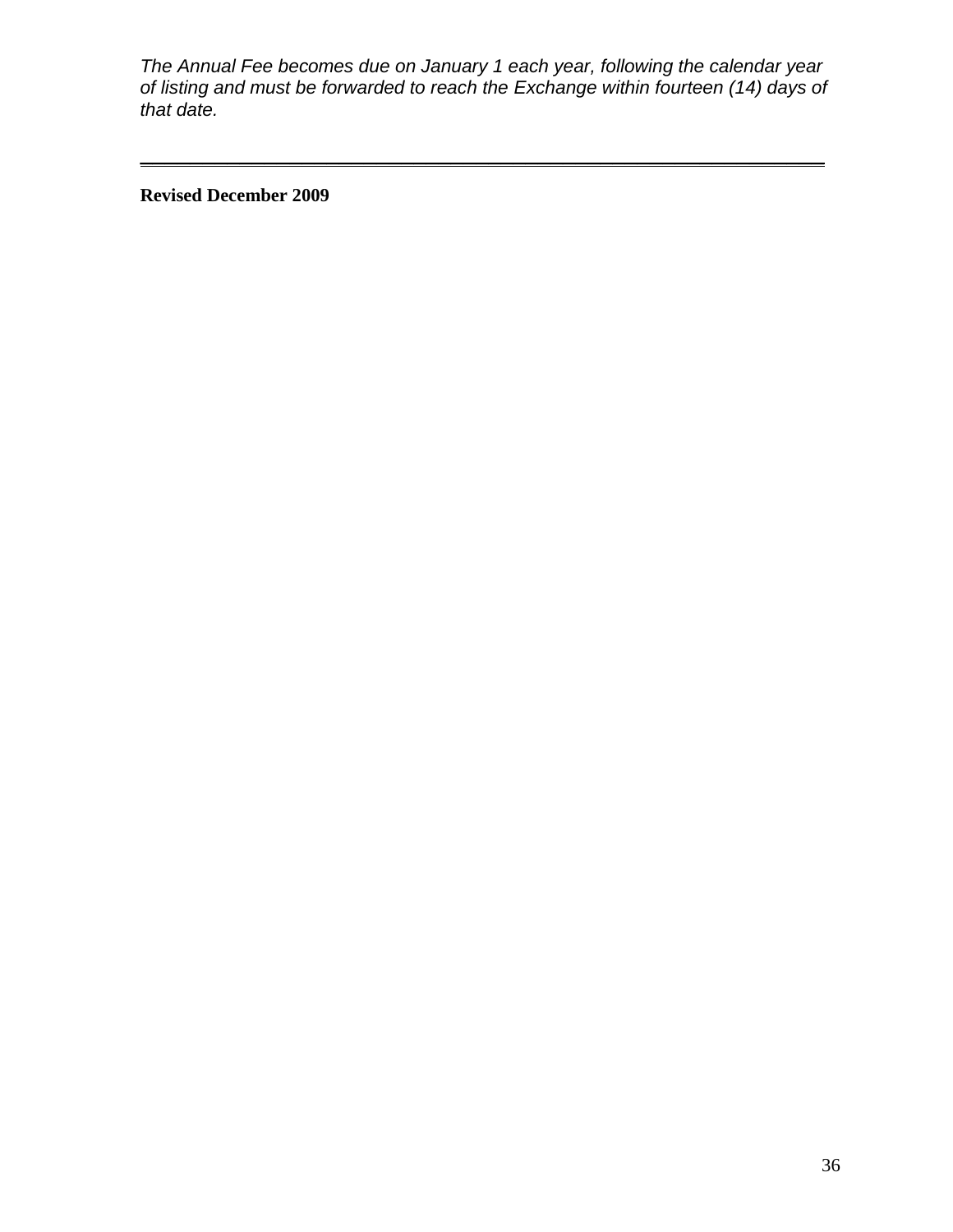### JAMAICA STOCK EXCHANGE

### **DEFINITIONS**

#### **Time Reckoning**

#### **(i) Day (s)**

All references to 'day (s)' in the Rules are to clear days, being calendar days of 24 hours each.

**\_\_\_\_\_\_\_\_\_\_\_\_\_\_\_\_\_\_\_\_\_\_\_\_\_\_\_\_\_\_\_\_\_\_\_\_\_\_\_\_\_\_\_\_\_\_\_\_\_\_\_\_\_\_\_\_**

#### **(ii) Month (s)**

All References to 'month(s)' in the Rules are to calendar months.

#### **(iii) Year (s)**

All references to 'year(s) in the Rules are to calendar years of 365 days.

**\_\_\_\_\_\_\_\_\_\_\_\_\_\_\_\_\_\_\_\_\_\_\_\_\_\_\_\_\_\_\_\_\_\_\_\_\_\_\_\_\_\_\_\_\_\_\_\_\_\_\_\_\_\_\_**

**Amended July 2, 2010**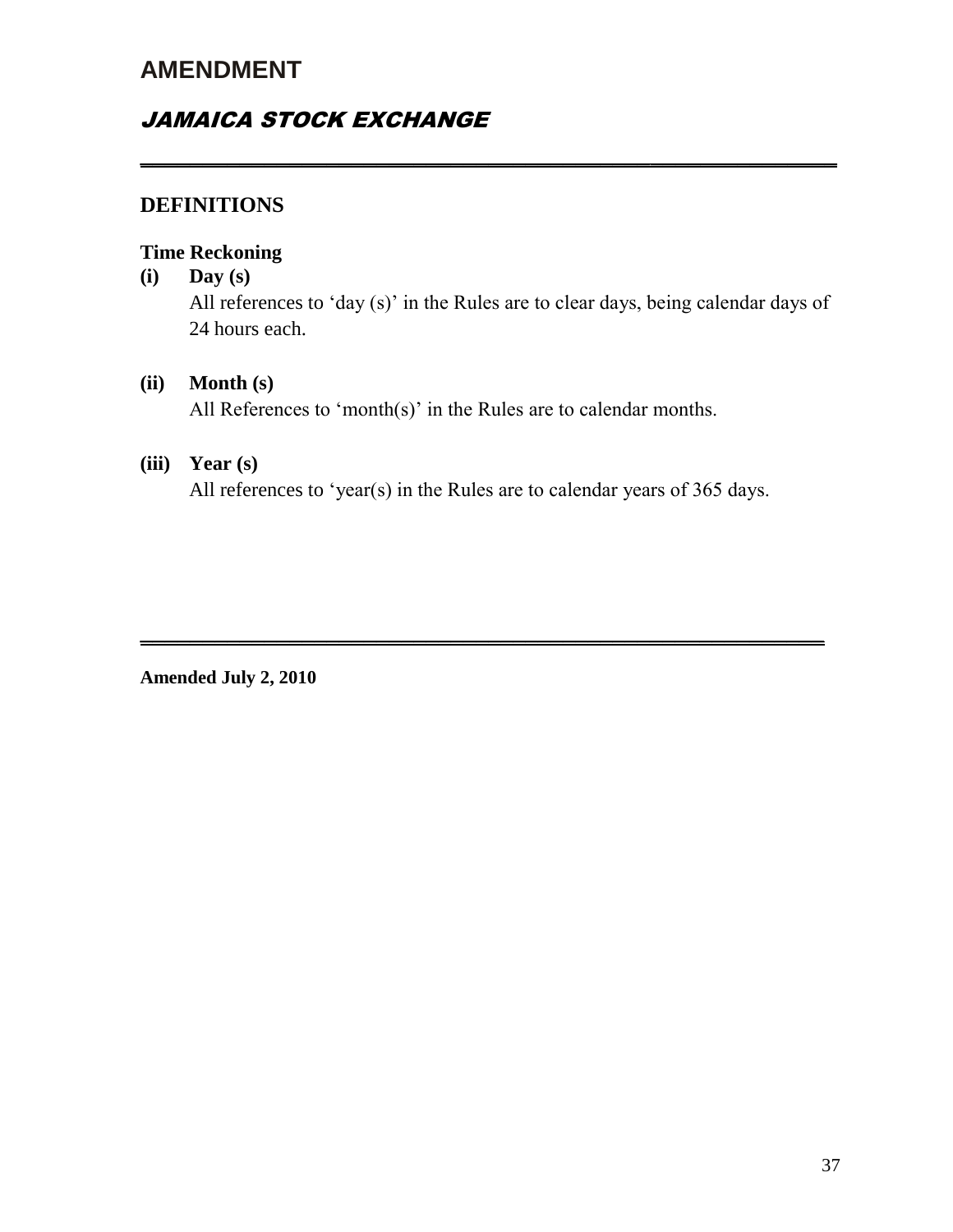### JAMAICA STOCK EXCHANGE RULE 227

#### **MANAGED ACCOUNT**

#### **Amendment to JSE Rule 227, Section E**

IX. Define the extent of the discretionary authority which has been given to Member/Dealer by the client.

**\_\_\_\_\_\_\_\_\_\_\_\_\_\_\_\_\_\_\_\_\_\_\_\_\_\_\_\_\_\_\_\_\_\_\_\_\_\_\_\_\_\_\_\_\_\_\_\_\_\_\_\_\_\_\_\_**

#### **Insertion to JSE Rule 227**

#### F. **Managed Account Supervision**

Each Member/Dealer that maintains or operates discretionary accounts for its clients shall establish and maintain a system to properly supervise the activities of those responsible for the management of such accounts in keeping with the fiduciary duty owed by the Member/Dealer to its discretionary clients. The Member/Dealers' supervisory system should provide, at a minimum, for the following:

- a) The establishment and maintenance of written procedures, including:
	- i. procedures designed to achieve compliance with these Rules governing discretionary accounts.
	- ii. procedures to ensure fairness in the allocation of investment opportunities among its discretionary accounts.
- b) The designation of one or more directors or managers (hereinafter called the "designated officer") specifically responsible for the supervision of discretionary accounts. While compliance with these Rules may be delegated by the designated officer to other suitably qualified persons, the responsibility for ensuring compliance with these rules and proper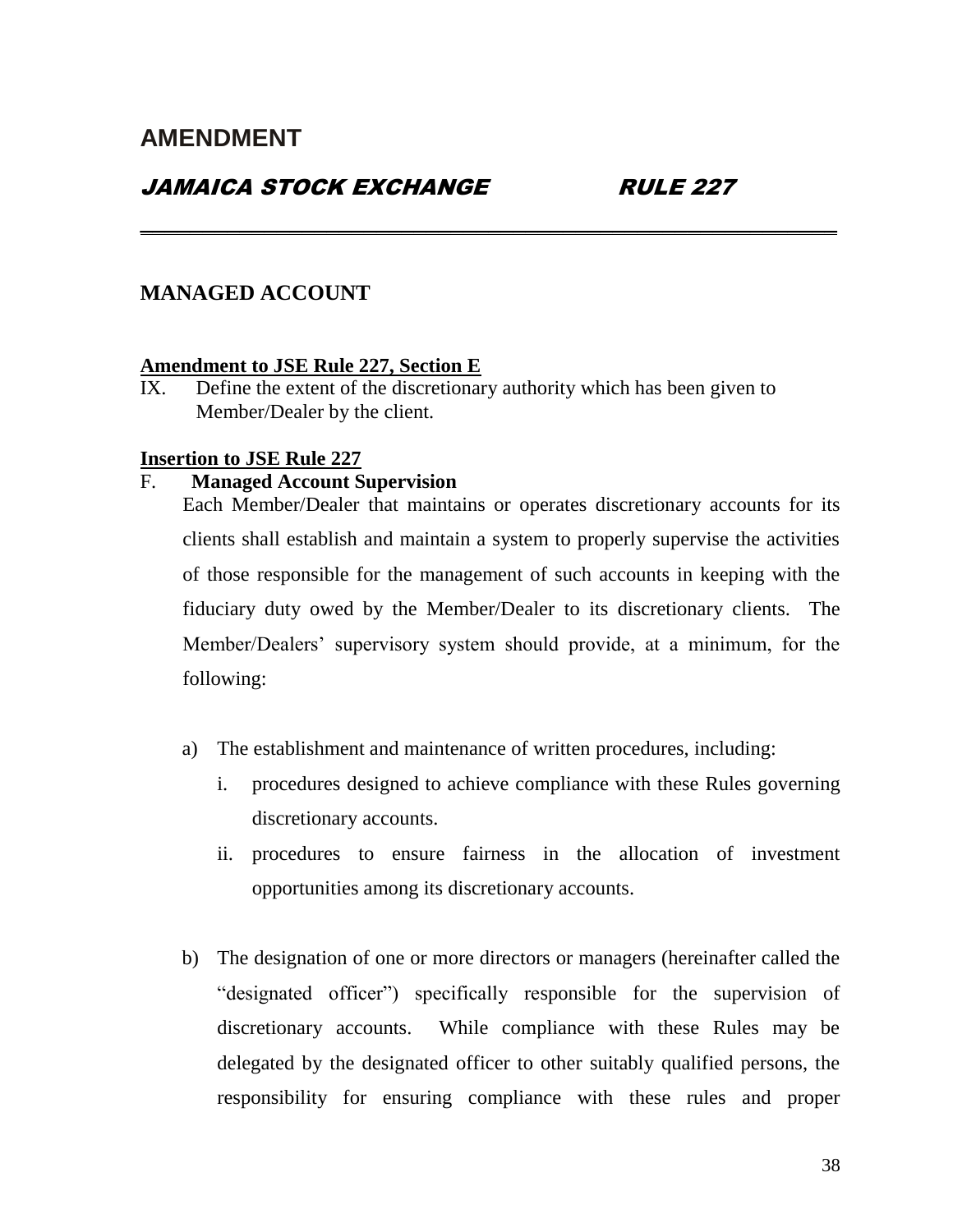performance of the duties owed by the Member/Dealer to its client cannot be delegated and remains that of the designated officer.

- c) A review by the designated officer with respect to each discretionary account is to be conducted at least quarterly, to ensure that the investment objectives of the client are being diligently pursued and that the discretionary account is being properly operated in accordance with these Rules. Where key investment decisions are made centrally and ought to have been applied generally to a number of discretionary accounts, a review may be conducted at an aggregate level to ascertain the proper implementation of such decisions to all such discretionary accounts.
- d) The Member/Dealer must identify discretionary accounts in its books and records to ensure that proper supervision can occur.
- e) The opening of a discretionary account must be approved in writing by a designated officer. The discretionary account agreement must be in writing signed by the client and the Member/Dealer.
- f) All orders regarding discretionary accounts must be approved by the designated officer prior to the order being entered.
- g) Either the client or the Member/Dealer may cancel the authorization for discretion, provided that it is in writing, giving an effective date which allows the client to make other arrangements.

**\_\_\_\_\_\_\_\_\_\_\_\_\_\_\_\_\_\_\_\_\_\_\_\_\_\_\_\_\_\_\_\_\_\_\_\_\_\_\_\_\_\_\_\_\_\_\_\_\_\_\_\_\_\_\_**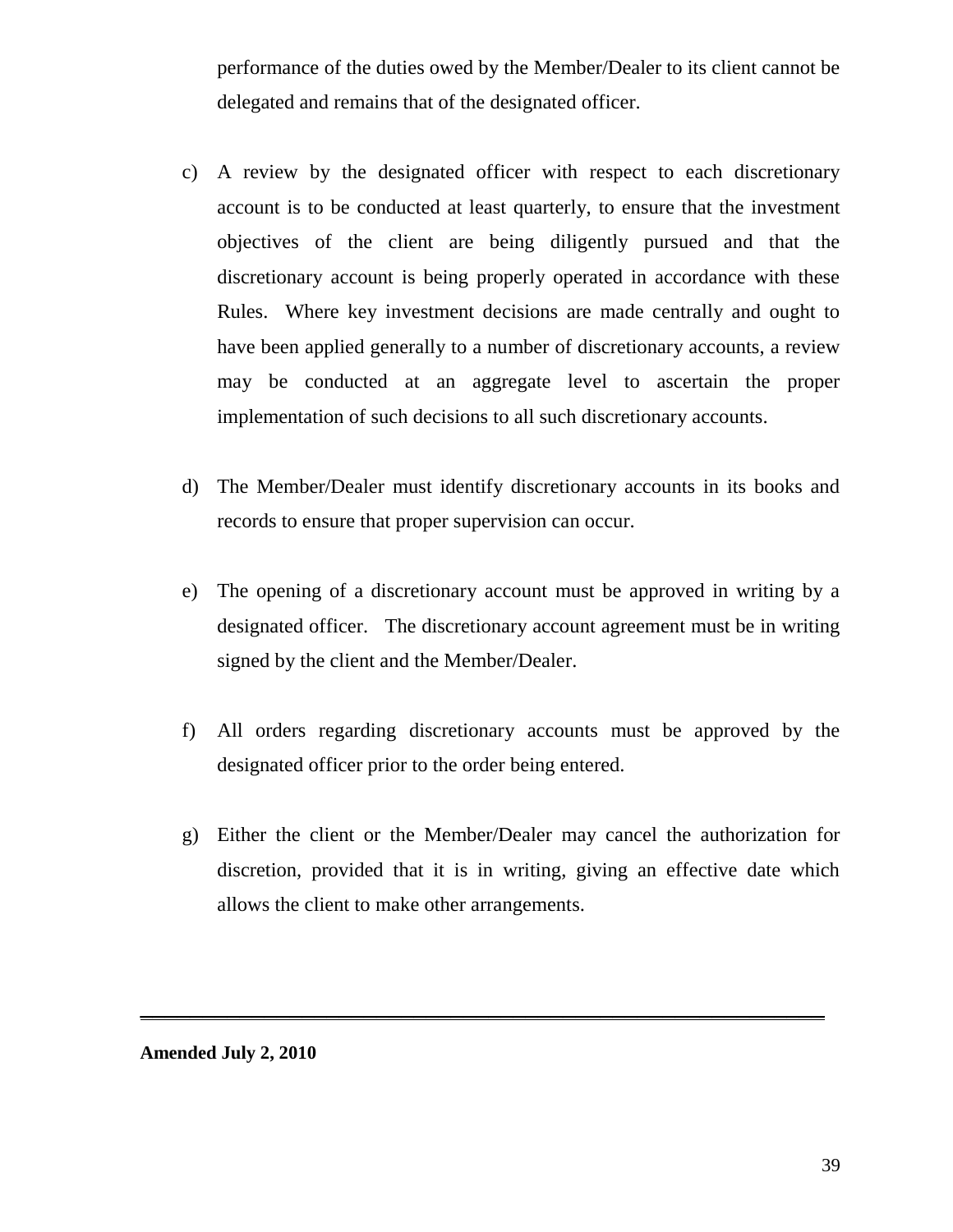### JAMAICA STOCK EXCHANGE

### **APPENDIX 3 (10)**

To forward to the Exchange annually, and in any case, no later than January 31 of each year, a list of holders of the company's securities.

**\_\_\_\_\_\_\_\_\_\_\_\_\_\_\_\_\_\_\_\_\_\_\_\_\_\_\_\_\_\_\_\_\_\_\_\_\_\_\_\_\_\_\_\_\_\_\_\_\_\_\_\_\_\_\_**

**\_\_\_\_\_\_\_\_\_\_\_\_\_\_\_\_\_\_\_\_\_\_\_\_\_\_\_\_\_\_\_\_\_\_\_\_\_\_\_\_\_\_\_\_\_\_\_\_\_\_\_\_\_\_\_\_**

**Amended July 2, 2010**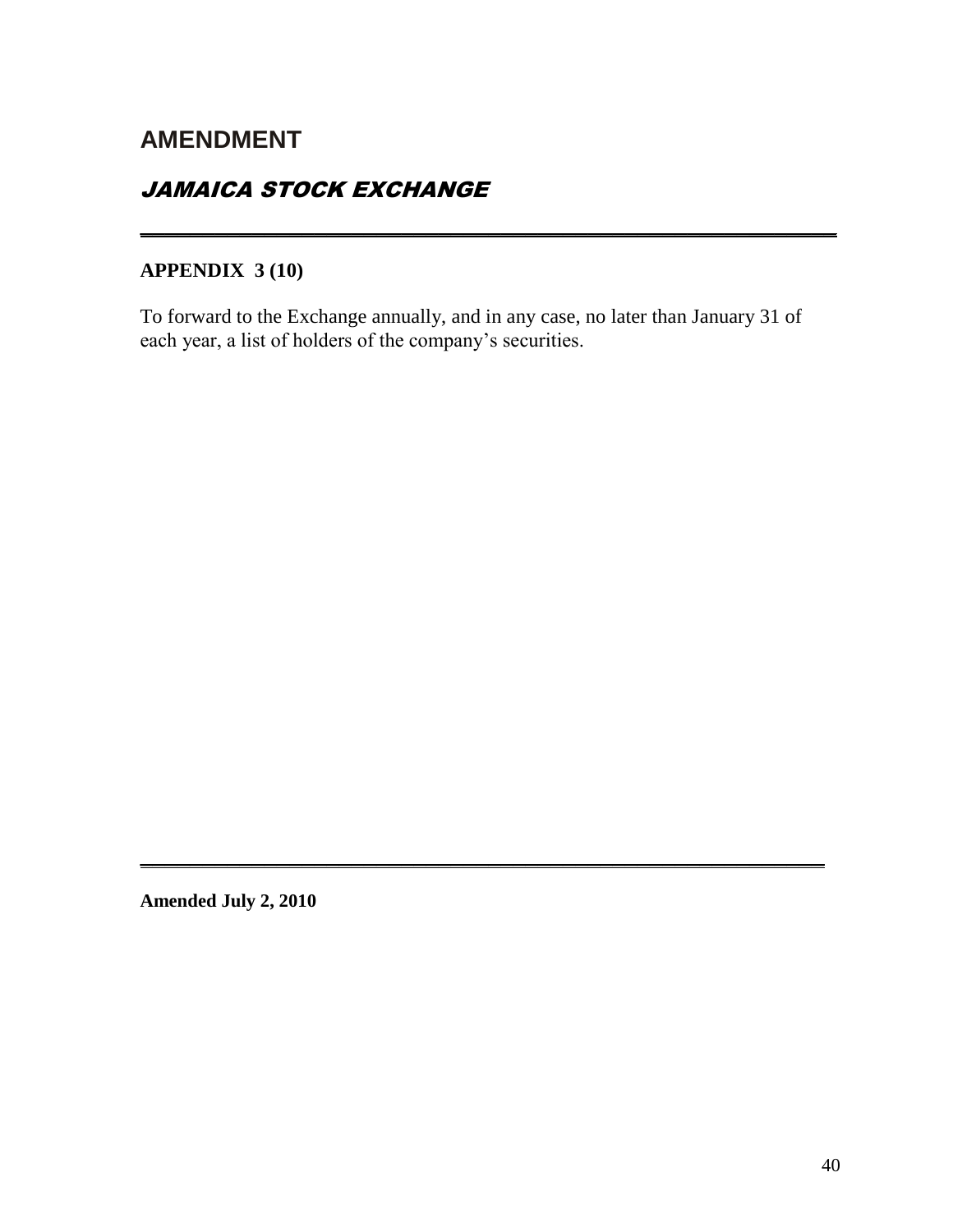### JAMAICA STOCK EXCHANGE

#### RULE 404 (E): REQUIREMENTS FOR ARTICLES OF ASSOCIATION

**\_\_\_\_\_\_\_\_\_\_\_\_\_\_\_\_\_\_\_\_\_\_\_\_\_\_\_\_\_\_\_\_\_\_\_\_\_\_\_\_\_\_\_\_\_\_\_\_\_\_\_\_\_\_\_\_**

#### **Annual Reports and Accounts**

A copy of the Annual Report, containing a segment on Management Discussion and Analysis (please see Appendix 13) and accompanied by the Balance Sheet (including every document required by the law to be annexed thereto) and Profit and Loss Account or Income and Expenditure Account, shall at least twenty-one (21) days previous to the general meeting, be sent to the registered address of every member."

**\_\_\_\_\_\_\_\_\_\_\_\_\_\_\_\_\_\_\_\_\_\_\_\_\_\_\_\_\_\_\_\_\_\_\_\_\_\_\_\_\_\_\_\_\_\_\_\_\_\_\_\_\_\_\_\_**

**Effective August 10, 2010**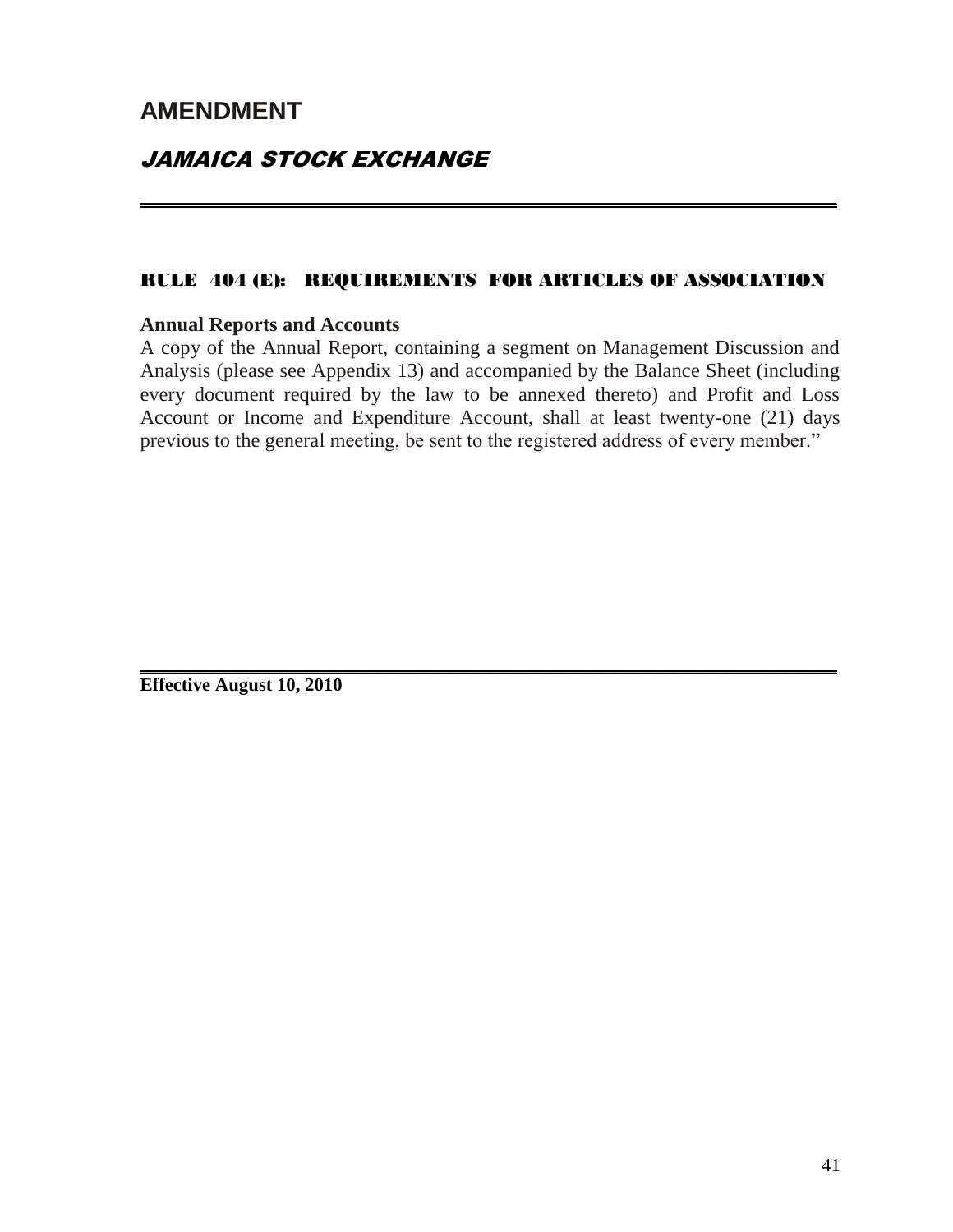#### JAMAICA STOCK EXCHANGE

#### RULE 409: ANNUAL REPORT

Within one-hundred-and-twenty (120) days of the company's financial year-end, a copy of the company's Annual Report and Financial Statements, which shall include the shareholdings of directors and senior management and their connected persons, shall be sent to each of the company's share/stockholders and six (6) printed copies and *(one) electronic copy* forwarded to the Stock Exchange. For the avoidance of doubt, any Annual Report or any Financial Statements shall be deemed to be "sent" to a shareholder if they are sent by post or, in the case of a shareholder who consents to such service, if they are sent using electronic means, to the last known postal or electronic (as the case may be) address of that shareholder."

**\_\_\_\_\_\_\_\_\_\_\_\_\_\_\_\_\_\_\_\_\_\_\_\_\_\_\_\_\_\_\_\_\_\_\_\_\_\_\_\_\_\_\_\_\_\_\_\_\_\_\_\_\_\_\_**

**\_\_\_\_\_\_\_\_\_\_\_\_\_\_\_\_\_\_\_\_\_\_\_\_\_\_\_\_\_\_\_\_\_\_\_\_\_\_\_\_\_\_\_\_\_\_\_\_\_\_\_\_\_\_\_\_**

**August 10, 2010**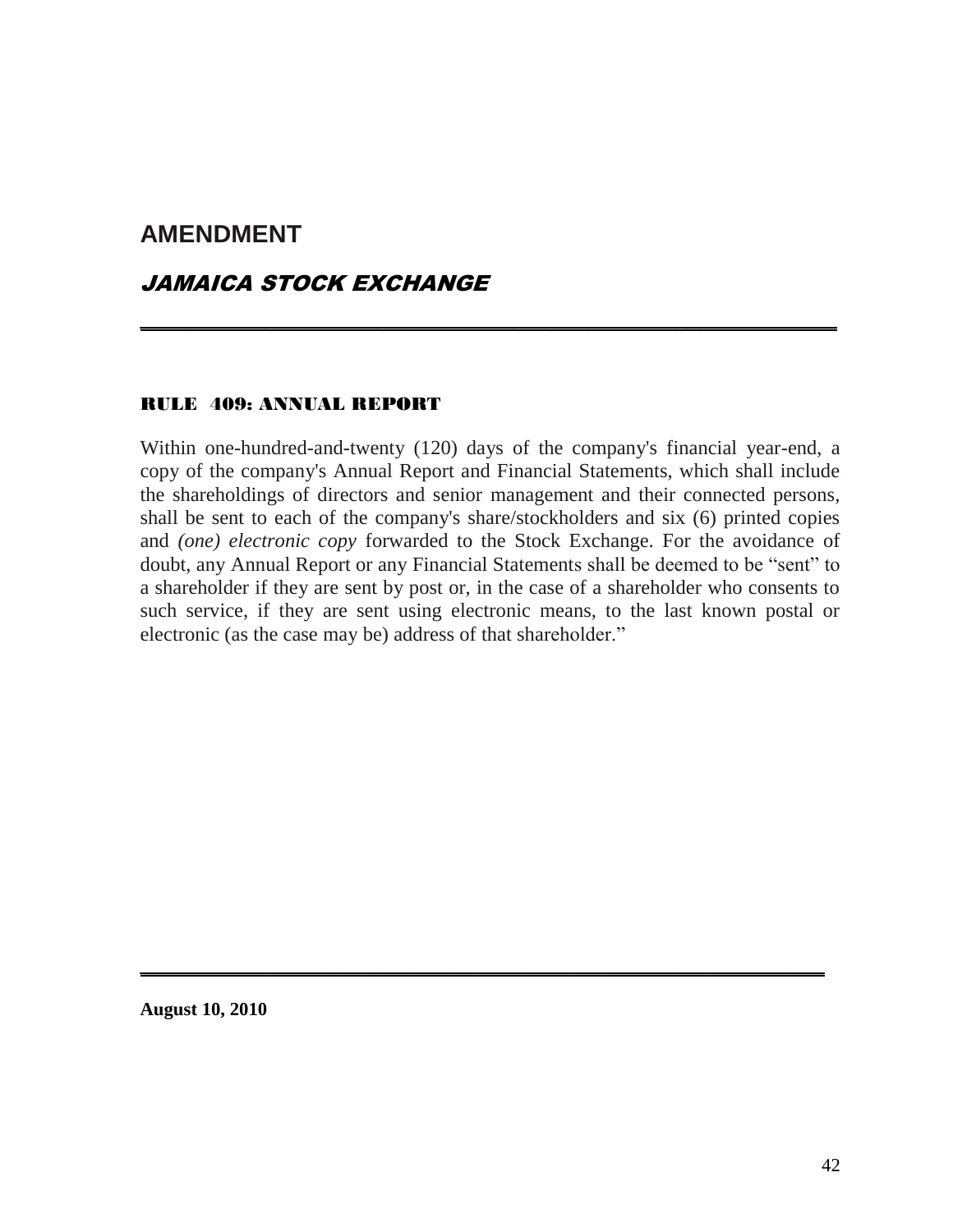### JAMAICA STOCK EXCHANGE

#### APPENDIX 3 – LISTING AGREEMENT

"8. To publish at least once in each year, and to send to shareholders at least twenty-one (21) days in advance of the annual meeting, an annual report in the customary form, containing a record of the company's activities during the period covered, a balance sheet and profit and loss (or income and expenditure) statement, and a statement of the shareholdings in the company of directors, senior management and their connected persons, and a segment on Management Discussion and Analysis (see Appendix 13)."

**\_\_\_\_\_\_\_\_\_\_\_\_\_\_\_\_\_\_\_\_\_\_\_\_\_\_\_\_\_\_\_\_\_\_\_\_\_\_\_\_\_\_\_\_\_\_\_\_\_\_\_\_\_\_\_\_**

**\_\_\_\_\_\_\_\_\_\_\_\_\_\_\_\_\_\_\_\_\_\_\_\_\_\_\_\_\_\_\_\_\_\_\_\_\_\_\_\_\_\_\_\_\_\_\_\_\_\_\_\_\_\_\_\_**

**August 10, 2010**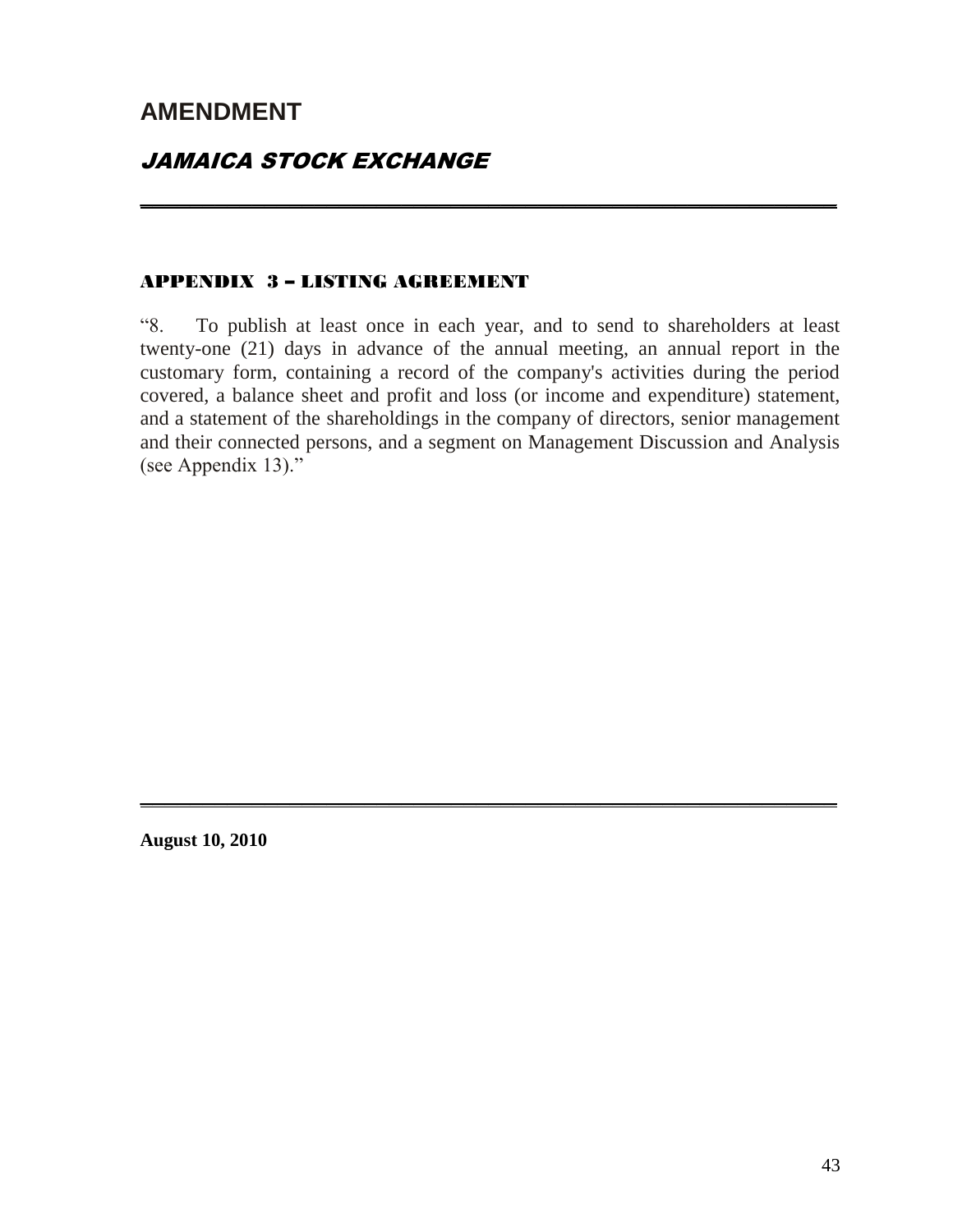### JAMAICA STOCK EXCHANGE

**414- Corporate Governance Guidelines**

Listed companies must adopt and disclose corporate governance guidelines.

*Commentary:* No single set of guidelines may be appropriate for every listed company, but certain key areas of universal importance include director qualifications and responsibilities, responsibilities of key board committees, and director compensation.

**\_\_\_\_\_\_\_\_\_\_\_\_\_\_\_\_\_\_\_\_\_\_\_\_\_\_\_\_\_\_\_\_\_\_\_\_\_\_\_\_\_\_\_\_\_\_\_\_\_\_\_\_\_\_\_\_**

The following subjects must be addressed in the corporate governance guidelines:

#### **A. BOARD**

• **Director qualification standards.** These standards should, at minimum, reflect the board and committee composition including number of directors on the board and committees and those that are deemed independent.**<sup>1</sup>** Companies may also address other substantive qualification requirements, including policies limiting the number of boards on which a director may sit, director selection, tenure, retirement and succession.

*Commentary:* Effective boards of directors exercise independent judgment in carrying out their responsibilities.

• **Director Duties and Responsibilities.** These responsibilities should clearly articulate what is expected from a director, including basic duties and responsibilities with respect to attendance at board meetings and advance review of meeting materials.

- Board balance and Independence
- **Director access to management and, as necessary and appropriate, independent advisors.**
- **Director compensation.** Director compensation guidelines should include general principles for determining the form and amount of director compensation (and for reviewing those principles, as appropriate). The board should be aware that questions as to directors' independence may be raised when directors' fees and emoluments exceed what is customary. Similar concerns may be raised when the listed company makes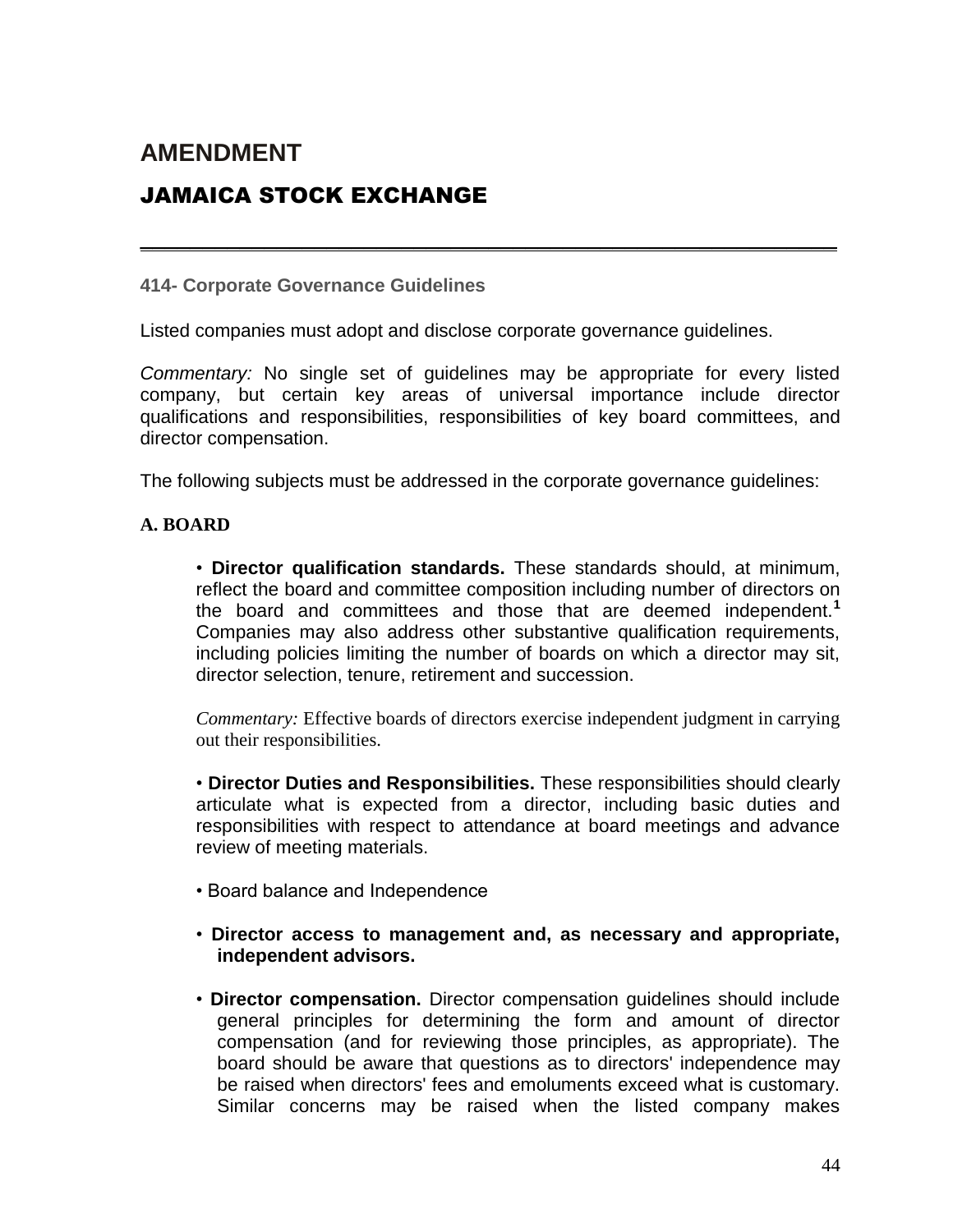substantial charitable contributions to organizations in which a director is affiliated, or enters into consulting contracts with (or provides other indirect forms of compensation to) a director. The board should critically evaluate each of these matters when determining the form and amount of director compensation, and the independence of a director.

- **Director orientation and continuing education.**
- **Annual performance evaluation of the board.** The board should conduct a self-evaluation at least annually to determine whether it and its committees are functioning effectively.

*Website Posting Requirement:* A listed company must make its corporate governance guidelines available on or through its website.

*Disclosure Requirements:* A listed company must:

- Submit to the Jamaica Stock Exchange its Corporate Governance policy statement and must immediately inform the Exchange when changes are made.
- Review its Corporate Governance guidelines every two years and advise the Exchange of the outcome.
- State in its annual report that its corporate governance guidelines are available on its website and provide the website address.

#### **B. MANAGEMENT**

• **Management succession.** Succession planning should include policies and principles for CEO selection and performance review, as well as policies regarding succession in the event of an emergency or the retirement of the CEO.

#### **C. ACCOUNTABILITY AND AUDIT**.

#### **Adapted from NYSE Amended Rules: November 25, 2009 (NYSE 2009- 89)**

**Prepared: August 30, 2010**

<sup>1</sup> Companies may consult with the PSOJ Corporate Governance Code for a definition on **independence.**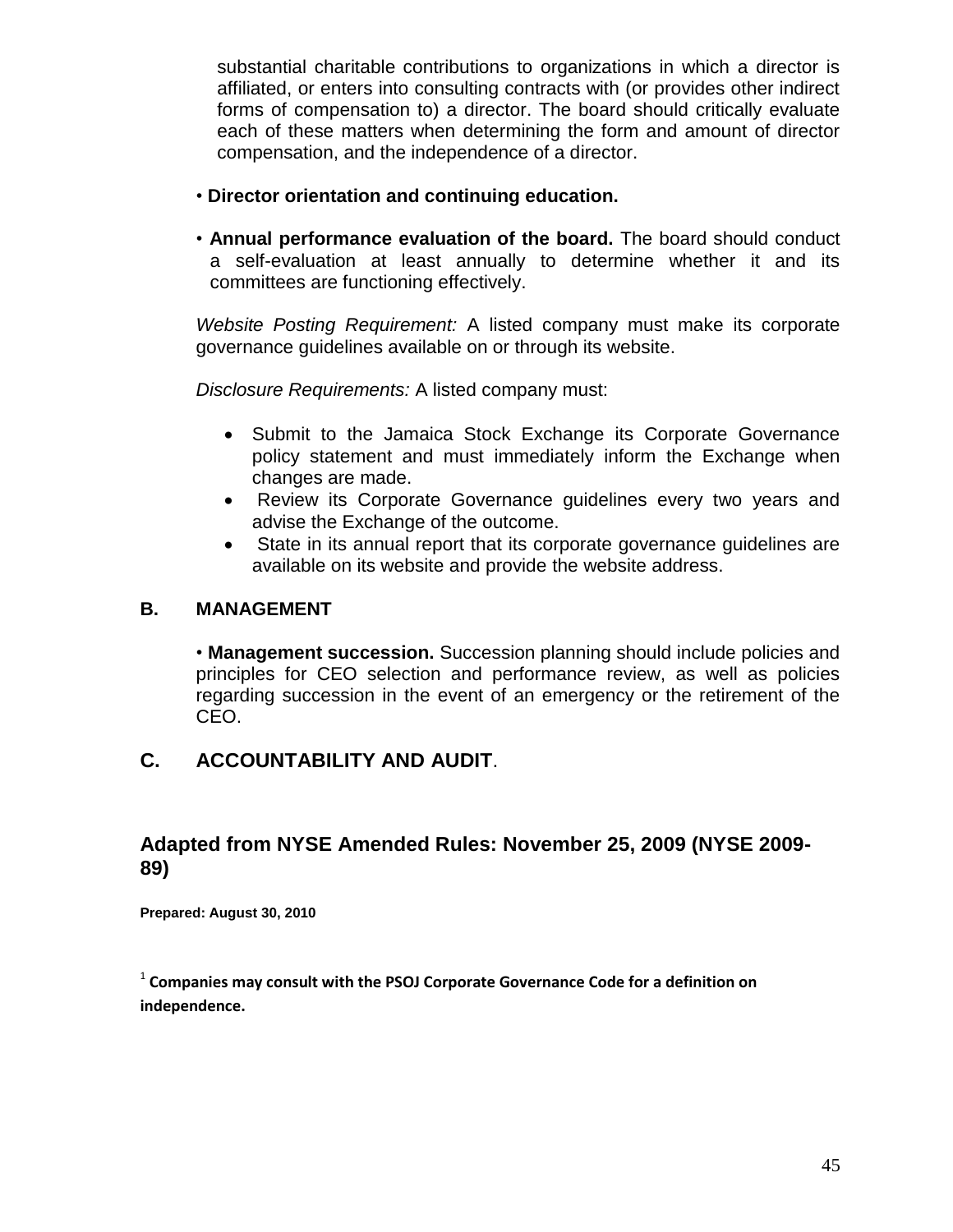### JAMAICA STOCK EXCHANGE

#### Appendix 6

**Effective: January 1, 2012** 

#### **LISTING FEES AND TRADING CHARGES**

| <b>PAR/MARKET</b><br><b>CAPITAL</b> | <b>INITIAL/ANNUAL LISTING</b><br>FEE (EFFECTIVE 2012) | <b>SUPPLEMENTARY FEE</b><br>(Effective 2012) |
|-------------------------------------|-------------------------------------------------------|----------------------------------------------|
| <b>UNDER 40M</b>                    | \$78,167                                              | \$15,633                                     |
| Over \$40m - \$90m                  | \$156,335                                             | \$23,450                                     |
| Over \$90m - \$150m                 | \$195,418                                             | \$29,312                                     |
| Over \$150m - \$250m                | \$234,503                                             | \$35,175                                     |
| Over \$250m - \$500m                | \$390,839                                             | \$58,626                                     |
| Over \$500m - \$1.5b                | \$547,172                                             | \$78,167                                     |
| Over \$1.5b - \$3.0b                | \$703,509                                             | \$78,167                                     |
| Over \$3.0b - \$4.0b                | \$1,016,181                                           | \$78,167                                     |
| Over \$4.0b - \$7.0b                | \$1,172,516                                           | \$78,167                                     |
| <b>Over \$7.0b</b>                  | \$1,563,355                                           | \$78,167                                     |
|                                     |                                                       |                                              |
|                                     |                                                       |                                              |
|                                     |                                                       |                                              |

*\_\_\_\_\_\_\_\_\_\_\_\_\_\_\_\_\_\_\_\_\_\_\_\_\_\_\_\_\_\_\_\_\_\_\_\_\_\_\_\_\_\_\_\_\_\_\_\_\_\_*

Charges for the listing of a company's securities comprise an initial fee, an annual fee and a supplementary fee. These fees are in accordance with the scales set out by the Exchange from time to time.

#### **(i) Initial Fee**

*The initial fee, which is based on total* **issued share capital value** *of each new listing of securities not already listed, must accompany each Application for Listing. The minimum charge is \$78,167.*

#### **(ii) Annual Fee**

 *Calculation of annual fees is payable based on the* **average market value at month-end for the previous twelve-month or shorter period** *(where applicable), of all classes of a company's securities which are the subject of listing. The minimum charge for Annual Fee is \$78,167.*

*The Annual Fee becomes due on January 1 each year, following the calendar year of listing and must be forwarded to reach the Exchange within fourteen (14) days of that date.*

**\_\_\_\_\_\_\_\_\_\_\_\_\_\_\_\_\_\_\_\_\_\_\_\_\_\_\_\_\_\_\_\_\_\_\_\_\_\_\_\_\_\_\_\_\_\_\_\_\_\_\_\_\_\_\_**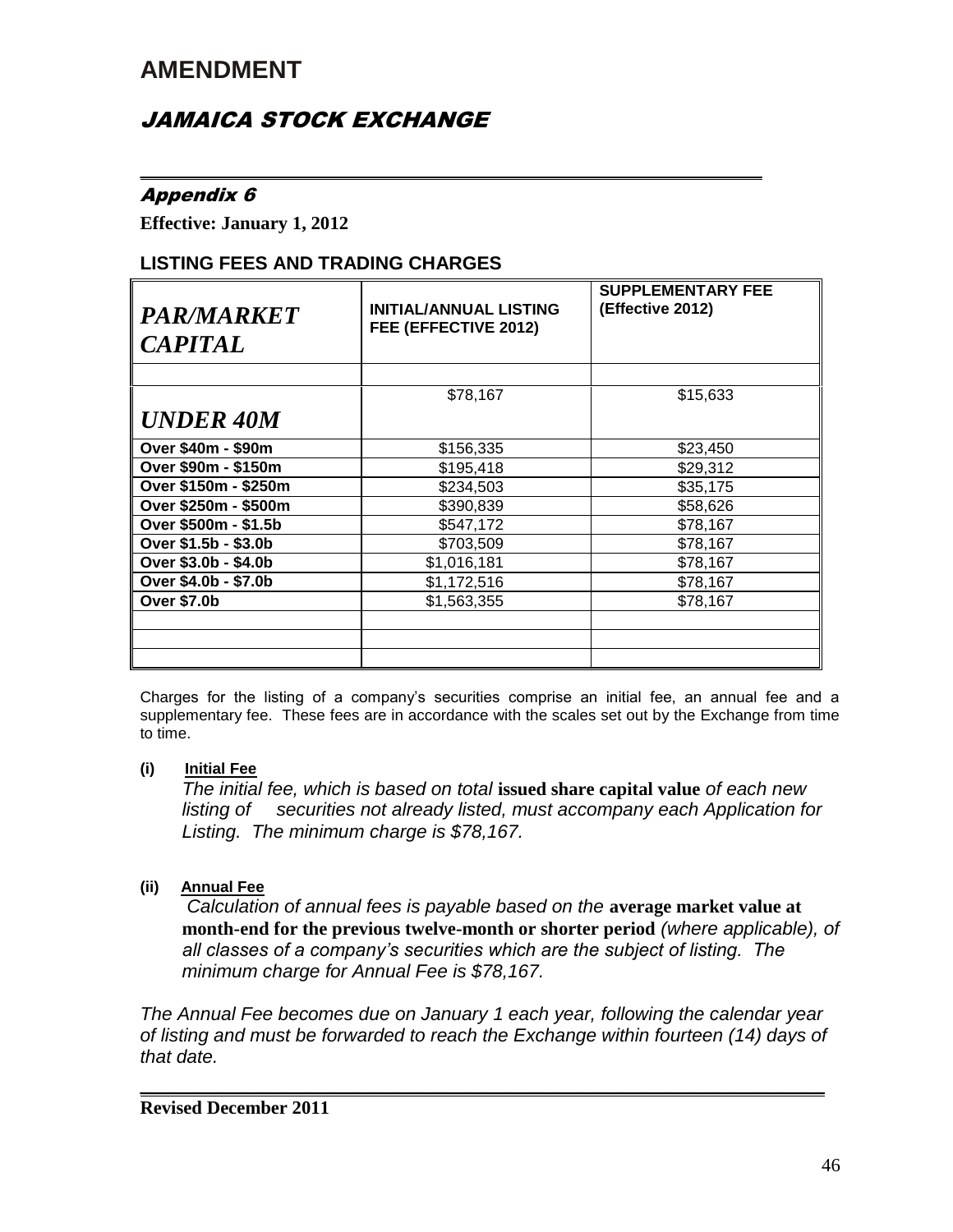**\_\_\_\_\_\_\_\_\_\_\_\_\_\_\_\_\_\_\_\_\_\_\_\_\_\_\_\_\_\_\_\_\_\_\_\_\_\_\_\_\_\_\_\_\_\_\_\_\_\_\_\_\_\_**

#### RULE 402 C and 402 D: MINIMUM ISSUED CAPITAL AND NUMBER OF SHARE/STOCKHOLDERS

#### **JSE Rule 402C**

- (i) A listed company that fails to maintain the minimum capital requirement for listing shall be in breach of Rule 402A and **shall** be delisted.
- (ii) A listed company that fails to maintain a minimum of 100 share/stockholders, holding in their own right not less than 20% of the issued ordinary capital of the listed company, in breach of Rule 402B(i)(b), **may be fined and/or, be suspended and/or be delisted in the manner stipulated in Rule 402D**.
- (iii) Where a listed company maintains a minimum of 100 share/stockholders holding in their own right **less than 20% of the issued ordinary capital of the listed company and the listed company also** maintains an average Total Traded Volume of at least 2% of its securities for 36 consecutive months prior to notice from the Exchange that its share/stockholders hold less than 20% of the issued ordinary capital, the listed company shall not be deemed to be breach of Rule 402B(i)(b).

#### **JSE Rule 402D**

- 1. Where a listed company is in breach of Rule 402B (i) (b) it **shall** upon receipt of written notification from the Exchange:
	- (i) be subject to a fine for every 30 day period as of receipt of the written notification that the listed company remains in breach,
	- (ii) be required, no later than five (5) days, to place an advertisement in the print media advising shareholders of the breach, and
	- (iii) be required by the Exchange to correct the relevant breach within 6 months of receipt of the written notification or, on the application of the listed company, within such longer period as the Exchange may in its absolute discretion permit not exceeding an additional 6 months commencing as of the expiry of the first 6 months period.
- II. In addition to the foregoing, the Exchange **may** in its absolute discretion suspend trading in the securities during the first 6 months period and/or during the extended period permitted by the Exchange.
- III. The Exchange shall delist the company if it fails to correct the said breach by the expiry of the first six-month period or the extended period where applicable.

**\_\_\_\_\_\_\_\_\_\_\_\_\_\_\_\_\_\_\_\_\_\_\_\_\_\_\_\_\_\_\_\_\_\_\_\_\_\_\_\_\_\_\_\_\_\_\_\_\_\_\_\_\_**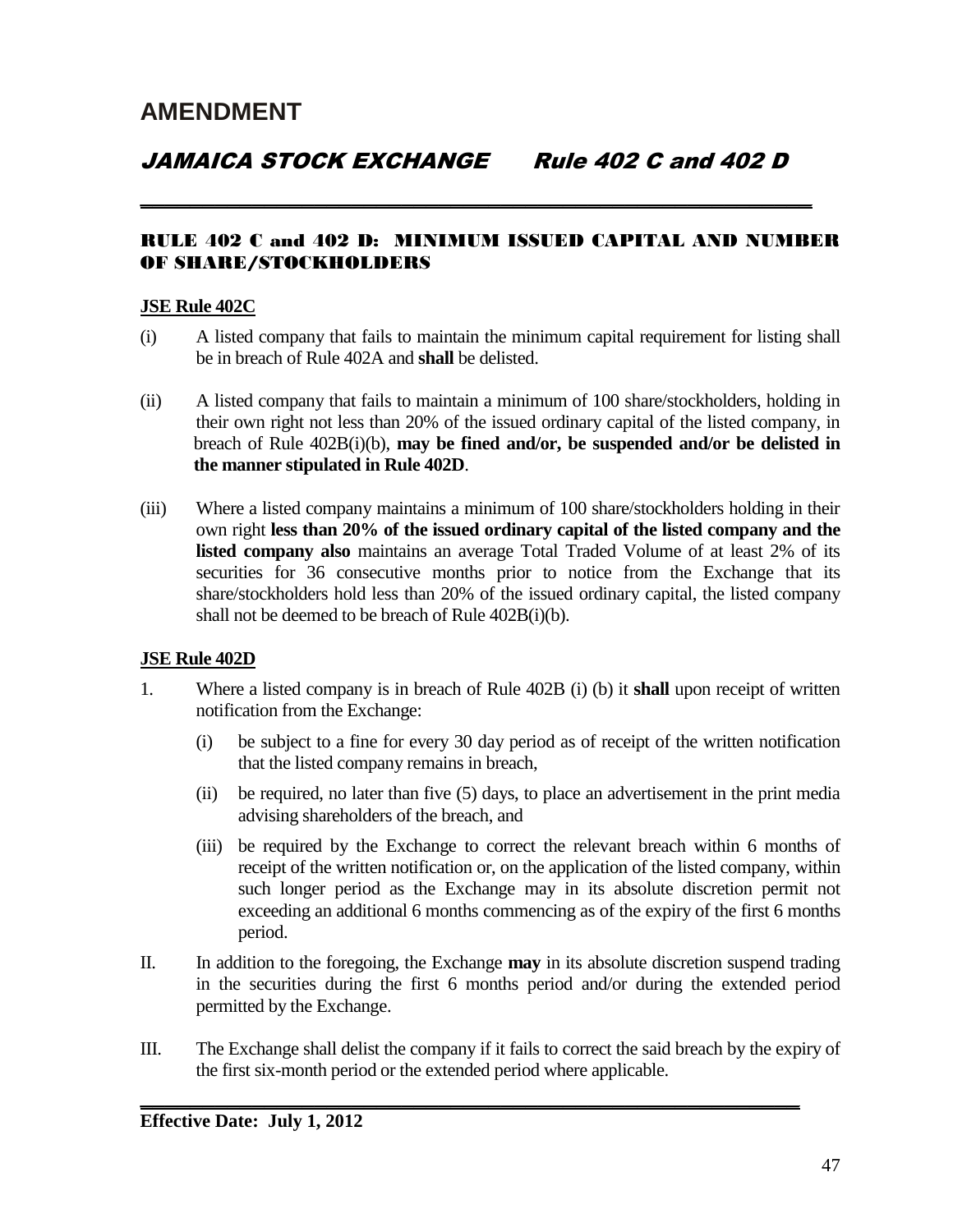#### JAMAICA STOCK EXCHANGE Rule 215

#### **Advertising**

Member/Dealers who engage in advertising must comply with the requirements set out in this Rule:

**\_\_\_\_\_\_\_\_\_\_\_\_\_\_\_\_\_\_\_\_\_\_\_\_\_\_\_\_\_\_\_\_\_\_\_\_\_\_\_\_\_\_\_\_\_\_\_\_\_\_\_\_\_\_\_\_**

- A. "Advertising" or "Advertisement" means any form of public promotion of the Member/Dealer's stock market business and without limiting the generality of the foregoing, it shall include
	- i. newspaper and magazine advertisements or commentaries;
	- ii. television, internet or radio advertising, commercials or commentaries;
	- iii. any published material including materials disseminated or made available electronically soliciting business or promoting the business of a Member/Dealer;
	- iv. any form of communication soliciting business issued solely to any person(s) other than a Member/Dealer's principal or directors.
- B. No Member/Dealer shall engage in advertising unless it sends a copy to the Exchange for review and approval so that it is received by the Secretary or other authorised officer of the Exchange at least four (4) days before it is published. The Exchange will provide a response to the Member/Dealer within three (3) days of receipt of the copy of the advertisement. Having regard for matters set out in Rule 215, the Exchange may at any time before the publication thereof request the Member/Dealer to amend or not publish the same and the Member/Dealer shall comply with any such request. Nothing herein contained shall prevent a Member/Dealer from issuing to any person a circular or business communication of an informative nature which does not directly or indirectly solicit business. This would include: News programmes that inform the public of the state of the market, level of trading, market activities, educational programmes, etc.
- C. No Member/Dealer shall engage in or utilise any advertising which:
	- i. Is in any way false or misleading; or
	- ii. Contains any untrue statement or omission of material fact; or
	- iii. Makes promises, projections or forecasts that are exaggerated, unrealistic, unwarranted or likely to create an unjustified expectation; or
	- iv. Gives opinions for which there is no reasonable basis; or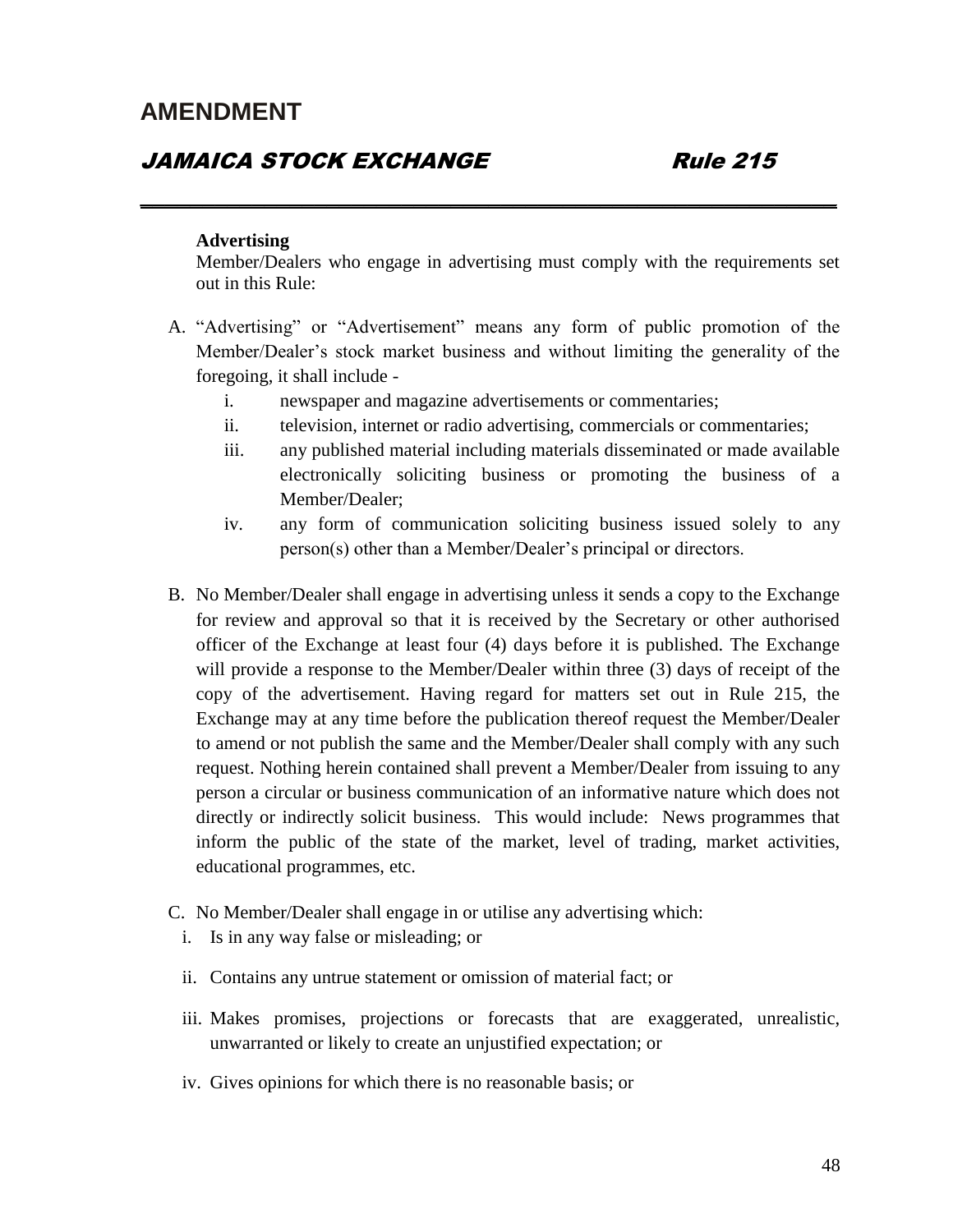- v. Makes projections or forecasts of future events which are not clearly labelled as such; or
- vi. Is likely to adversely affect the Exchange or bring the Exchange into disrepute.
- vii. If projections or historical data are used then they must be accompanied by a clear statement to the effect that neither past performance nor projections guarantee results
- D. Each Member/Dealer shall develop written policies and procedures that are appropriate for its size, structure, business and clients for the review and supervision of advertisements relating to its business. At a minimum the Member/Dealer's procedures should incorporate approval of all advertising material by an appropriate officer prior to any use or publication of such material.
- E. The Member/Dealer must maintain in a readily accessible written or electronic file copies of all advertisements and records of supervision for a period of 3 years after last use. It is required that the file should include at a minimum the following:
	- i. A copy of the advertisement and the date of first use.
	- ii. The name of the approving officer and the date that approval was given.
	- iii. A copy of the corresponding review letter from the Exchange.
- F. The following types of material need not be forwarded to the Exchange for review before publication:
	- i. Advertisements that previously were submitted to the Exchange which are to be used without material change.
	- ii. Advertisements solely related to recruitment or changes in a Member/Dealer's name, personnel, electronic or postal address, ownership, offices, business structure, officers or directors and telephone or facsimile numbers.
	- iii. Other advertisements that are of an informative nature solely.

**\_\_\_\_\_\_\_\_\_\_\_\_\_\_\_\_\_\_\_\_\_\_\_\_\_\_\_\_\_\_\_\_\_\_\_\_\_\_\_\_\_\_\_\_\_\_\_\_\_\_\_\_\_**

G. Any Member/Dealer who is determined in disciplinary proceedings to have breached the provisions of this Rule 215 shall be liable to a fine not exceeding Twenty Five Thousand Dollars (\$25,000).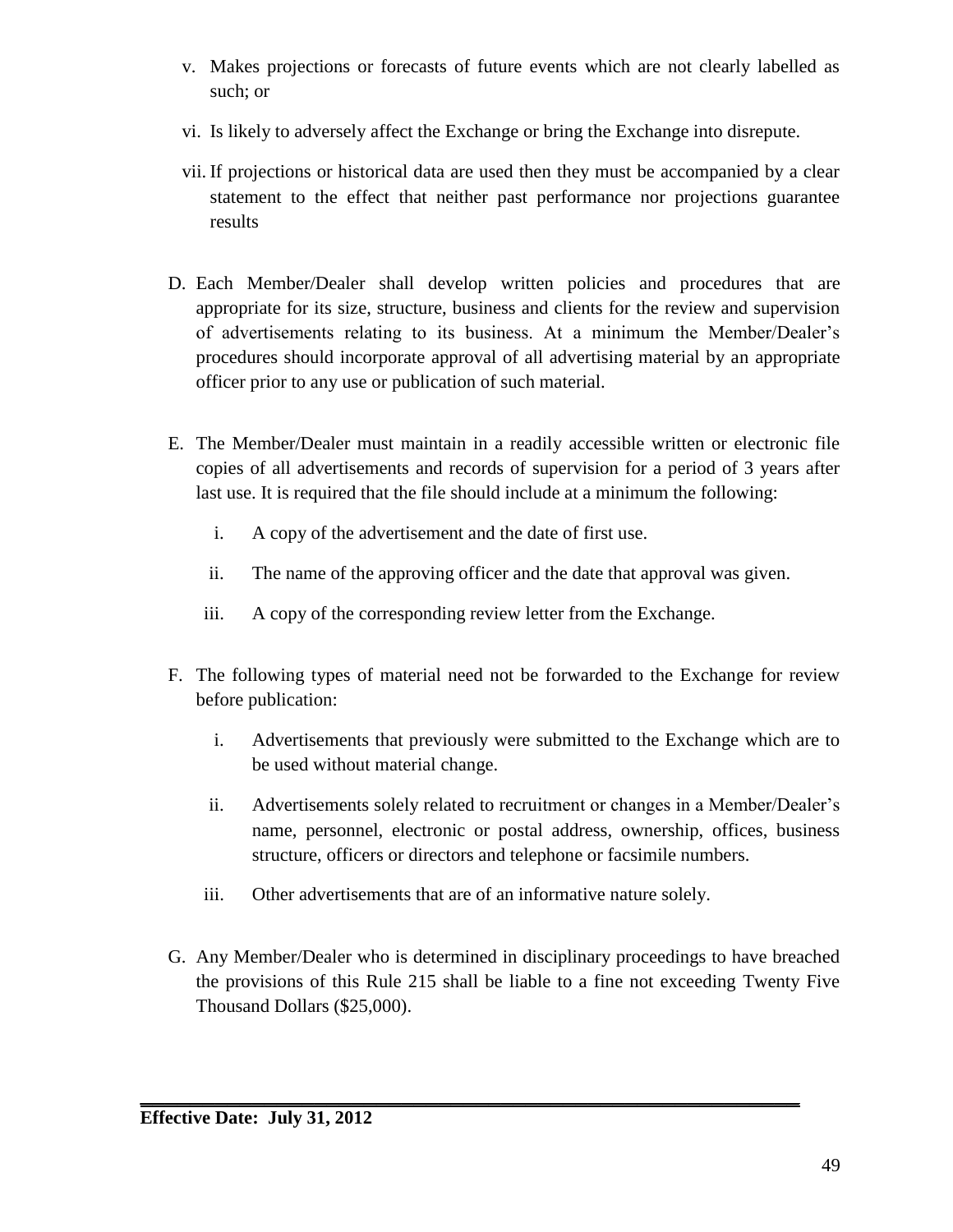### JAMAICA STOCK EXCHANGE

#### **APPENDIX 3**

An insertion of Paragraph 18 of Appendix 3, Listing Agreement, to read as follows:

18. Requirement for notification

18.1 Where by provision of this Listing Agreement, the Listed Company is required to make notification to the Exchange, subject to any express provision or rule to the contrary, the Listed Company shall comply with the following provisions in respect of giving notice to the Exchange of the occurrence of any event, decision, document or transaction namely:

**\_\_\_\_\_\_\_\_\_\_\_\_\_\_\_\_\_\_\_\_\_\_\_\_\_\_\_\_\_\_\_\_\_\_\_\_\_\_\_\_\_\_\_\_\_\_\_\_\_\_\_\_\_\_\_\_**

- a. Notification must be made to the Exchange no later than 5 days after the occurrence of the event, decision, document or transaction, and
- b. The notification to the Exchange should be sent initially by facsimile or electronic mail addressed to the Exchange to the attention of the General Manager or the Chief Regulatory Officer and immediately followed by delivery by hand or through the post a written copy of the notification similarly addressed to the Exchange.

18.2 Where the last day for giving notification to the Exchange falls on a weekend or a public holiday, the notice may be given on the very next business day.

18.3 Any Listed Company who breaches any of the requirements for notification will be liable to pay a fine.

**\_\_\_\_\_\_\_\_\_\_\_\_\_\_\_\_\_\_\_\_\_\_\_\_\_\_\_\_\_\_\_\_\_\_\_\_\_\_\_\_\_\_\_\_\_\_\_\_\_\_\_\_\_**

**Effective Date: August 31, 2012**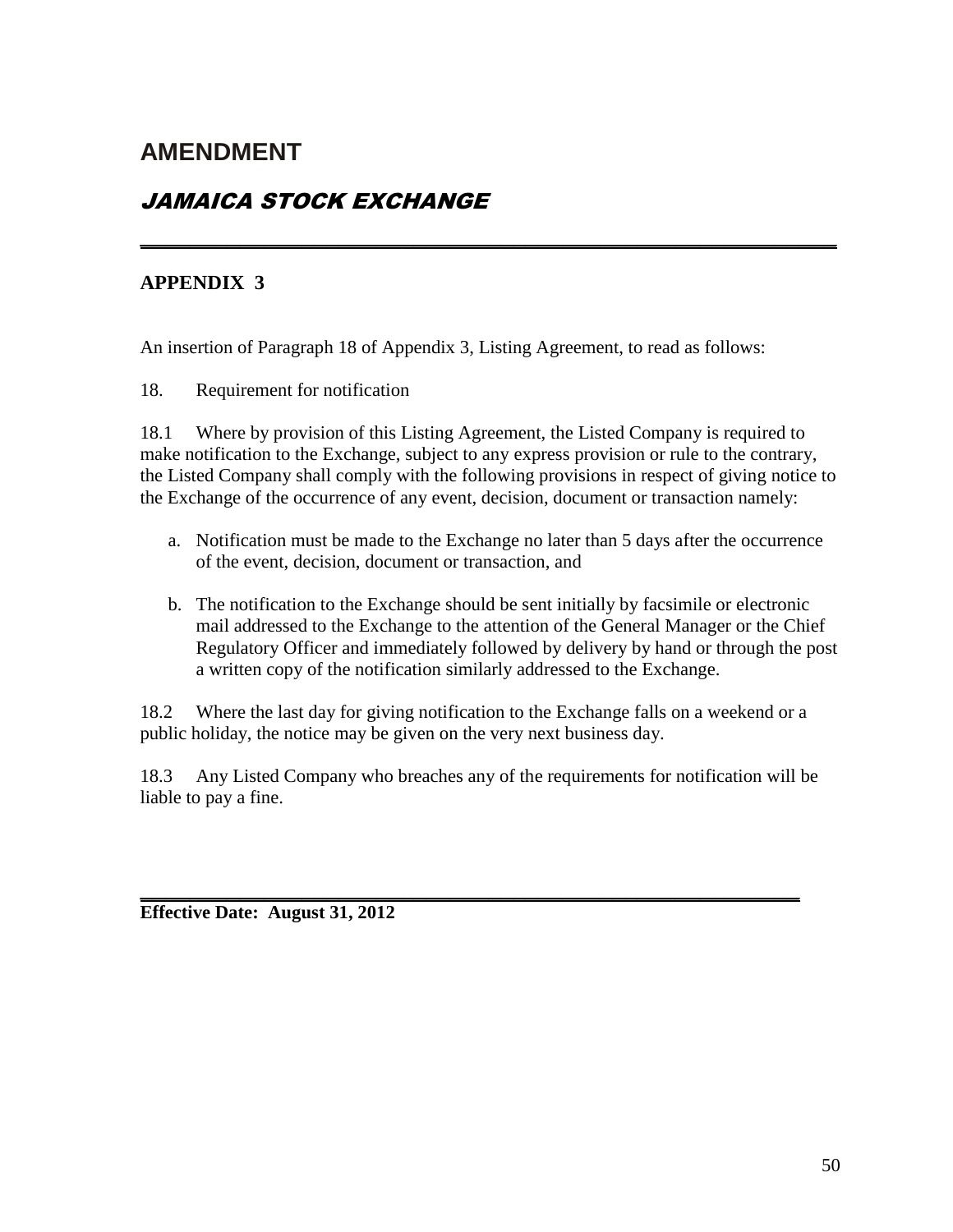### JAMAICA STOCK EXXCHANGE

#### **Effective: January 1, 2013**

#### **LISTING FEES AND TRADING CHARGES**

| <b>PAR/MARKET</b><br><b>CAPITAL</b> | <b>INITIAL/ANNUAL LISTING</b><br>FEE (EFFECTIVE 2013) | <b>SUPPLEMENTARY FEE</b><br>(Effective 2013) |
|-------------------------------------|-------------------------------------------------------|----------------------------------------------|
| <b>UNDER 40M</b>                    | \$78,167                                              | \$15,633                                     |
| Over \$40m - \$90m                  | \$156,335                                             | \$23,450                                     |
| Over \$90m - \$150m                 | \$195,418                                             | \$29,312                                     |
| Over \$150m - \$250m                | \$234,503                                             | \$35,175                                     |
| Over \$250m - \$500m                | \$390,839                                             | \$58,626                                     |
| Over \$500m - \$1.5b                | \$547,172                                             | \$78,167                                     |
| Over \$1.5b - \$3.0b                | \$703,509                                             | \$78,167                                     |
| Over \$3.0b - \$4.0b                | \$1,016,181                                           | \$78,167                                     |
| Over \$4.0b - \$7.0b                | \$1,172,516                                           | \$78,167                                     |
| <b>Over \$7.0b</b>                  | \$1,563,355                                           | \$78,167                                     |
|                                     |                                                       |                                              |
|                                     |                                                       |                                              |

*\_\_\_\_\_\_\_\_\_\_\_\_\_\_\_\_\_\_\_\_\_\_\_\_\_\_\_\_\_\_\_\_\_\_\_\_\_\_\_\_\_\_\_\_\_\_\_\_\_*

Charges for the listing of a company's securities comprise an initial fee, an annual fee and a supplementary fee. These fees are in accordance with the scales set out by the Exchange from time to time.

#### **(i) Initial Fee**

*The initial fee, which is based on total* **issued share capital value** *of each new listing of securities not already listed, must accompany each Application for Listing. The minimum charge is \$78,167.*

#### **(ii) Annual Fee**

 *Calculation of annual fees is payable based on the* **average market value at month-end for the previous twelve-month or shorter period** *(where applicable), of all classes of a company's securities which are the subject of listing. The minimum charge for Annual Fee is \$78,167.*

*The Annual Fee becomes due on January 1 each year, following the calendar year of listing and must be forwarded to reach the Exchange within fourteen (14) days of that date.*

**\_\_\_\_\_\_\_\_\_\_\_\_\_\_\_\_\_\_\_\_\_\_\_\_\_\_\_\_\_\_\_\_\_\_\_\_\_\_\_\_\_\_\_\_\_\_\_\_\_\_\_\_\_\_**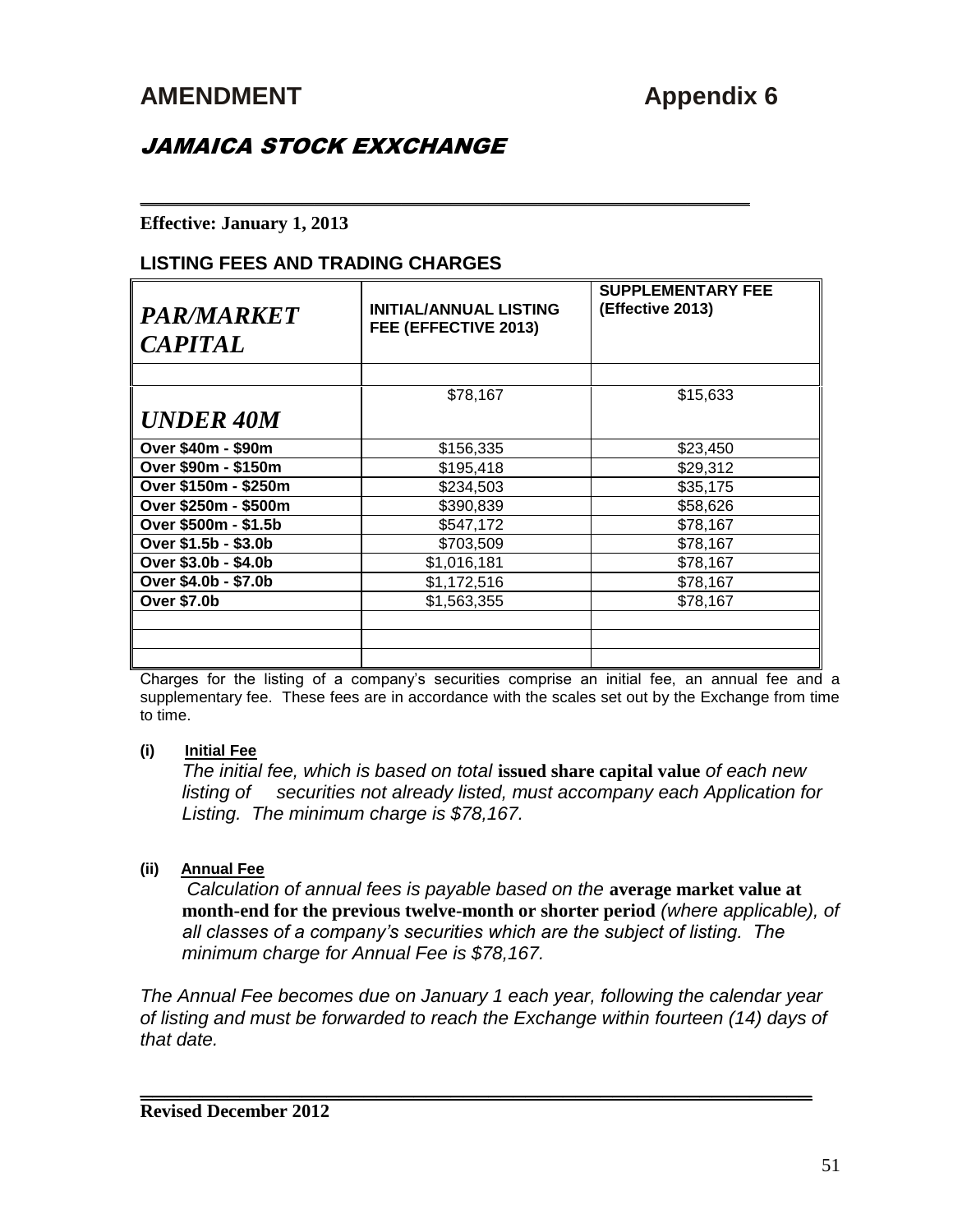### JAMAICA STOCK EXCHANGE

#### Appendix 14

#### Fines and Penalties

Any Member/Dealer who is determined in disciplinary proceedings to have breached these rules may be subject to the following fines:

*\_\_\_\_\_\_\_\_\_\_\_\_\_\_\_\_\_\_\_\_\_\_\_\_\_\_\_\_\_\_\_\_\_\_\_\_\_\_\_\_\_\_\_\_\_\_\_\_\_\_*

- **A.** Any member/dealer in contravention of Rule 215 B shall be liable to a fine not exceeding Twenty Five Thousand Dollars (\$25,000.00).
- **B.** Any member/dealer in contravention of Rule 215 C shall be liable to a fine not exceeding Five Million Dollars (\$5 million).
- **C.** Any member/dealer in contravention of Rule 215 D shall be liable to a fine not exceeding Twenty Five Thousand Dollars (\$25,000.00).
- **D.** Any member/dealer in contravention of Rule 215 E shall be liable to a fine not exceeding Twenty Five Thousand Dollars (\$25,000.00).
- **E.** Any member/dealer which takes or carries any account or makes any transaction in contravention of Rule 222 shall be charged a fine not exceeding Twenty Five Thousand Dollars (\$25,000.00).
- **F.** Any member/dealer dealing in listed securities in a manner that is in contravention of Rule 223 shall be liable to a fine not exceeding Five Million Dollars (\$5 million).
- **G.** Any member/dealer which conducts discretionary account business without having written agreement with the client in contravention of Rule 227 (B) shall be liable to a fine not exceeding Five Million Dollars (\$5 million).
- **H.** Any member/dealer which fails in contravention of Rule 229 (A) to develop and maintain a written business continuity and contingency plan establishing procedures relating to an emergency or significant business disruption shall be liable to a fine of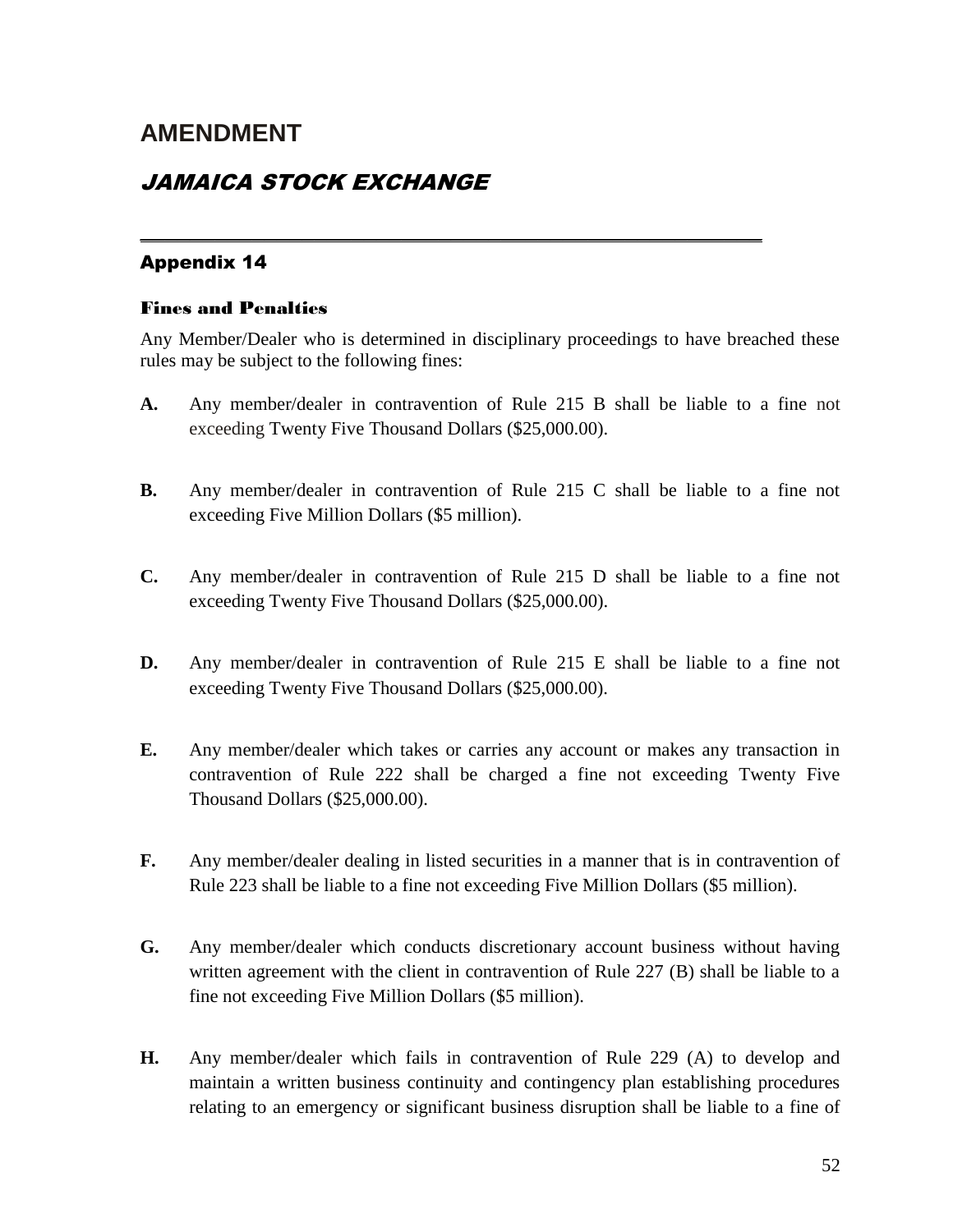Ten Thousand Dollars (\$10,000.00) per day (including weekends and public holidays) until such that the plan is completed.

- **I.** Any member/dealer which fails to conduct a minimum yearly review of their business continuity and contingency plan in contravention of Rule 229 (B) shall be liable to a fine of Ten Thousand Dollars (\$10,000.00) per day (including weekends and public holidays) until such time that review is completed
- **J.** Any member or member organization which fails to tailor their business continuity and contingency plan to the size and needs of a member or member organization in contravention of Rule 229 (C) shall be liable to a fine not exceeding Twenty Five Thousand Dollars (\$25,000.00).
- **K.** Any member/dealer which fails to disclose to its customers how its business continuity and contingency plan addresses the possibility of a future significant business disruption and how the member/dealer plans to respond to events of varying scope and in the manner specified in contravention of Rule 229 (D) shall be liable to a fine not exceeding Fifty Thousand Dollars (\$50,000.00).
- **L.** Any member/dealer which fails to keep proper books of accounts or fail to keep proper forms of contracts in contravention of Rule 208 (A) (i) and (ii) shall be liable to a fine not exceeding Five Million Dollars (\$5 million).
- **M.** Any member/dealer which fails to present their books of accounts and other records for examination within fourteen (14) days of the date when the request is received from the Exchange pursuant to Rule 208A (iii) shall be liable to a fine not exceeding Five Million Dollars (\$5 million).
- **N.** Any member/dealer which without the consent of the Exchange allows itself to be named as member/dealer in any Prospectus, Statement in lieu of Prospectus, Memorandum for Listing or other document of offer in contravention of Rule 216 (A), (B) or (C) shall be charged a fine not exceeding Five Million Dollars (\$5 million).
- **O.** Where a member/dealer has been found by the Hearing Panel of the RMOC to have committed any act of misconduct falling within Rule 228B and which is not dealt with by any of the foregoing provisions, then whether in addition to or in lieu of any other penalty, a fine of such amount as shall be considered appropriate may be imposed by the Hearing Panel.

**\_\_\_\_\_\_\_\_\_\_\_\_\_\_\_\_\_\_\_\_\_\_\_\_\_\_\_\_\_\_\_\_\_\_\_\_\_\_\_\_\_\_\_\_\_\_\_\_\_\_\_\_\_\_**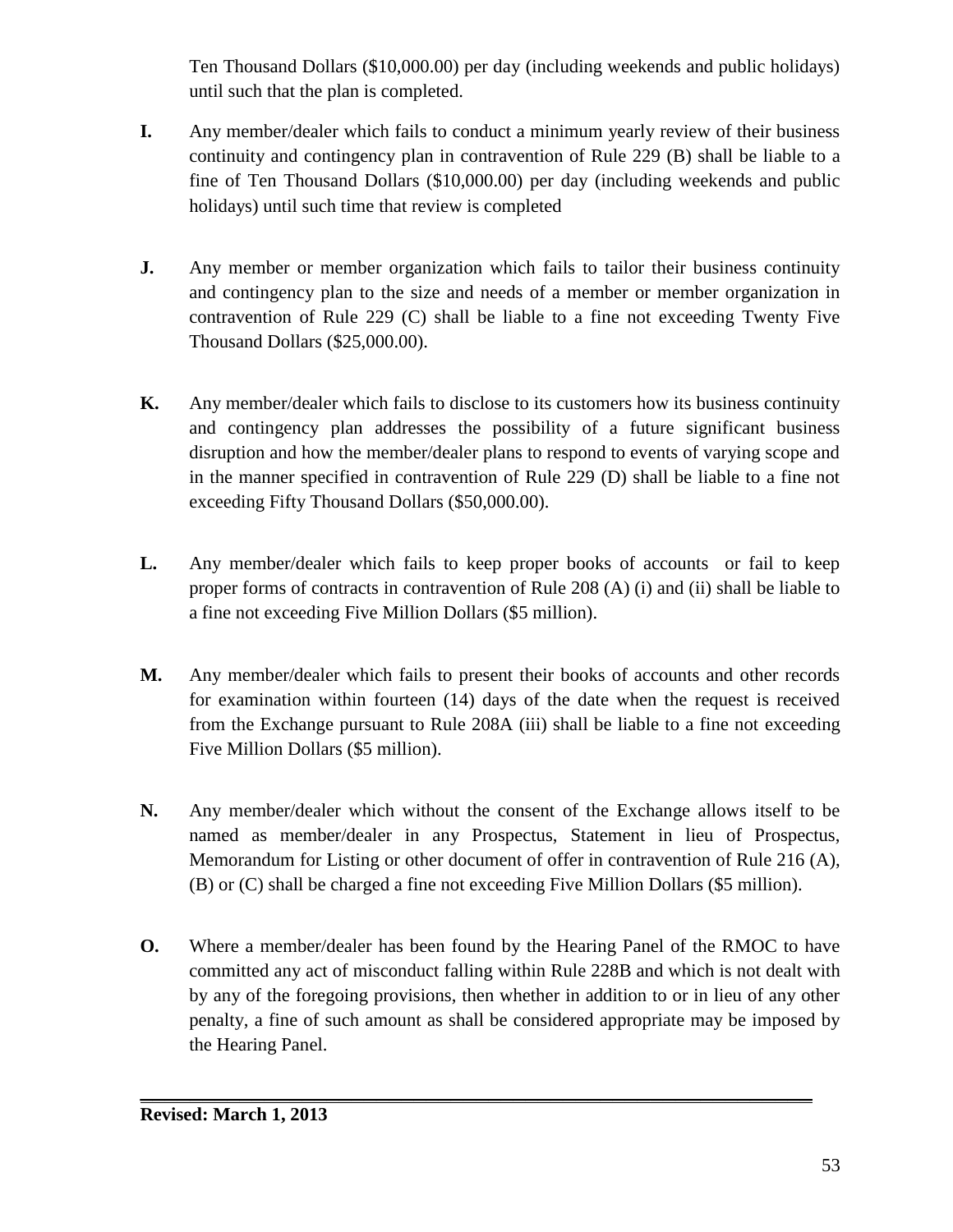### JAMAICA STOCK EXCHANGE

#### Appendix 3

#### Listing Agreement

**16.** The Exchange shall have the right in addition to or in lieu of the right to suspend trading or delisting, to require the company to pay the following sums in respect of a breach or contravention of the Rules or the terms of the Listing Agreement as set out hereunder:

**\_\_\_\_\_\_\_\_\_\_\_\_\_\_\_\_\_\_\_\_\_\_\_\_\_\_\_\_\_\_\_\_\_\_\_\_\_\_\_\_\_\_\_\_\_\_\_\_\_\_\_\_\_\_** 

- **i.** A sum of Five Thousand Dollars (\$5,000.00) per day (including weekends and public holidays) if the company commits any breach of paragraphs 5, 6, 7, 8, 14 or 18.3 of this agreement.
- **ii.** A sum of Five Thousand Dollars (\$5,000.00) per day (including weekends and public holidays) if the company fails to forward a list of holders of the company's securities in contravention of paragraph 10 of this agreement until such time that the list is forwarded to the Exchange or the company is delisted.
- **iii.** A sum not exceeding Twenty Five Thousand Dollars (\$25,000.00) if the company fails, in contravention of paragraph 14 of this agreement, to disclose the composition and functions of their Audit Committee in their Annual Reports.
- **iv.** The company shall pay to the Exchange the aforesaid sums within seven days of receiving written notice from the Exchange of the breach and the company agrees that the aforesaid sums and each of them reflect a genuine and conclusive preestimate of loss and shall not be regarded in any event as a penalty and a refusal to pay any such sum will result in suspension of trading or delisting of the company's securities.
- **v.** Any listed company which contravenes Rule 407 shall be liable to a fine of Five Thousand Dollars (\$5,000.00) per day (including weekends and public holidays) until such time that it remedies the default or is delisted.
- **vi.** Any listed company which contravenes Rule 408 shall be liable to a fine of Five Thousand Dollars (\$5,000.00) per day (including weekends and public holidays) until such time that it remedies the default or is delisted.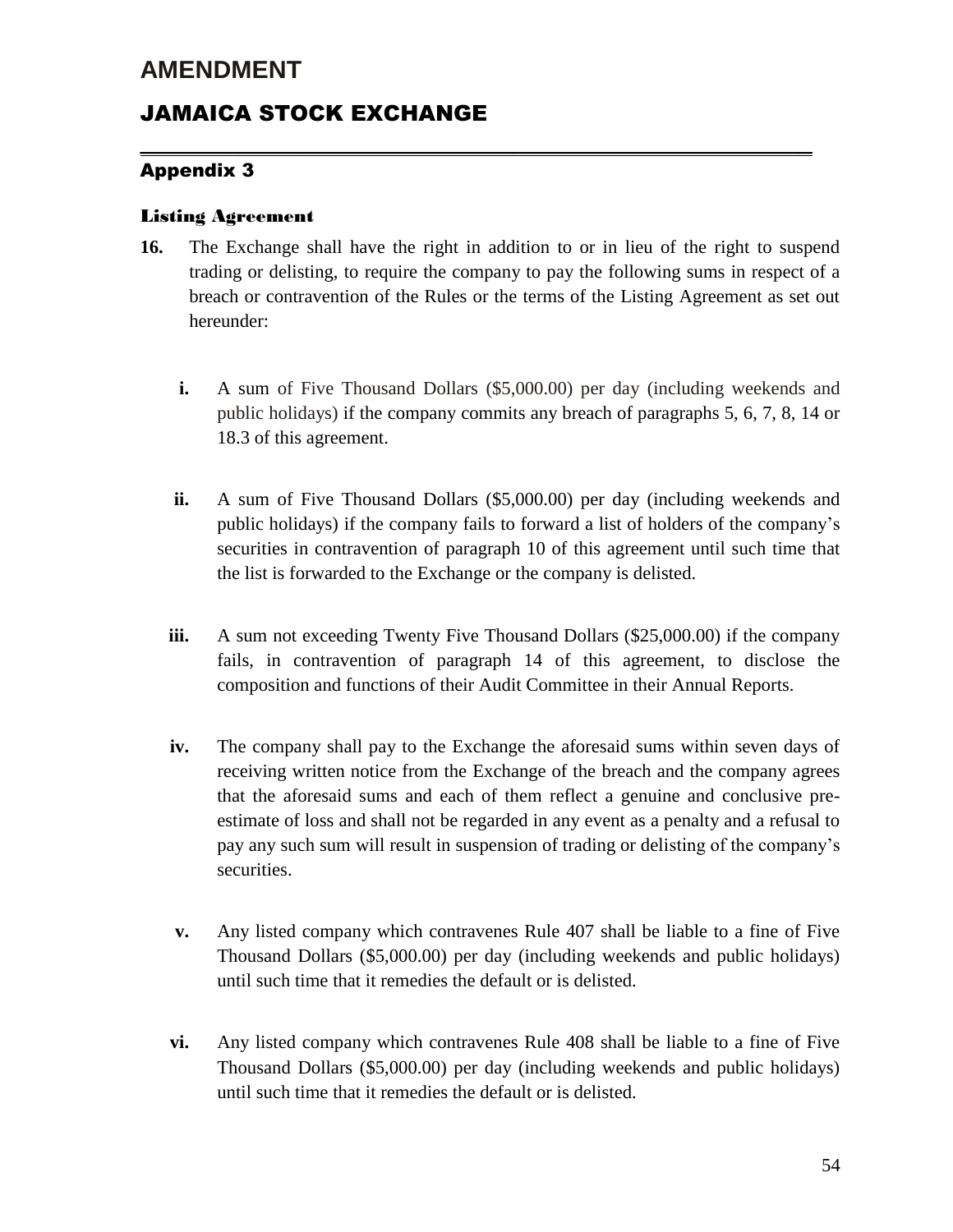- **vii.** Any listed company which contravenes Rule 409 shall be liable to a fine of Five Thousand Dollars (\$5,000.00) per day (including weekends and public holidays) until such time that it remedies the default or is delisted.
- **viii.** Any listed company that fails to maintain the minimum capital requirement and the minimum number of share/stockholders stipulated in Rule 402 (A&B) shall be liable to a fine of Five Thousand Dollars (\$5,000.00) per day (including weekends and public holidays) until it is determined that the listed company should be suspended or the listed company complies, whichever first occurs.

**\_\_\_\_\_\_\_\_\_\_\_\_\_\_\_\_\_\_\_\_\_\_\_\_\_\_\_\_\_\_\_\_\_\_\_\_\_\_\_\_\_\_\_\_\_\_\_\_\_\_\_\_\_\_\_** 

**Revised: March 1, 2013**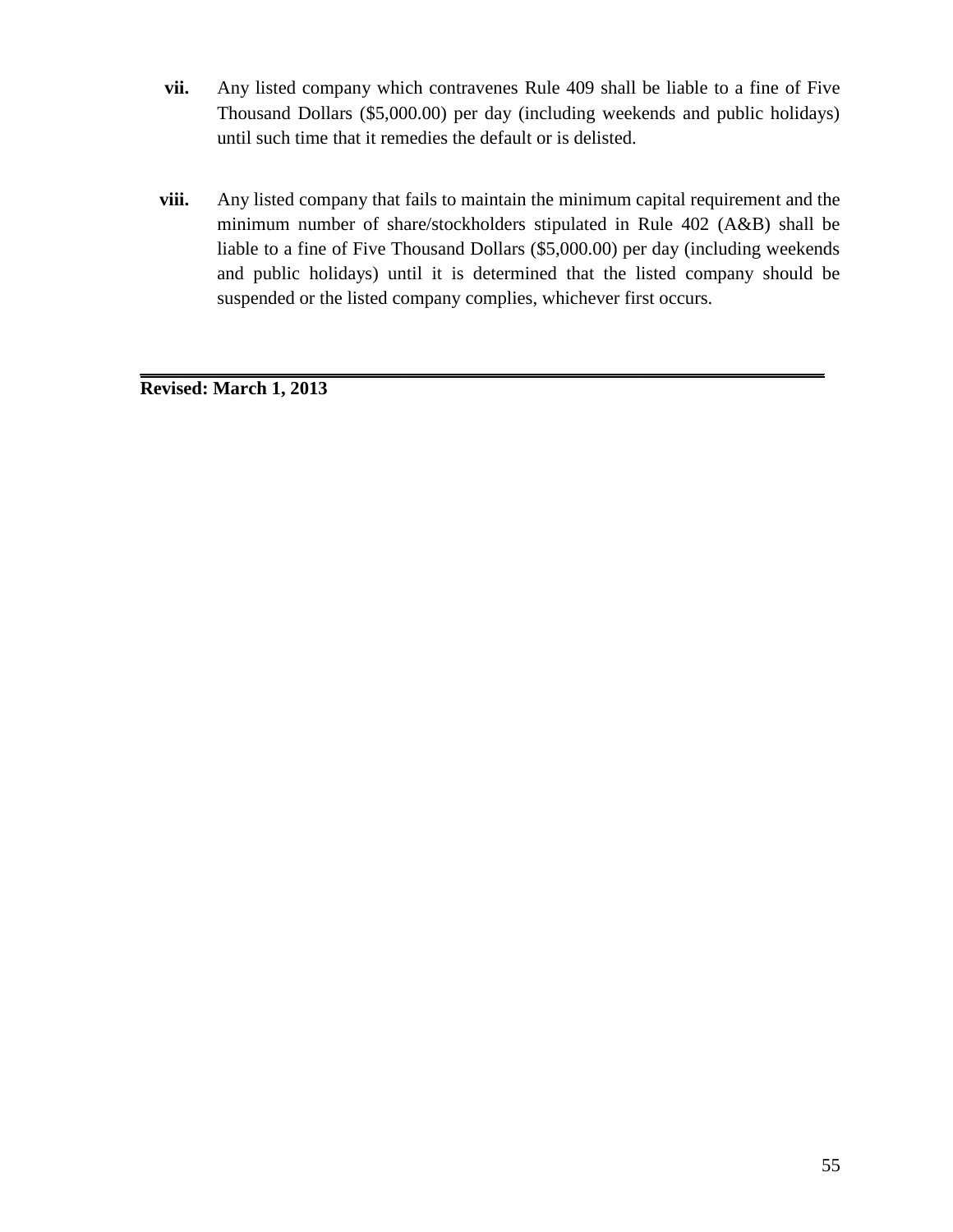## **AMENDMENT** JAMAICA STOCK EXCHANGE Rule 111

#### Regulatory and Market Oversight Committee (RMOC)

The Regulatory and Market Oversight Committee (hereinafter called the "RMOC") is the Committee of the Board of Directors of the Exchange comprising the independent directors who are not the nominees or connected to any Member/Dealer of the Exchange. The Board of Directors of the Exchange has delegated responsibility to the RMOC for reviewing and ensuring compliance with and enforcement of the Laws, any Rules including Business Rules, contractual obligations and appropriate standards of conduct governing the Member/Dealers, their clients and participants on the Exchange**. The RMOC shall be the disciplinary committee of the Exchange and may impose any of the fines and penalties upon a Member/Dealer in respect of whom disciplinary action is taken.**

**\_\_\_\_\_\_\_\_\_\_\_\_\_\_\_\_\_\_\_\_\_\_\_\_\_\_\_\_\_\_\_\_\_\_\_\_\_\_\_\_\_\_\_\_\_\_\_\_\_\_\_\_\_\_\_** 

**\_\_\_\_\_\_\_\_\_\_\_\_\_\_\_\_\_\_\_\_\_\_\_\_\_\_\_\_\_\_\_\_\_\_\_\_\_\_\_\_\_\_\_\_\_\_\_\_\_\_\_\_\_\_** 

**Revised: March 1, 2013**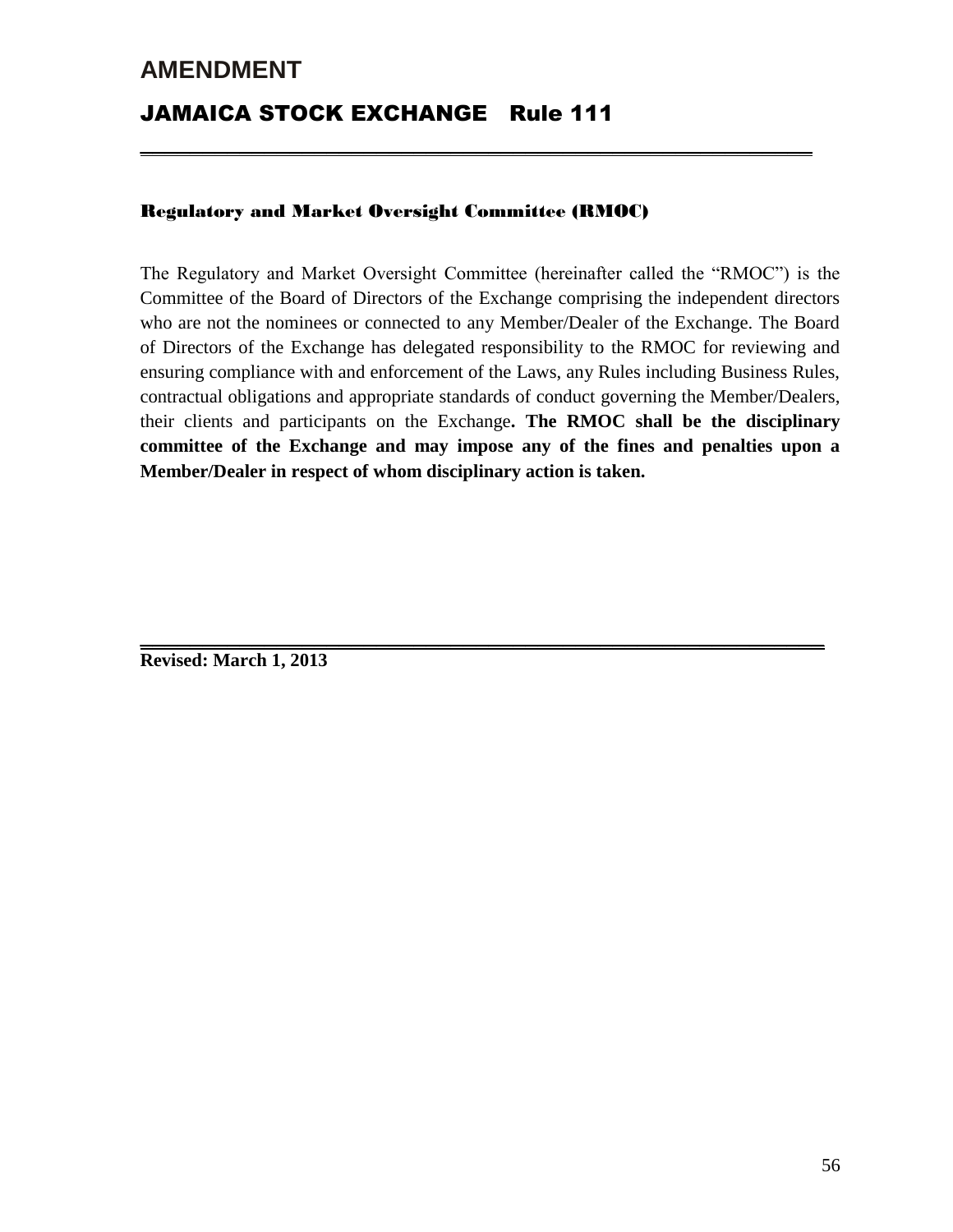### JAMAICA STOCK EXCHANGE Rule 211

#### Fines

The following fines may be imposed retroactive to the date of breach without the holding of any disciplinary proceedings or hearing under Rule 228 hereof:

**\_\_\_\_\_\_\_\_\_\_\_\_\_\_\_\_\_\_\_\_\_\_\_\_\_\_\_\_\_\_\_\_\_\_\_\_\_\_\_\_\_\_\_\_\_\_\_\_\_\_\_\_\_\_** 

- **A.** Any member/dealer which fails to submit any financial return within the period specified in Rule 209 shall be liable to a fine of Five Thousand Dollars (\$5,000.00) per day (including weekends and public holidays) until such time that the return is submitted to the Exchange or the member/dealer is suspended.
- **B. Any member/dealer which submits any financial return specified in Rule 209 which is incomplete shall be liable to a fine of Two Thousand Five Hundred Dollars (\$2,500.00) per day (including weekends and public holidays) until such time that the completed return of outstanding information is submitted to the Exchange or the member/dealer is suspended.**
- **C. Any member/dealer which conducts managed accounts and fails to submit the schedule in contravention of Rule 227 (D) shall be liable to a fine of Two Thousand Five Hundred Dollars (\$2,500.00) per day (including weekends and public holidays) until such time that the schedule is submitted to the Exchange or the member/dealer is suspended.**

**\_\_\_\_\_\_\_\_\_\_\_\_\_\_\_\_\_\_\_\_\_\_\_\_\_\_\_\_\_\_\_\_\_\_\_\_\_\_\_\_\_\_\_\_\_\_\_\_\_\_\_\_\_\_\_** 

**Revised: March 1, 2013**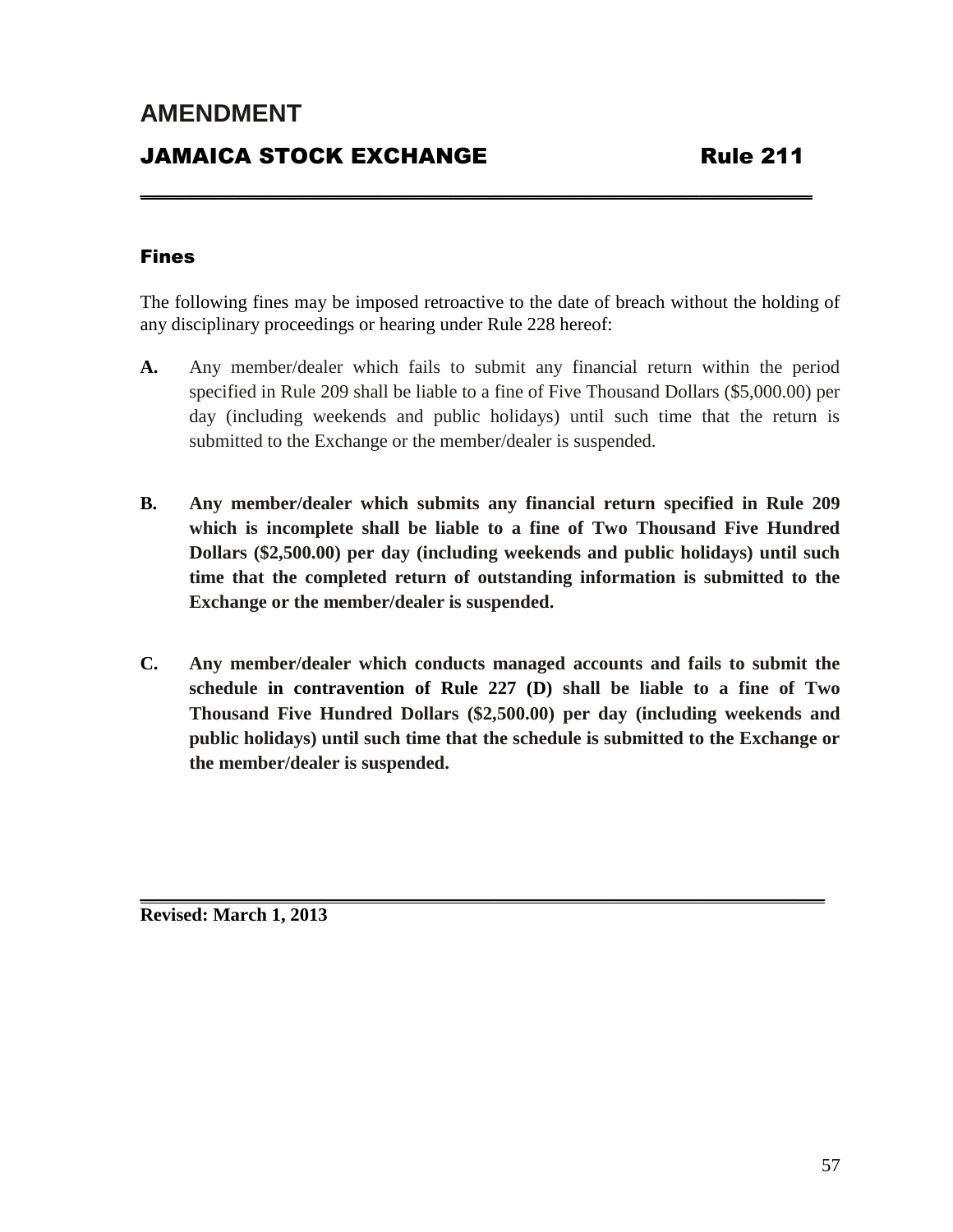### JAMAICA STOCK EXCHANGE

#### Appendix 6

**Effective: January 1, 2013** 

#### LISTING FEES AND TRADING CHARGES MAIN & BOND MARKETS Listing Fees - Effective January 1, 2014

| <b>MARKET CAPITAL</b> | <b>INITIAL/ANNUAL LISTING</b> | <b>SUPPLEMENTARY FEE</b>                  |
|-----------------------|-------------------------------|-------------------------------------------|
|                       | FEE (Effective 2014)          | (Effective 2014) (listing &<br>delisting) |
|                       |                               |                                           |
| Under 40m             | \$93,800                      | \$18,760                                  |
| Over \$40m - \$90m    | \$187,602                     | \$37,520                                  |
| Over \$90m - \$150m   | \$234,502                     | \$46,900                                  |
| Over \$150m - \$250m  | \$281,404                     | \$56,280                                  |
| Over \$250m - \$500m  | \$469,007                     | \$93,802                                  |
| Over \$500m - \$1.5b  | \$656,606                     | \$131,321                                 |
| Over \$1.5b - \$3.0b  | \$844,211                     | \$168,842                                 |
| Over \$3.0b - \$4.0b  | \$1,219,417                   | \$243,883                                 |
| Over \$4.0b - \$7.0b  | \$1,407,019                   | \$281,404                                 |
| <b>Over \$7.0b</b>    | \$1,876,026                   | \$375,205                                 |
|                       |                               |                                           |
|                       |                               |                                           |
|                       |                               |                                           |

*\_\_\_\_\_\_\_\_\_\_\_\_\_\_\_\_\_\_\_\_\_\_\_\_\_\_\_\_\_\_\_\_\_\_\_\_\_\_\_\_\_\_\_\_\_\_\_\_\_\_*

Charges for the listing of a company's securities comprise an initial fee, an annual fee and a supplementary fee which includes the listing of additional shares or delisting of the securities from the Exchange or any part thereof. These fees are in accordance with the scales set out by the Exchange from time to time.

#### **(i) Initial Fee**

- a. The initial fee, which is based on total *issued share capital value* of each new listing of securities not already listed, must accompany each Application for Listing. The minimum charge is \$93,800
- b. Prospectus upload \$25,000
- c. Review of Prospectus \$30,000
- d. ISIN Number US\$150
- e. Strip \$3,378.50 inclusive of GCT